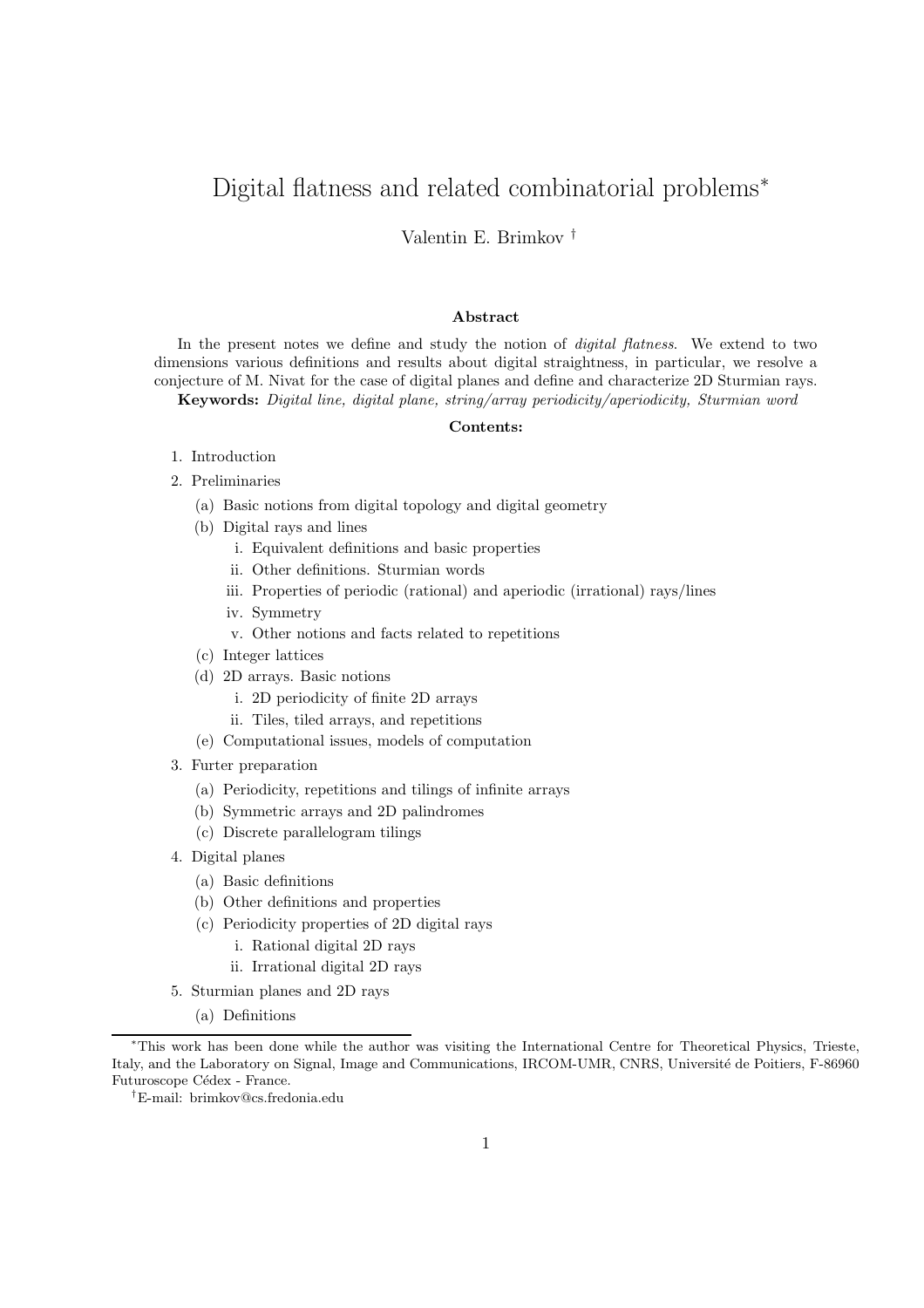- (b) Basic results
- (c) Symmetry
- 6. Example: Fibonacci 2D rays
	- (a) Repetitions in Fibonacci 2D rays
- 7. Digital flatness and 3D digital straightness
- 8. Algorithmic aspects
	- (a) The case of rational planes
	- (b) The case of irrational planes
		- i. Undecidebility results
		- ii. Recognition of the periodicity type
- 9. Concluding remarks and further work
	- (a) Studying other properties
	- (b) Other discretization schemes
	- (c) Extension to higher dimensions
	- (d) Graph representations, Fibonacci graphs
	- (e) Nivat's conjecture
	- (f) Penrose tilings and quasicrystals

# 1 Introduction

In this work we define and study the notion of *digital flatness*. We extend to two dimensions various notions and results related to digital straightness.

The manuscript organization is described in the preceeding contents. In order to make the paper self-contained, we start with comprehensive preliminaries (Section 2). There we first recall some basic notions and facts related to digital straightness, which we extend to two dimensions in the subsequent sections. As a background for our further considerations, we also outline related basic definitions and results from digital topology, digital geometry, lattice theory, combinatorics on strings and 2D arrays, theory of computation, and others. Readers familiar with the above subjects could skip the corresponding subsections. As further preparation, periodicity and symmetry in infinite 2D arrays are considered in Section 3.

Then, we define digital 2D rays and study their basic properties. In particular, we address a conjecture by M. Nivat for the case of digital planes and consider 2D Sturmian rays (Sections 4 and 5). Examples and related issues are presented and discussed in Sections 6 and 7. Some algorithmic aspects are concerned in Section 8. Further tasks are commented in Section 9.

# 2 Preliminaries

In this section we summarize as a background for our further considerations some knowledge related to digital topology and geometry, digital straightness, integer lattices, combinatorics on words and 2D arrays, and computational models. Most of these preliminaries will be used for references in the further sections.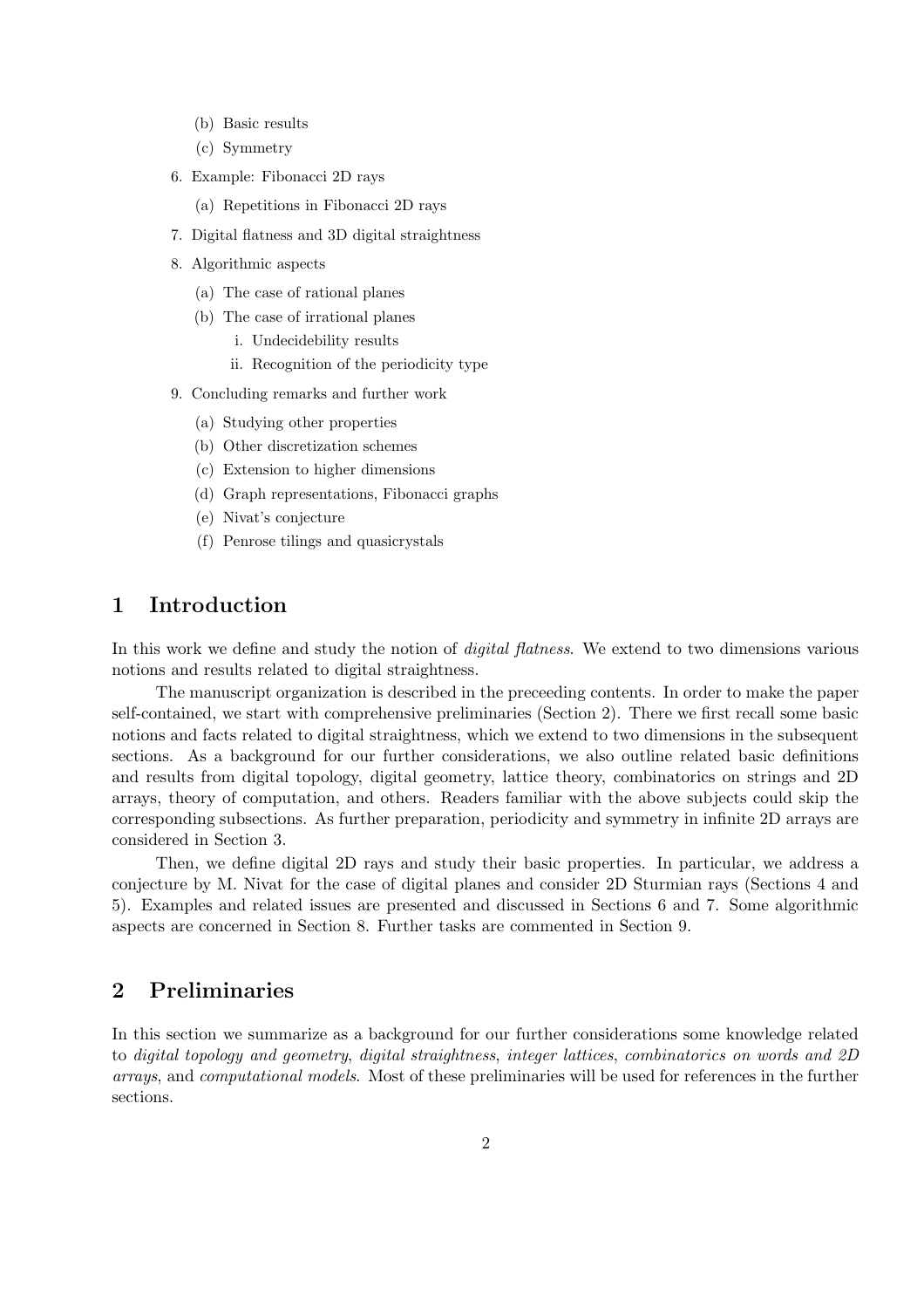### 2.1 Basic notions of digital topology and digital geometry

Discrete coordinate plane consists of unit squares (pixels), centered on the integer points of the twodimensional Cartesian coordinate system in the plane. Discrete coordinate space consists of unit cubes (voxels), centered on the integer points of the three-dimensional Cartesian coordinate system in the space. The pixels'/voxels' coordinates are the coordinates of their centers. Sometimes they are called discrete points. The edges of a pixel/voxel are parallel to the coordinate axes. A set of discrete points is usually referred to as a discrete object.

A j-dimensional facet of a pixel/voxel will be called j-facet, for some j,  $0 \le j \le n-1$  ( $n=2$  or 3). Thus the 0-facets of a voxel  $v$  are its vertices, while the 1-facets are its edges.

Two pixels/voxels are called j-adjacent if they share a j-facet. A k-path in a discrete object A is a sequence of pixels/voxels from A such that every two consecutive pixels/voxels are k-adjacent. Two pixels/voxels are k-connected if there is a k-path between them. A discrete object A is k-connected if there is a k-path connecting any two pixels/voxels of  $A$ . A discrete object is said to be *connected* if it is at least 0-connected. Otherwise it is *disconnected*.<sup>1</sup>

Let D be a subset of a discrete object A. If  $A - D$  is not k-connected then the set D is said to be k-separating in A. Let a set of pixels/voxels A be k-separating in a discrete object B but not j-separating in B. Then A is said to have j-tunnels for any  $j < k$ . Discrete object without any  $k$ -tunnels is called  $k$ -tunnel-free<sup>2</sup>.

A k-component is a maximal (non-extendable) k-connected set. Let  $D$  be a k-separating discrete object in  $Z^3$  such that  $Z^3 - D$  has exactly two k-components. A k-simple point in D is a discrete point p such that  $D - p$  is k-separating. A k-separating discrete object in  $Z^3$  is k-minimal (or k-irreducible) if it does not contain any k-simple point.

## 2.2 Digital rays and lines

Let  $\gamma_{\alpha,\beta}$  be a ray or a straight line, i.e.,

$$
\gamma_{\alpha,\beta} = \{(x, \alpha x + \beta) : 0 \le x < +\infty\}
$$
 (1)

or

$$
\gamma_{\alpha,\beta} = \{(x, \alpha x + \beta) : -\infty < x < +\infty\}.\tag{2}
$$

The digitization of these objects over the grid points has been extensively studied in the recent decades. Below we briefly recall some basic definitions and related facts, following Rosenfeld and Klette [36]. Some denotations and formulations used in Sections 2.1, 2.2, and 2.3 are directly taken from [36].

### 2.2.1 Equivalent definitions and basic properties

Consider first more in detail the digitization of (1) in the set  $N^2$  of the grid points with nonnegative integer coordinates. W.l.o.g., assume that  $0 \le \alpha \le 1$ . Let  $\rho_0, \rho_1, \rho_2, \ldots$  be the intersection points of  $\gamma_{\alpha,\beta}$  with the vertical grid lines for  $n \geq 0$ . Let  $(n, I_n) \in \mathbb{Z}^2$  be the grid point nearest to  $\rho_n$ . If the second coordinate of  $\rho_n$  is half-integer, we choose  $(n, I_n)$  to be the upper one. Formally, we define

$$
I_{\alpha,\beta} = \{(n, I_n) : I_n = \lfloor \alpha n + \beta + 0.5 \rfloor, n \ge 0\}.
$$

<sup>1</sup>Classically, 0-adjacent/connected (resp. 1-adjacent/connected) pixels are called 8-adjacent/connected (resp. 4 adjacent/connected). In dimension 3, 0-adjacent/connected (resp. 1 or 2-adjacent/connected) voxels are called 26 adjacent/connected (resp. 18 or 6-adjacent/connected).

<sup>&</sup>lt;sup>2</sup>Classically, in dimension two, a 0-tunnel (resp. 1-tunnel) is called 8-tunnel (resp. 4-tunnel). In dimension three, a 0-tunnel (resp. 1- or 2-tunnel) is called 26-tunnel (resp. 18- or 6-tunnel).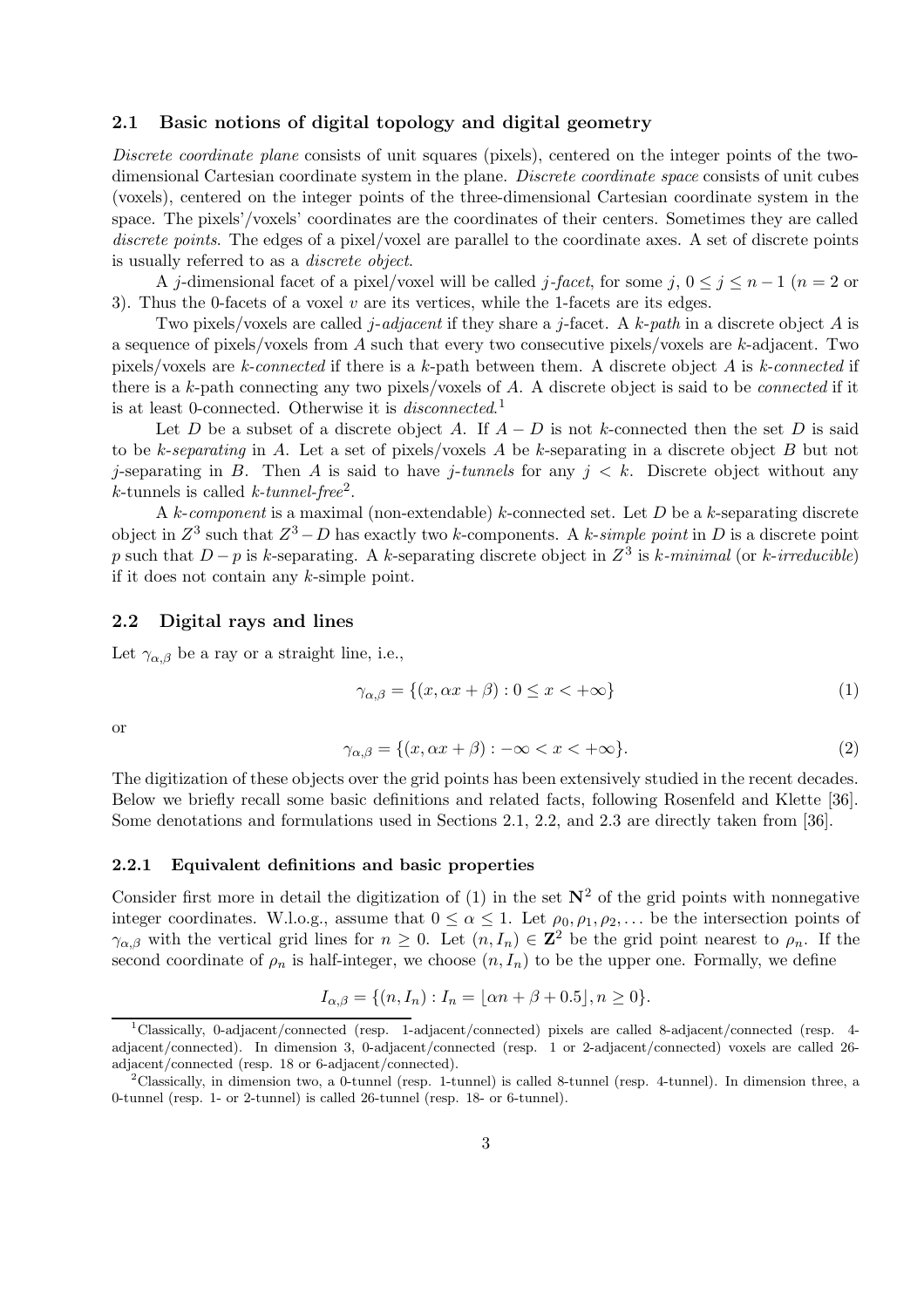$\alpha$  and  $\beta$  are the *slope* and the *intercept* of  $I_{\alpha,\beta}$ , respectively.

 $I_{\alpha,\beta}$  will be considered as a *discrete ray*. We will also call it *discretization* of  $\gamma_{\alpha,\beta}$ . Sometimes, discretization of a ray  $\gamma$  will be denoted also by  $discr(\gamma)$ .

Now we define a *digital ray* with *slope*  $\alpha$  and *intercept*  $\beta$  as follows:

$$
i_{\alpha,\beta} = i_{\alpha,\beta}(0) i_{\alpha,\beta}(1) i_{\alpha,\beta}(2) \dots,
$$

where  $i_{\alpha,\beta}(n)$  are called *chain codes* and defined for  $n \geq 0$  by

$$
i_{\alpha,\beta}(n) = I_{n+1} - I_n = \begin{cases} 0, & \text{if } I_{n+1} = I_n \\ 1, & \text{if } I_{n+1} = I_n + 1 \end{cases}.
$$

Code 0 can be interpreted as a horizontal grid increment while 1 as a diagonal increment in the grid  ${\bf N}^2.$ 

We will also call  $i_{\alpha,\beta}$  digitization of  $\gamma_{\alpha,\beta}$ . Sometimes, digitization of a ray  $\gamma$  will be denoted also by  $digit(\gamma)$ . Discretization and digitization of a straight line are defined analogously.

An *8-arc* is a finite or infinite sequence of grid points such that any point is an 8-neighbor of its predecessor in the sequence. An 8-arc is irreducible iff its set of grid points does not remain 8-connected after removing a point which is not an end point. We have the following theorem.

**Theorem 1** (Rosenfeld 1974 [37]) A digital ray is an irreducible 8-arc.

**Remark 1** The digital ray  $i_{\alpha,\beta}$  is generated by the ray  $\gamma_{\alpha,\beta}$ . Clearly, if  $\beta - \beta'$  is integer, then  $i_{\alpha,\beta} = i_{\alpha,\beta'}$ . Thus, w.l.o.g., we may assume that the intercepts are limited to  $0 \le \beta \le 1$ . Clearly,  $i_{0,\beta} = 000...$  and  $i_{1,\beta} = 111...$ 

We have the following theorem.

**Theorem 2** (Bruckstein 1991 [20]) For irrational  $\alpha$ ,  $I_{\alpha,\beta}$  uniquely determines both  $\alpha$  and  $\beta$ . For rational  $\alpha$ ,  $I_{\alpha,\beta}$  uniquely determines  $\alpha$ , and  $\beta$  is determined up to an interval.

**Remark 2** Let  $\gamma_{\alpha,\beta} = \{(x, \alpha x + \beta) : 0 \le x < +\infty\}$  be a ray. Let  $\alpha$  be a rational number  $\frac{p}{q}$  $\frac{p}{q}$  which is an irreducible fraction (i.e.,  $gcd(p, q) = 1$ ). According to our assumption,  $0 \leq \frac{p}{q} \leq 1$ , i.e.,  $p \leq q$ . The line equation  $y = \alpha x + \beta$ ,  $\alpha = \frac{p}{q}$  $\frac{p}{q}$ , can be written as  $-px + qy = qb$ . Consider the ray determined by the line  $g_{\alpha,\beta}^{\square}$ :  $-px+qy = \lfloor qb \rfloor$ . Its digitization is clearly  $I_{\alpha,\beta}$ . In addition, the lines with the same digitization  $I_{\alpha,\beta}$  are  $g: -px+qy = \beta'$  with  $\lfloor qb \rfloor - \frac{1}{2} \leq \beta' \leq \lfloor qb \rfloor + \frac{1}{2}$  $\frac{1}{2}$ , if max(|p|,|q|) is an odd number, and  $\lfloor qb \rfloor \leq \beta' < \lfloor qb \rfloor + 1$ , if  $\max(|p|, |q|)$  is an even number.

A digital ray is rational if it has a rational slope, and irrational if its slope is an irrational number. We have the following theorem.

**Theorem 3** (Brons 1974 [19]) Rational digital rays are periodic and irrational digital rays are aperiodic. Moreover, if the slope of a digital ray is an irreducible rational fraction  $p/q$ , then the period length is equal to q.

Remark 3 At this point it is useful to mention that the rationality/irrationality of a line depends on the integer (or rational) points it contains. A line l contains exactly one or no one rational point if and only if it is irrational. If l contains more than one rational point, then it contains infinitely many rational points which are dense on the line. In this case  $l$  is parallel to or coincides with a line  $l'$  which contains infinitely many equidistant integer points. This is the case if and only if the line is rational, and according to Theorem 3, it is periodic. The period of a digital line corresponds to the segment between two consecutive integer points.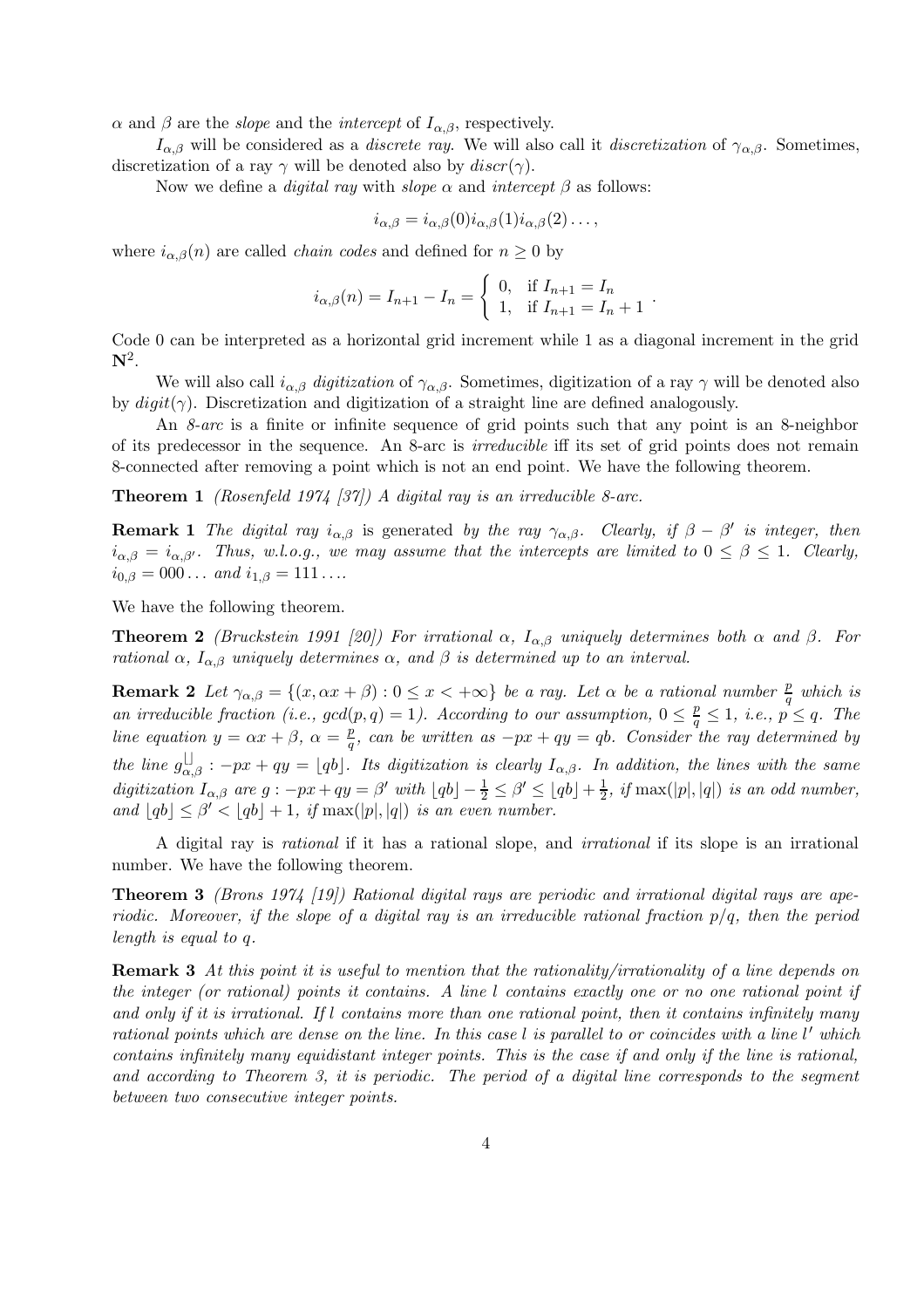There are several approaches to studying digital lines and rays. In the sequel we will use the following one.

**Definition 1** 2D arithmetic line is a set of pixels  $L(a_1, a_2, \mu, \omega) = \{(x, y) \in \mathbb{Z}^2 | - \lfloor \frac{\omega}{2} \rfloor \le a_1 x + a_2 y + \mu \le a_2 y + a_3 y + \mu \le a_3 y + a_4 y + a_5 y + a_6 y\}$  $\lfloor \frac{\omega}{2}$  $\frac{\omega}{2}$ }, where  $\omega \in \mathbb{N}$ .  $\omega$  is called arithmetic thickness of the line and  $\mu$  is called internal translation constant.

An arithmetic line  $L(a_1, a_2, \mu, \omega)$  is 0-connected (classically, 8-connected or naive) if  $\omega =$  $\max(|a_1|, |a_2|)$ , and 1-connected *(classically, 4*-connected *or* standard), if  $\omega = |a_1| + |a_2|$ .

The naive line is the thinnest 2-tunnel-free arithmetic line. We have the following theorem.

**Theorem 4** (Reveilles 1991 [34]) An arithmetic line  $P(a_1, a_2, \mu, \max(|a_1|, |a_2|))$  coincides with a discrete straight line with the same slope and intercept, and vice versa: any discrete straight line can be represented in the form  $P(a_1, a_2, \mu, \max(|a_1|, |a_2|))$  for some parameters  $a_1, a_2, \mu$ .

Thus the points of a discrete straight line which correspond to a digital straight line, lie between or on two parallel lines having a distance less than 1, measured in the y-axis direction.

#### 2.2.2 Other definitions. Sturmian words

For some basic notions of theory of words, such as *factor* of a word, *period* of a word, *periodic* and eventually periodic word, etc., we refer to [36].

Let w be a finite or infinite word on the alphabet  $A = \{0, 1\}$ . Complexity function of w is the function  $P(w, n)$  defined as the number of different factors of w of length n. In particular,  $P(w, 0) = 1$ (since the empty word can be considered as a factor), while  $P(w, 1)$  is the number of the different letters appearing in w. It is well-known (see, e.g.,  $[32, 23]$ ) that a word w is eventually periodic if  $P(w, n) \leq n$  for some  $n \geq 0$ . Thus, the complexity function of any aperiodic word w satisfies  $P(w, n) \geq n+1$ .

**Definition 2** A word w is called Sturmian if  $P(w, n) = n + 1$ , i.e., if it is aperiodic and has minimal complexity.

**Definition 3** Height  $h(w)$  of a word w is the number of letters in w equal to 1. Given two words v and w of the same length,  $\delta(v, w) = |h(v) - h(w)|$  is their balance. A set of words X is balanced if  $|v| = |w|$  implies  $\delta(v, w) \leq 1$  for all pairs of words  $v, w \in X$ . An infinite word w is balanced if its set of factors is balanced.

For a finite or infinite word w, by  $Sub(w)$  we denote the set of all *finite factors* of w.

#### 2.2.3 Properties of periodic (rational) and aperiodic (irrational) rays/lines

As already mentioned, rational straight lines/rays are periodic. Detailed study of various points related to line/ray periodicity can be found in [23, 24, 32, 30]. We list some basic results.

**Theorem 5** (Lunnon and Pleasants 1991 [30]) (a) All digital lines with a rational slope  $\alpha \neq 0, \infty$ are equivalent up to a translation.

(b) All digital lines with an irrational slope  $\alpha$  contain the same set of factors  $Sub(\alpha)$ .

Theorem 6 (Coven and Hedlund 1973 [23]) Let w be a Sturmian word. Then every subword appearing in w appears infinitely many times in w.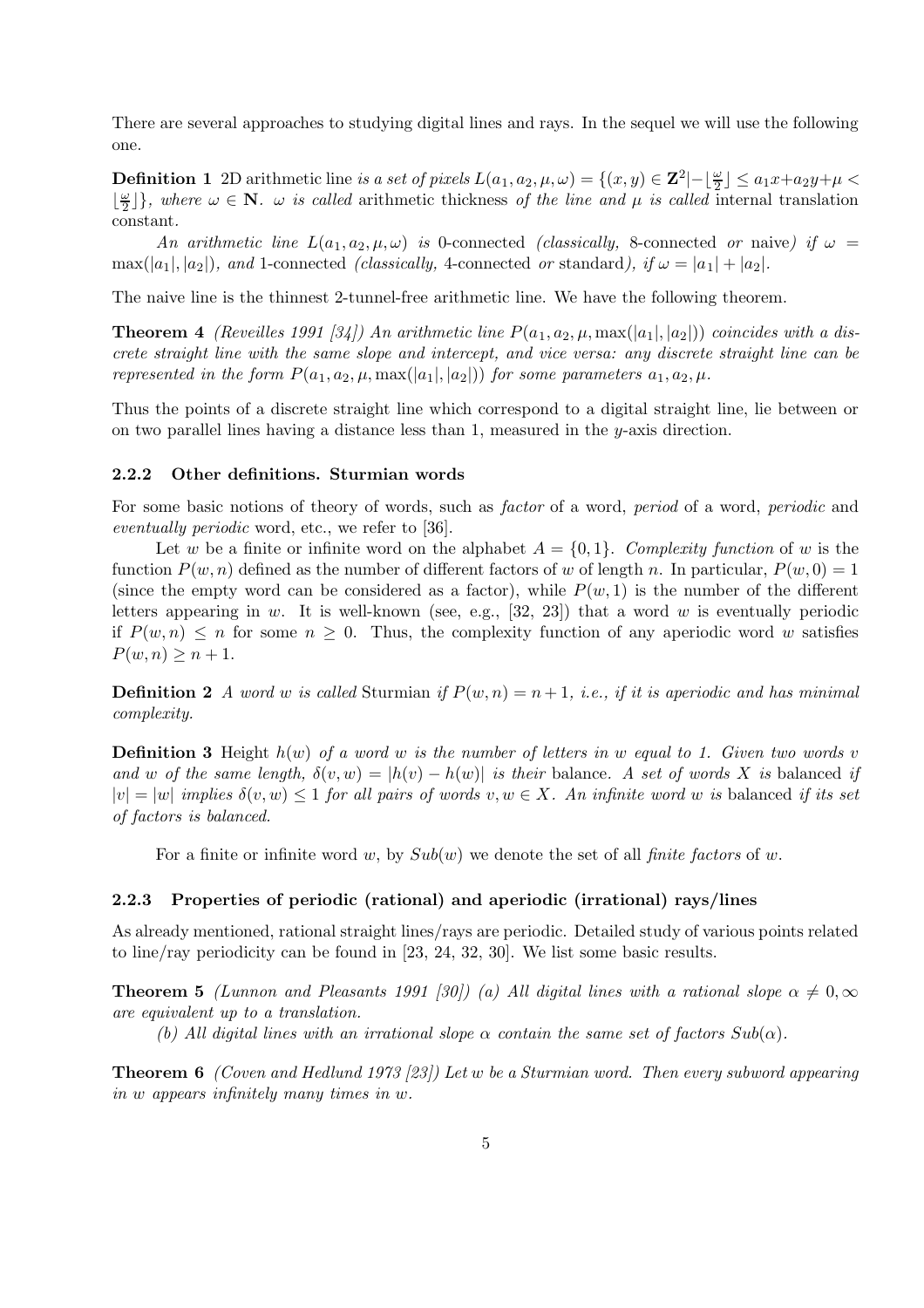Theorem 7 (Coven and Hedlund 1973 [23]) For an infinite word w over two letter alphabet, the following conditions are equivalent:  $(i)$  w is eventually periodic;

(ii)  $P(w, n) < n+1$  for some  $n \geq 1$ ;

(iii)  $P(w, n)$  is bounded (by the period length of w).

**Theorem 8** (Morse and Hedlund 1940 [32]) For an infinite word w, the following conditions are equivalent:  $(i)$  w is Sturmian;

 $(ii)$  w is balanced and (eventually) aperiodic;

 $(iii)$  w is an irrational digital line.

**Remark 4** Note that, by definition, the complexity  $P(w, n)$  of a Sturmian word w is unbounded.

#### 2.2.4 Symmetry

It has been shown in [30] that if the slope of a digital line is rational, then each period is a symmetric word. Classification of the possible types of symmetry is provided, as well. Thus, in particular, if  $w$ is a word in a rational digital line, then the reverse of  $w$  is a word in that line, too.

About an irrational ray  $w$ , it has been shown in [23] that if certain block (finite word) appears in  $w$ , then its reverse appears in  $w$ , too.

### 2.2.5 Other notions and facts related to repetitions

In this section we follow [22]. A word is said to contain a repetition of order k, with a rational  $k > 1$ , if it contains a factor of the form

$$
z \in pref(r^{\omega}), \ \frac{|z|}{|r|}=k,
$$

where  $pref(.)$  is a denotation for a prefix of a word. Let  $k>1$  be a real number. We say that a word  $u$  is:

 $k$ -free, if it does not contain as a factor a repetition of order at least  $k$ ;

 $k^+$ -free, if, for any  $k' > k$ , it is  $k'$ -free;

 $k^-$ -free, if it is k-free, but not k'-free for any  $k' < k$ .

Now consider the following two morphisms:

• Thue-Mors morphism

$$
T:\left\{\begin{array}{l} 0\mapsto 01\\ 1\mapsto 10 \end{array},\right.
$$

which defines a word  $w_T = abbabaabbaabababababababababab$ 

• Fibonacci morphism

$$
F: \left\{ \begin{array}{ll} 0 \mapsto 01 \\ 1 \mapsto 0 \end{array} \right.,
$$

which defines a word  $w_F = abaababaabaabaabaabaabaabaabaaba \ldots$ .

We have the following results.

**Theorem 9** (Thue 1912 [39, 40]) The Thue-Morse word  $w_T$  is  $2^+$ -free, i.e., does not contain overlapping factors.

**Theorem 10** (Mignosi and Pirillo 1992 [31]) The Fibonacci word  $w_F$  is  $(2 + \phi)$ -free, where  $\phi$  is the golden ratio.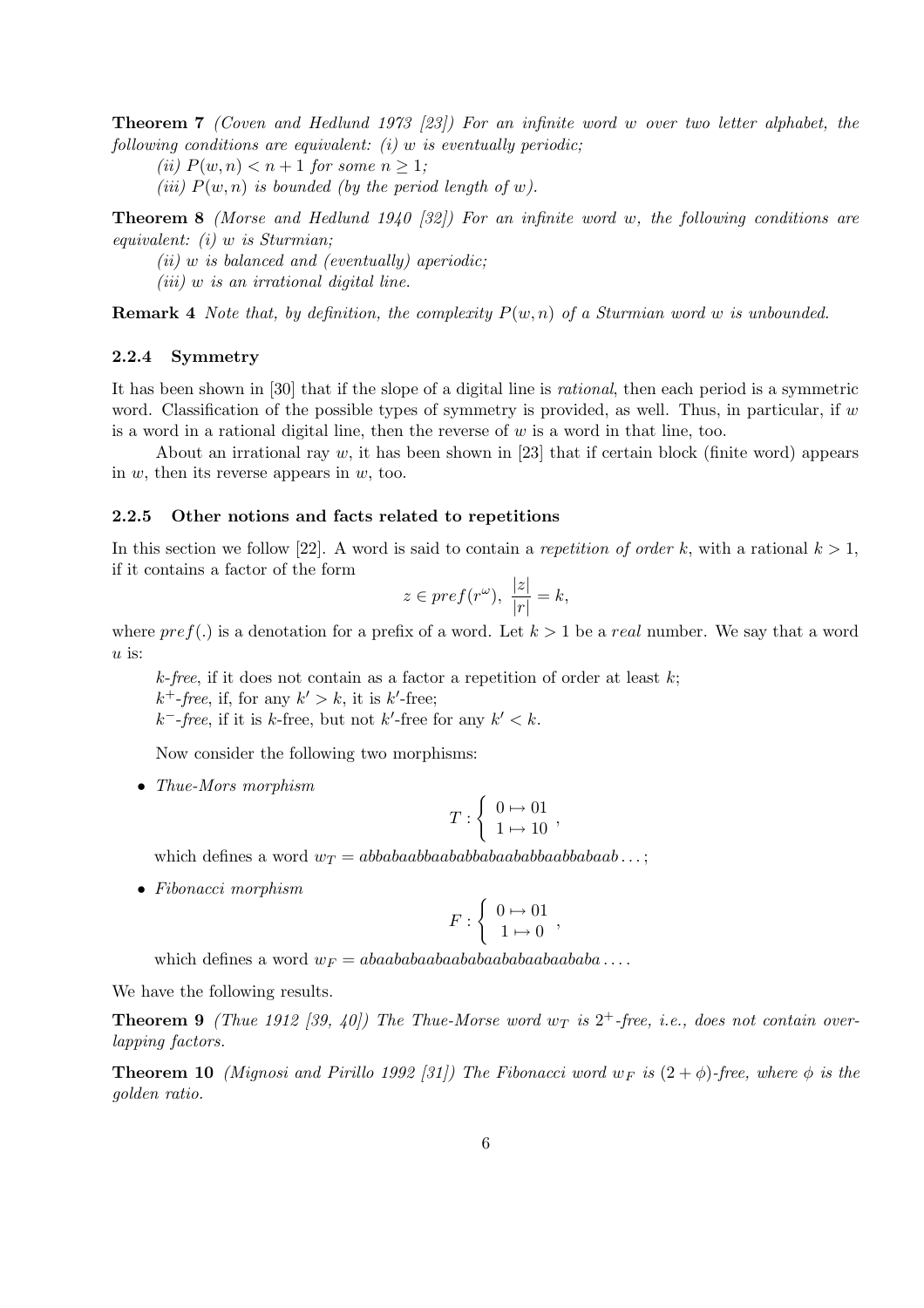### 2.3 Integer lattices

Consider the hyperplane

$$
H: a_1x_1 + a_2x_2 + \ldots + a_nx_n = b,
$$

where the vector  $a = (a_1, \ldots, a_n)$  and the number b are rational. W.l.o.g., we can assume that they are integer. It is well-known that if  $gcd(a_1, a_2, \ldots, a_n)$  divides b, then the hyperplane H contains infinitely many integer points which form an  $(n-1)$ -dimensional lattice  $\Lambda(a, b)$  in  $\mathbb{R}^n$ , i.e., a lattice with a basis consisting of  $n-1$  linearly independent vectors. For  $n=2$ ,  $\Lambda(a,b)$  is a 1-dimensional lattice, while for  $n = 3$ ,  $\Lambda(a, b)$  is 2-dimensional.

If  $gcd(a_1, a_2, \ldots, a_n)$  is not a divisor of b, H contains rational points that are not integer. In this case, H is parallel to a plane which contains an  $(n-1)$ -dimensional integer lattice.

#### 2.4 2D arrays. Basic notions

Below we introduce some definitions and facts from combinatorics of 2D words. Some of them will be used in the sequel. Others elucidate certain periodicity issues in 2D, which may facilitate the better understanding of the further considerations. We use in part [14].

#### 2.4.1 2D periodicity of finite 2D arrays

A two-dimensional array (or 2D-array, for short) is any  $m \times n$  rectangular array  $X[0..m-1, 0..n-1]$  with  $m > 1$  rows and  $n > 1$  columns. Any rectangular subarray of X is a block. A block  $W = X[0..k, 0..l],$  $0 \leq k < m$  and  $0 \leq l < n$  is a prefix of X, while a block  $W = X[k..m - 1, l..n - 1], 0 \leq k < m$ and  $0 \leq l < n$  is a suffix of X. A point of X is a pair of integers  $(i, j)$  for a row i and a column j. An element of X at the point  $(i, j)$  is denoted by  $X(i, j)$ . The elements of X are symbols of some alphabet Σ.

Two-dimensional periodicity of arrays has been introduced and studied in [1, 2, 3, 27].

**Definition 4** A symmetry vector of X is a vector that maps, without a mismatch, one copy of X to another copy of its, positioned at a certain point of X.

We will also use interchangebly an equivalent definition of symmetry vector in terms of blocks (called periods) which seems to us somewhat more demonstrative.

**Definition 5** A block W of X is a period of X if W is X itself or one of the following conditions is met:

(1)  $W = X[0..k - 1, 0..l - 1], 0 < k \leq m$  and  $0 < l < n$ , and it is possible to rigidly superimpose two copies of X in such a way that  $X(0,0)$  is brought onto  $X(k, l)$  (if  $k < m$ ) or onto  $X(0, l)$  (if  $k = m$ ) without generating any mismatches;

(2)  $W = X[m-k..m-1,0..l-1], 0 < k < m$  and  $0 < l \le n$ , and it is possible to rigidly superimpose two copies of X in such a way that  $X(m-1,0)$  is brought onto  $X(m-k-1,1)$  (if  $l < n$ ) or onto  $X(m - k - 1, 0)$  (if  $l = n$ ) without generating any mismatches.

Thus a symmetry vector  $(k, l)$  in Definition 4 corresponds to a period block  $W = X[0..k - 1, 0..l - 1]$ in Definition 5. An illustration to the above definitions is given in Figure 1. Period  $W = X$  is said to be the trivial period. Following [1, 27], a period fulfilling Condition 1 is called quad-I period. In the particular case where  $k = m$  but  $l < n$ , i.e., it is possible to superimpose without mismatches two copies of A in such a way that  $A(0, 0)$  is brought onto  $A(0, l)$ . Then W is said to be a *horizontal period* of X; A period fulfilling Condition 2 is called quad-II period. If, in particular,  $l = n$ , but  $k < m$ , so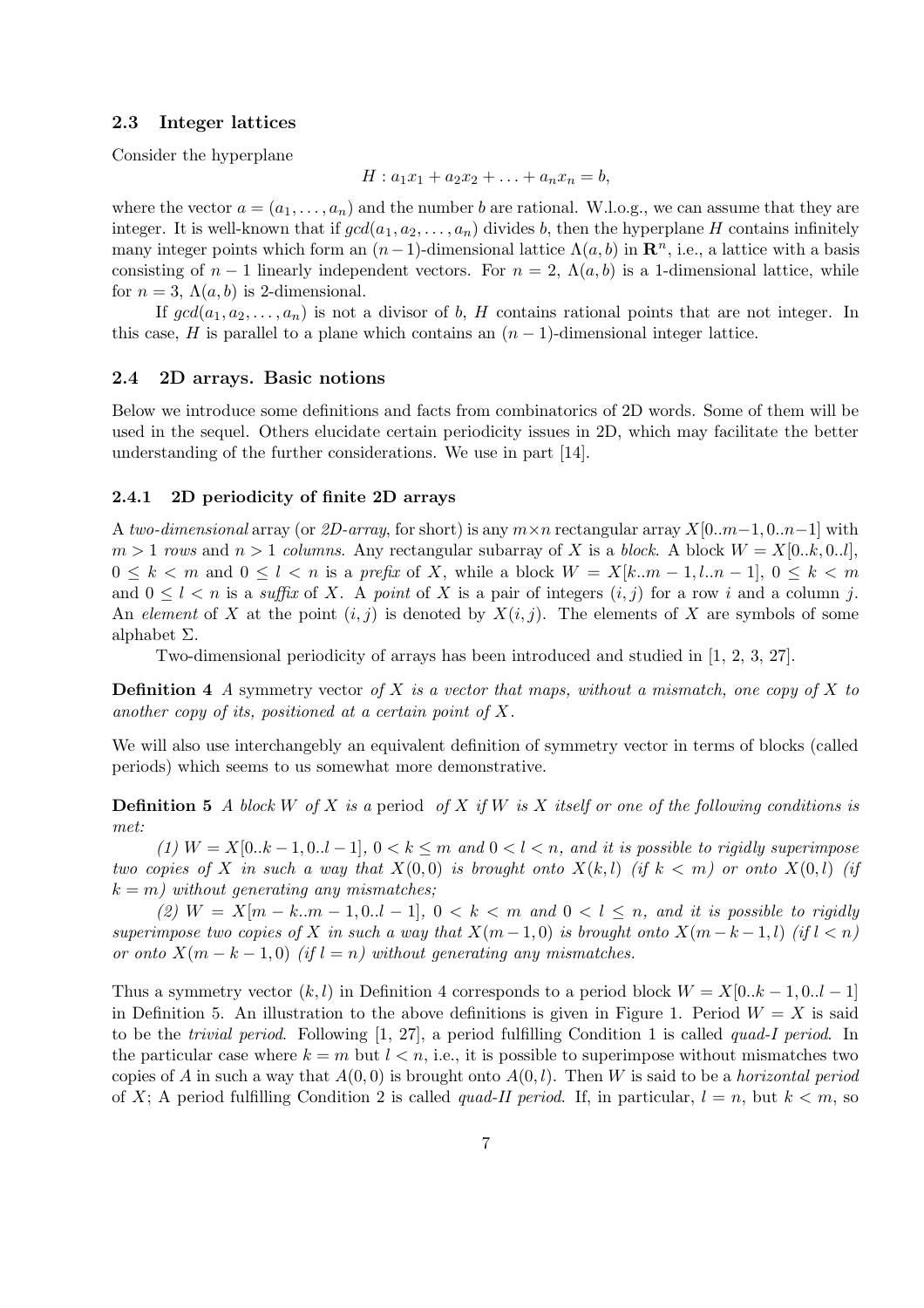

Figure 1: a) Lattice-periodic, primitive, non-tiled array. A period is darkened. b) Lattice-periodic, primitive, non-tiled array. A period is darkened. c) Every prefix is a period, and there is a unique tile a which is also the only primitive period.

that  $A(m-1,0)$  can be brought without mismatches onto  $A(m-k-1,0)$ , then W is a vertical period of  $X$ .

In a string, a special role is played by the period of minimum size. With 2D arrays, there can be more than one such an elementary period, as the following definition suggests.

**Definition 6** A quad-I period  $W = X[0..k-1,0..l-1]$  is minimal if it does not contain any other period  $W' = X[0..k' - 1, 0..l' - 1]$  with  $k' \leq k$  and  $l' \leq l$ .

Minimal quad-II periods are similarly defined. Note that  $W$ , being a minimal period for  $X$ , does not imply that any minimal period of W must coincide with W.

**Definition 7** X is periodic if one of the following conditions is met. Condition 1: the period W is a horizontal (respectively, vertical) period for X and its horizontal (resp. vertical) length does not exceed  $1/2$  of the corresponding dimension of X. Condition 2: Period W is neither horizontal nor vertical, but each of its dimensions does not exceed  $1/2$  of the corresponding dimension of X.

A period such as  $W$  in Definition 7 is called a *short period*. An array  $X$  is non-periodic if it has no short periods. A pair  $(W_1, W_2)$  consisting of a short minimal quad-I period  $W_1$  and a short minimal quad-II period  $W_2$  of X (when it exists) is called a basis for X. The periods  $W_1$  and  $W_2$ are called quad-I and quad-II basis periods of  $X$ , respectively. It is not difficult to prove (or see [27]) that the existence of two short minimal quad-I periods for array  $X$  implies the existence of a short (minimal) quad-II period, hence also of a basis for X. Two periods  $W_1 = X[0..k_1 - 1, 0..l_1 - 1]$  and  $W_2 = X[0..k_2 - 1, 0..l_2 - 1]$  are *independent* if the points  $(0,0)$ ,  $(k_1, l_1)$  and  $(k_2, l_2)$  are not collinear (i.e.,  $k_1/l_1 \neq k_2/l_2$ ). Independence of periods of other types is defined analogously.

The following definitions parallel those given in  $[1, 27]$ . Let X be a periodic array. X is latticeperiodic if it has at least one short quad-I period and at least one short quad-II period, or, equivalently, if it has a basis. X is *line-periodic* if it has only one independent short period. X is *radiant-periodic* if it is not lattice-periodic but it has at least two independent short quad-I periods or at least two short quad-II periods. In all other cases  $X$  is non-periodic.

### 2.4.2 Tiles, tiled arrays, and repetitions

We now introduce some additional notions.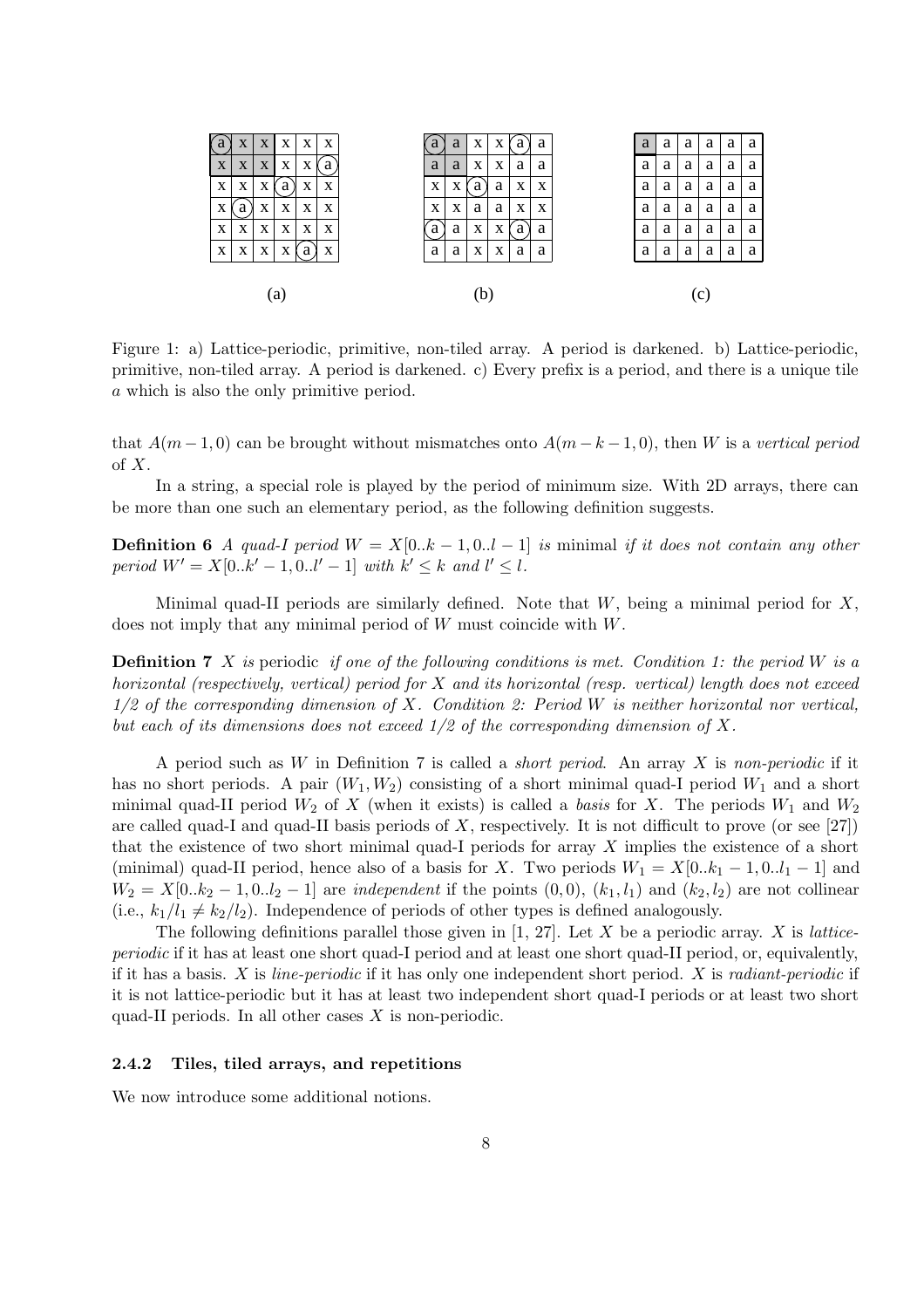|  | $a \mid b \mid a \mid b \mid a \mid b \mid a \mid b \mid a \mid a$ |  |  |  |  |
|--|--------------------------------------------------------------------|--|--|--|--|
|  | c d c d c c c d c d c c c                                          |  |  |  |  |
|  | $a   b   a   b   a   a   b   a   b   a   a$                        |  |  |  |  |
|  | a b a b a a b a b a a b                                            |  |  |  |  |
|  | $c   d   c   d   c   c   d   c   d   c   c  $                      |  |  |  |  |
|  | $a   b   a   b   a   a   b   a   b   a   a$                        |  |  |  |  |
|  | a b a b a a b a b a a b                                            |  |  |  |  |
|  | $c   d   c   d   c   c   d   c   d   c   d   c   c$                |  |  |  |  |

Figure 2: The tile of a tiled array may be tiled itself.

**Definition 8** An array X is primitive if setting  $X =$  $W \quad \ldots \quad W$ . . . . . . . . .  $W$ , where X has k rows and l columns, implies  $k = 1, l = 1$ .

As Figure 1 (a, b) displays, an array can be periodic and primitive at the same time.

**Definition 9** A primitive block W of X is a tile of X if  $X =$  $W \quad \ldots \quad W \mid W'$  $\begin{array}{ccc} \ldots & \ldots & \ldots \\ W & \ldots & W \end{array}$   $\begin{array}{ccc} \ldots \\ W' \end{array}$  $W \mid W'$  $W''$  $W''$   $W'''$  $, where W',$ 

 $W''$ ,  $W'''$  are possibly empty prefixes of  $W$  of appropriate dimensions.

**Definition 10** An array 
$$
X = \begin{bmatrix} W & \dots & W & W' \\ \dots & \dots & \dots & \dots \\ W & \dots & W & W' \\ \hline W'' & \dots & W'' & W'' \end{bmatrix}
$$
 is tied *if it features at least two vertical or*

horizontal blocks W. If there are at least two W-blocks along both dimensions then X is called a twodimensional (2D) repetition. An array is called repetition-free if it does not contain any repetitions.

A tile may have periodicity type and properties of its own, in particular it can be a tiled array (see Figure 2). An array may have several tiles. Consider, for example, the array A made of two Fibonacci words abaababa one on top of the other. Then both abaab and abaabab are tiles of A. However, it is impossible for an array to be tiled in two different fashions.

**Proposition 1** [14] An array X can be tiled by only one tile W, and the size of W is  $p \times q$ , where p is the least common multiple (lcm) of the lengths of the shortest periods of all the rows of X, and q is the lcm of the lengths of the shortest periods of all the columns of  $X$ .

Clearly, a tiled array is periodic. We have also that an array  $X$  is horizontally (vertically) periodic if and only if it is tiled horizontally (vertically), as the horizontal (vertical) length of the tile is equal to the length of the shortest horizontal (vertical) period of X.

In the general case, the lattice-periodicity of  $X$  (and of course the radiant or line-periodicity, as well) does not imply that  $X$  is tiled (Figure 1a,b). However, we have the following plain propositions.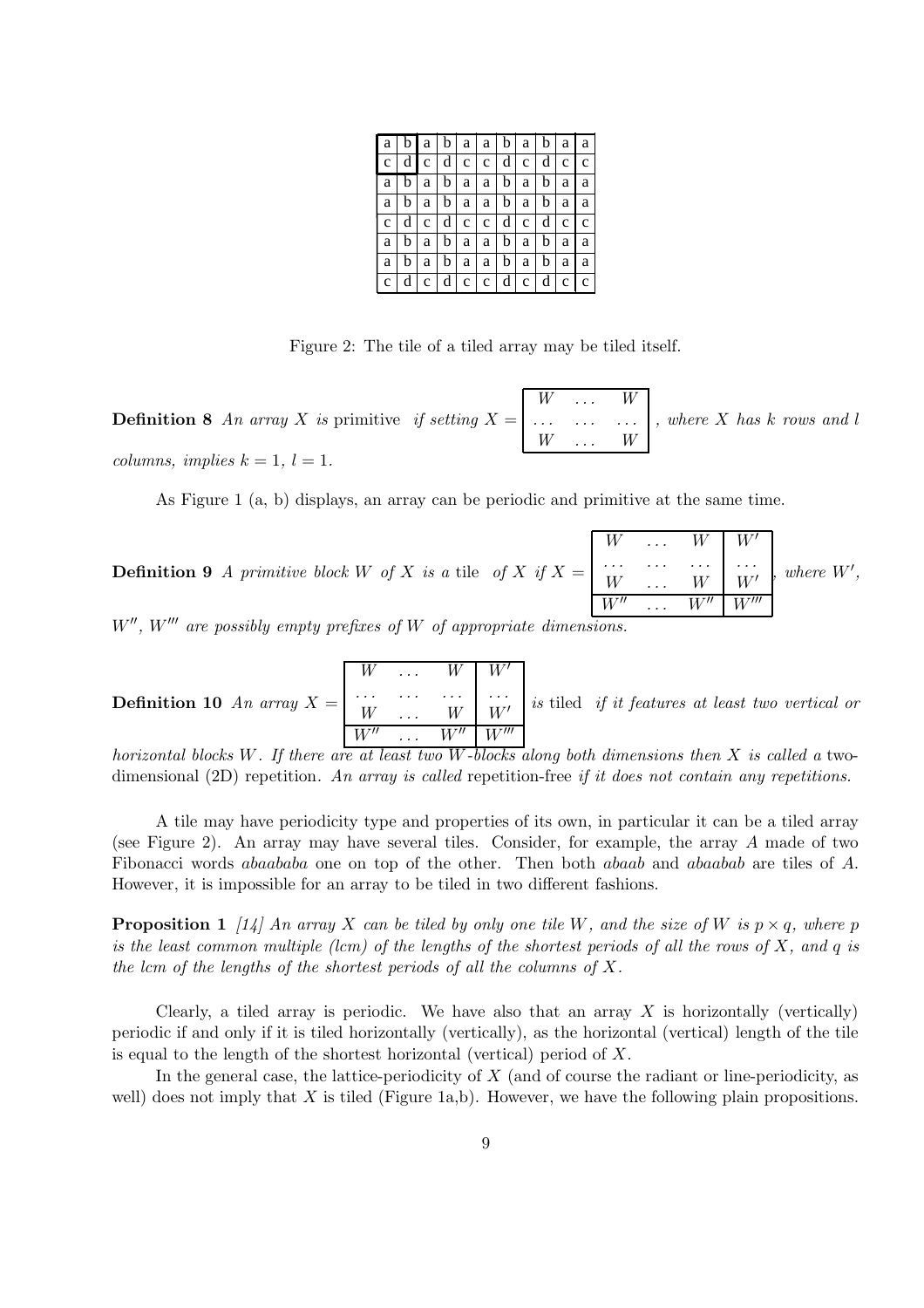**Proposition 2** [14] An array X is a 2D repetition if and only if X is lattice-periodic with one short horizontal and one short vertical period or, equivalently, if it has one short horizontal (vertical) period of height l (height k) and one short non-horizontal  $k \times l$ -quad-I period or one non-vertical  $k \times l$ -quad-II period.

The simultaneous existence in X of a short horizontal and a short vertical period can be interpreted as the existence of an *orthogonal basis* for  $X$ . The following lemma shows that if an array  $X$ has a basis and if the dimensions of the array are sufficiently large compared to those of the basis periods, then  $X$  is a 2D repetition.

**Proposition 3** [14] Let X be a lattice-periodic  $m \times n$  array with basis  $(W_1, W_2)$ . If the array dimensions m and n are sufficiently large compared to the corresponding dimensions of  $W_1$  and  $W_2$  then X is a 2D repetition.

#### 2.5 Computational issues, models of computation

When computational issues are concerned, it matters what kind of data an algorithm takes as an input. If rational lines/planes are considered, then the classical computational model with bit-operations can be used. However, when processing lines and planes with irrational slopes/coefficients, one needs to perform the operations in a real model of computation. This kind of model has been widely used in various disciplines, such as algebraic complexity, scientific computing, computational geometry, and (although not explicitly) numerical analysis. In our study we conform mainly to the version presented in [13], known as the BSS-model (named after the authors Blum, Shub and Smale). In this model, the assumption is that all the real numbers in the input have unit size, and the basic algebraic operations  $+,-,*,/$  and the relation  $\leq$  are executable at unit cost. Thus, the algebraic complexity of a computation on a problem instance is the number of operations and branchings performed to solve the instance. For more details on the BSS-model and complexity theory over arbitrary rings, we refer to [13, 12].

# 3 Further preparation

### 3.1 Periodicity, repetitions and tilings of infinite arrays

As distinct from the one-dimensional case, a two-dimensional structure may feature many different shapes. In what follows, we will be mainly concerned with the case of a plane quadrant, which is the 2D counterpart of a ray. For definitenes, we will consider the first quadrant quad I. We will also consider the full plane, which is the 2D counterpart of a line.

Consider  $R_+^2$  and the integer lattice  $Z_+^2$ . Often we will work with the corresponding set of pixels with centers at the integer points and sides parallel to the coordinate axes. The pixels' sides form a grid. An array A on  $Z_+^2$  over an alphabet  $\Sigma$  is a mapping from  $Z_+^2$  to  $\Sigma$ , i.e.,

| $a_{2,0}$ | $a_{2,1}$ | $a_{2,2}$ |  |
|-----------|-----------|-----------|--|
| $a_{1,0}$ | $a_{1,1}$ | $a_{1,2}$ |  |
| $a_{0,0}$ | $a_{0,1}$ | $a_{0,2}$ |  |

where  $a_{ij} \in \Sigma$ . Array on  $Z^2$  is defined analogously.

Two elements of an array are called *adjacent* if the corresponding points (pixels) are adjacent. The unit cell on vectors u and v is the set of points w such that  $w = \alpha u + \beta v$ , for  $0 \le \alpha, \beta \le 1$ . The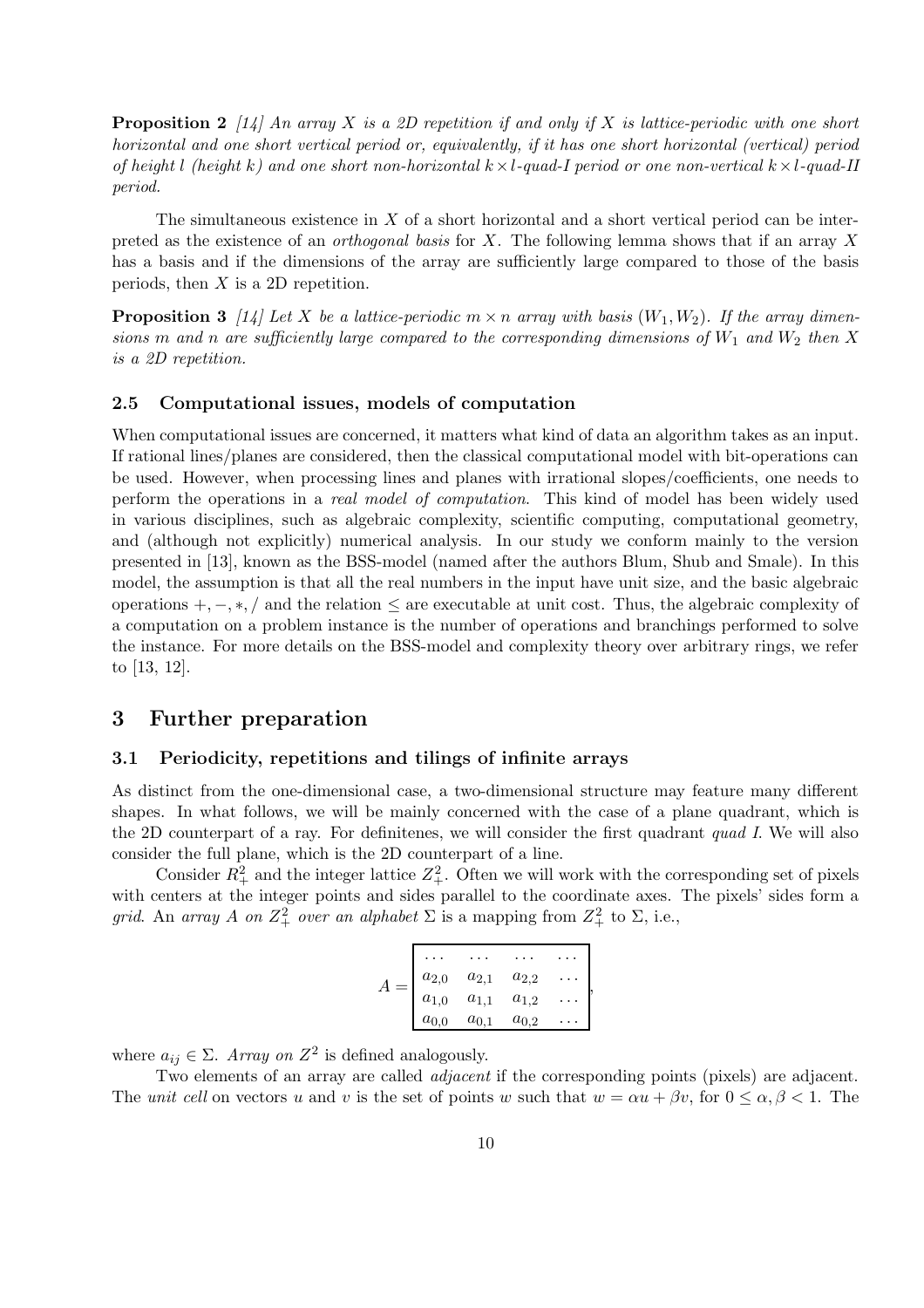lattice cell at w on u and v is the set of points  $w + p$  for p in the unit cell (i.e., the unit cell shifted by w). Two points p and q are lattice congruent modulo u and v if  $p - q = iu + jv$  for integers i, j. A point that is lattice congruent modulo u and v to  $(0,0)$  is called *lattice point on u and v*.

A subset  $s \subseteq Z^2_+$  is called a *shape*. Given an array A on  $Z^2_+$ , by  $A[s]$  we denote the restriction of A to s.  $A[s]$  is connected if s is connected. We will call  $A[s]$  factor of A on shape s. In what follows, we will consider factors which are discretizations of lines, line segments, rectangles, parallelograms, etc. A rectangular factor of size  $m \times n$  will be called  $m \times n$ -factor.

Below we slightly modify some definitions from Section 2.4 in order to adapt them to infinite arrays. We follow in part [25], where periodility in infinite 2D arrays is considered.

**Definition 11** Let A be an array on  $Z_+^2$  (or on  $Z_-^2$ ). Let  $S = A[s]$  be a factor of A on shape s. (possibly,  $s = Z_+^2$  and  $S = A$ ). A vector v is a symmetry vector for S if  $A(i, j) = A(v + (i, j))$  for any point  $(i, j) \in s$  such that  $v + (i, j)$  is still in s. (If  $s = Z^2$ , then clearly  $v + (i, j) \in s$  for any point  $(i, j)$ .)

v is periodicity vector (or a period) for S if for any integer k, the vector kv is a symmetry vector for S.

Remark 5 Since the considered arrays have infinite size, clearly all periods kv for a period vector v and a fixed integer k may be regarded as short periods.

We list a simple proposition from [25].

**Proposition 4** A vector v is a symmetry vector for S if and only if  $-v$  is a symmetry vector for S. Moreover, if v is a period for S, then for any  $k \in \mathbb{Z}$ , kv is a period of S.

**Definition 12** An array A on  $\mathbb{Z}_+^n$  is lattice periodic if there are two linearly independent vectors u and v such that  $w = iu + jv$  is a period for A for any pair of integers i, j for which  $w \in Z^n_+$ . A is line periodic if all periods of A are parallel vectors.

Note that this definition does not destinguish between quad I and quad II periods, and, in general, it is not equivalent to the definitions from [1, 27] outlined in Section 2.4.

**Remark 6** If A is line-periodic, then the set of its periods is generated by a single element v, whose length is a divisor of the lengths of all other periods.

Let A be lattice-periodic and u and v two of its periods. Then there is a finite set  $T \subset Z^2_+$  such that every point from  $Z_+^2$  is congruent modulo u and v to a unique point from T.

We also have the following property.

**Proposition 5** Let A be a lattice periodic array on  $Z^2_+$  or  $Z^2$ . Let u and v be two symmetry vectors both pointing to the first quadrant (i.e., with positive coordinates). Then A has symmetry vectors pointing to the forth quadrant (i.e., with a first coordinate positive number and a second coordinate negative number).

The above statement holds also for finite lattice periodic arrays of sufficiently large size. Its meaning is roughly that in an enough large array, the existence of two quad I periods implies the existence of a quad II period.

**Definition 13** Let A be lattice periodic array on  $Z_{+}^{n}$ . The set of its symmetry vectors is a subset of (is extendable to) a sublattice of  $Z^2$ . Let  $\Lambda$  be the minimal one by inclusion. Then any basis of  $\Lambda$  will be considered as a basis of A.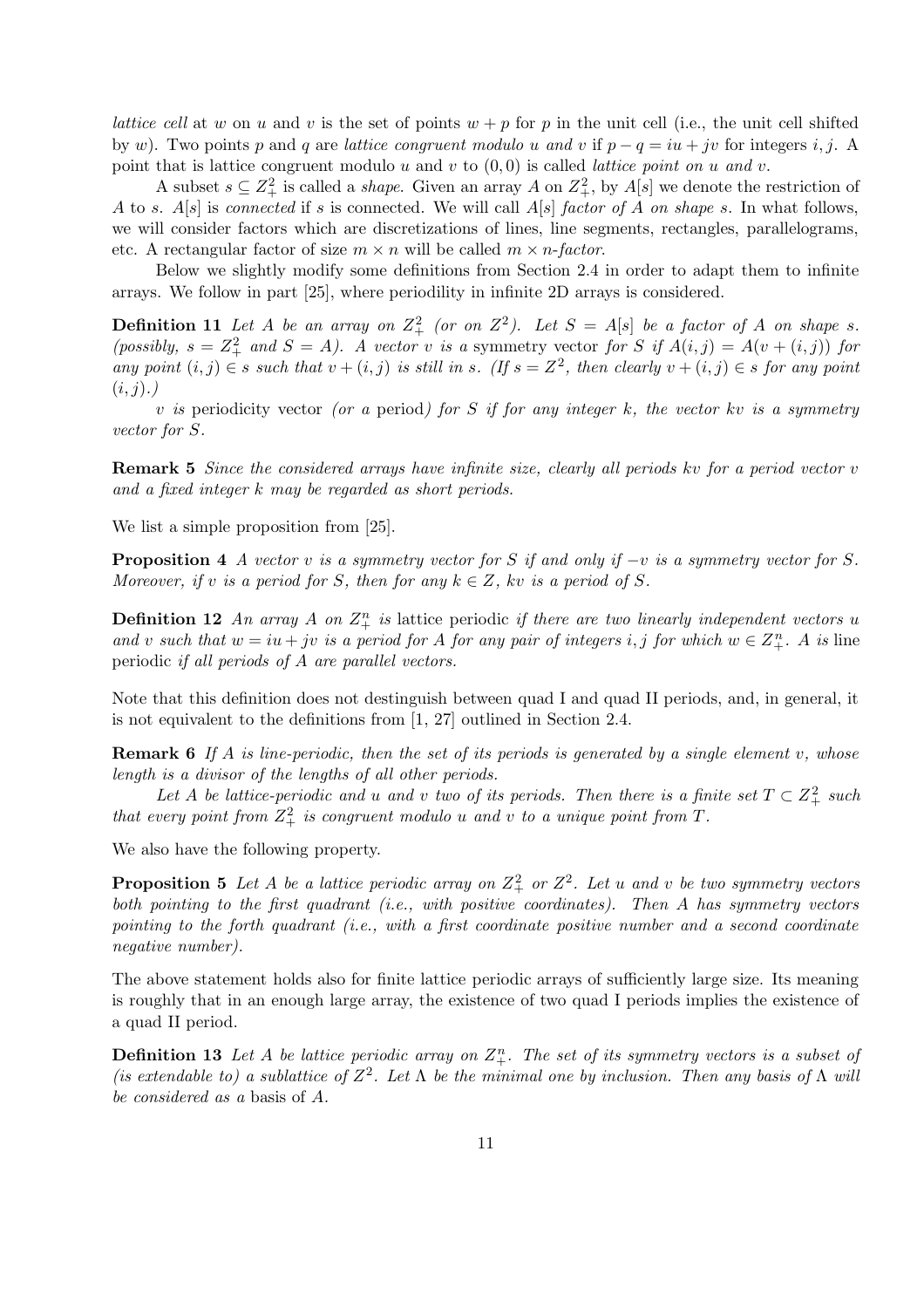

Figure 3: Illustration to 2D palindromes. a) The center of symmetry is an integer point. ) The center of symmetry has one integer and one half-integer component. c) The center of symmetry has two half-integer components.

The definitions of tiles, tiled arrays, and 2D repetition can be transferred directly to infinite arrays. Propositions 1, 2 and 3 can be easily modified to hold for an array on  $Z^2$  or  $Z^2_+$ . Thus we have:

**Proposition 6** Let X be a tiled array on  $Z^2_+$ . Then X can be tiled by only one tile W. If W is finite, then it is a  $p \times q$  block, where p is the least common multiple (lcm) of the lengths of the periods of all rows of  $X$ , and  $q$  is the lcm of the lengths of the periods of all columns of  $X$ .

If W is a strip that is infinite in one dimension (e.g., along the x-axis) and has size p in the other dimension (along the y-axis), then p is the lcm of the lengths of the periods of all rows of X.

**Proposition 7** An array X on  $Z^2_+$  is a 2D repetition if and only if X is lattice-periodic with one horizontal and one vertical period.

**Proposition 8** Any lattice-periodic array on  $Z_+^2$  is a 2D repetition.

# 3.2 Symmetric arrays and 2D palindromes

Let s be a shape in  $Z_+^2$  and A be an infinite array on s.

s is symmetric if there is a point  $c \in s$  (not necessarily integer), such that for every vector v with  $c + v \in B$ , it holds  $c - v \in B$ . A point c with this property will be called a *center of symmetry* for the shape s.

Now let  $B \subseteq A$  be a factor of A on shape s. The factor B is a 2D palindrome if its shape s is symmetric with respect to some center of symmetry c, and for every vector v with  $c + v \in B$ , the symbol at the point  $c + v$  is the same as the one at  $c - v$ .

Note that it may happen that the center of a symmetric set of points is between two or four integer points (see Figure 3). In such a case the center of symmetry will be a point  $(x, y)$  such that one or both of its coordinates are half-integer (Figure 3b,c).

### 3.3 Discrete parallelogram tilings

Consider the plane with the integer grid defined in a previous section. Consider a parallelogram Q with integer vertices  $p_1$ ,  $p_2$ ,  $p_3$ , and  $p_4$ , such as in Figure 4. It is well-known that such a parallelogram has an integer area, equal to the determinant of the vectors  $v_1 = p_2 - p_1$  and  $v_2 = p_4 - p_1$ . We will define a "discrete parallelogram tile" associated with Q. By the simple geometry of the considered objects, it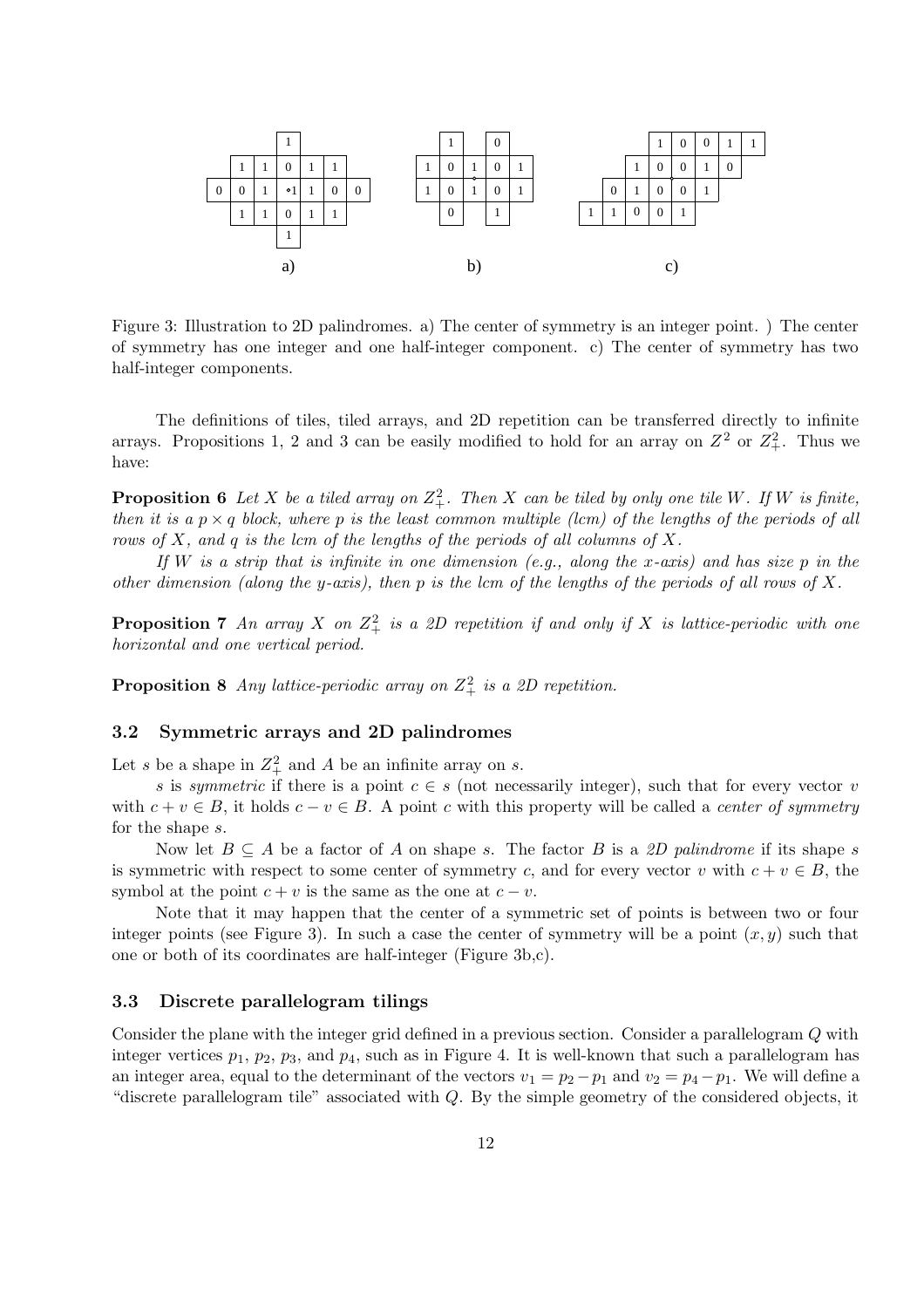|  | $\cdot^p$ | $\overline{4}$ |  |   |                       |                  |                |
|--|-----------|----------------|--|---|-----------------------|------------------|----------------|
|  |           |                |  |   |                       | $\boldsymbol{p}$ | $\mathfrak{Z}$ |
|  |           |                |  |   |                       |                  |                |
|  |           |                |  |   |                       |                  |                |
|  |           |                |  |   |                       |                  |                |
|  |           |                |  | n |                       |                  |                |
|  |           |                |  |   | $\gamma$ <sup>-</sup> |                  |                |

Figure 4: Discrete parallelogram tile.

is clear that two oposite sides of Q intersect the same number of pixels, and the corresponding pixels are intersected in the same way.

We construct a *discrete parallelogram tile* as follows. First, we include in  $Q'$  one of the pixels corresponding to one of the four vertices (e.g., to  $p_1$ ). The other three pixels are not included. Next, include in  $Q'$  all pixels whose centers are inside  $Q$ . Finally, observe that if there is a pixel whose center lies on a side of  $Q$ , then the center of the corresponding pixel intersected by the oposite side of  $Q$ , lies on that side. In such a case, we include in  $Q'$  exactly one of the two pixels.

By simple geometrical arguments it is clear that the obtained pattern  $Q'$  has area equal to the one of Q. It is also clear that by such a tile one can tile the whole plane.

Note that we consider the discrete tile  $Q'$  as a useful technical construction to be used further in this paper, rather than as a discretization of Q that may be applied, e.g., in computer graphics. More reasonable discretizations of polygons have been suggested in [7, 15, 16].

# 4 Digital planes

#### 4.1 Basic definition

We first observe that a connected linear set of points

$$
\gamma_{\alpha,\beta} = \{(x, \alpha x + \beta) : x \in J \subseteq R\}
$$
\n(3)

is a line segment, ray or a straight line depending on whether  $J$  is a line segment, ray or a straight line. Consider now the Euclidean plane

$$
\mathcal{P}(\alpha_1, \alpha_2, \alpha_3, \beta) = \{ (x_1, x_2, x_3) \in \mathbf{R}^3 : \alpha_1 x_1 + \alpha_2 x_2 + \alpha_3 x_3 = \beta \}. \tag{4}
$$

W.l.o.g., assume that  $P$  makes with the coordinate plane  $Ox_1x_2$  an angle

$$
0 \le \theta \le \arctan\sqrt{2}.\tag{5}
$$

(See Figure 5.) Then the coefficient  $\alpha_1$  of  $x_3$  in (4) will be nonzero. Dividing both sides of (4) by  $\alpha_3$ , we obtain the following equivalent formulation:

$$
\mathcal{P}(a_1, a_2, b) = \{ (x_1, x_2, x_3) \in \mathbf{R}^3 : x_3 = a_1 x_1 + a_2 x_2 + b \},\tag{6}
$$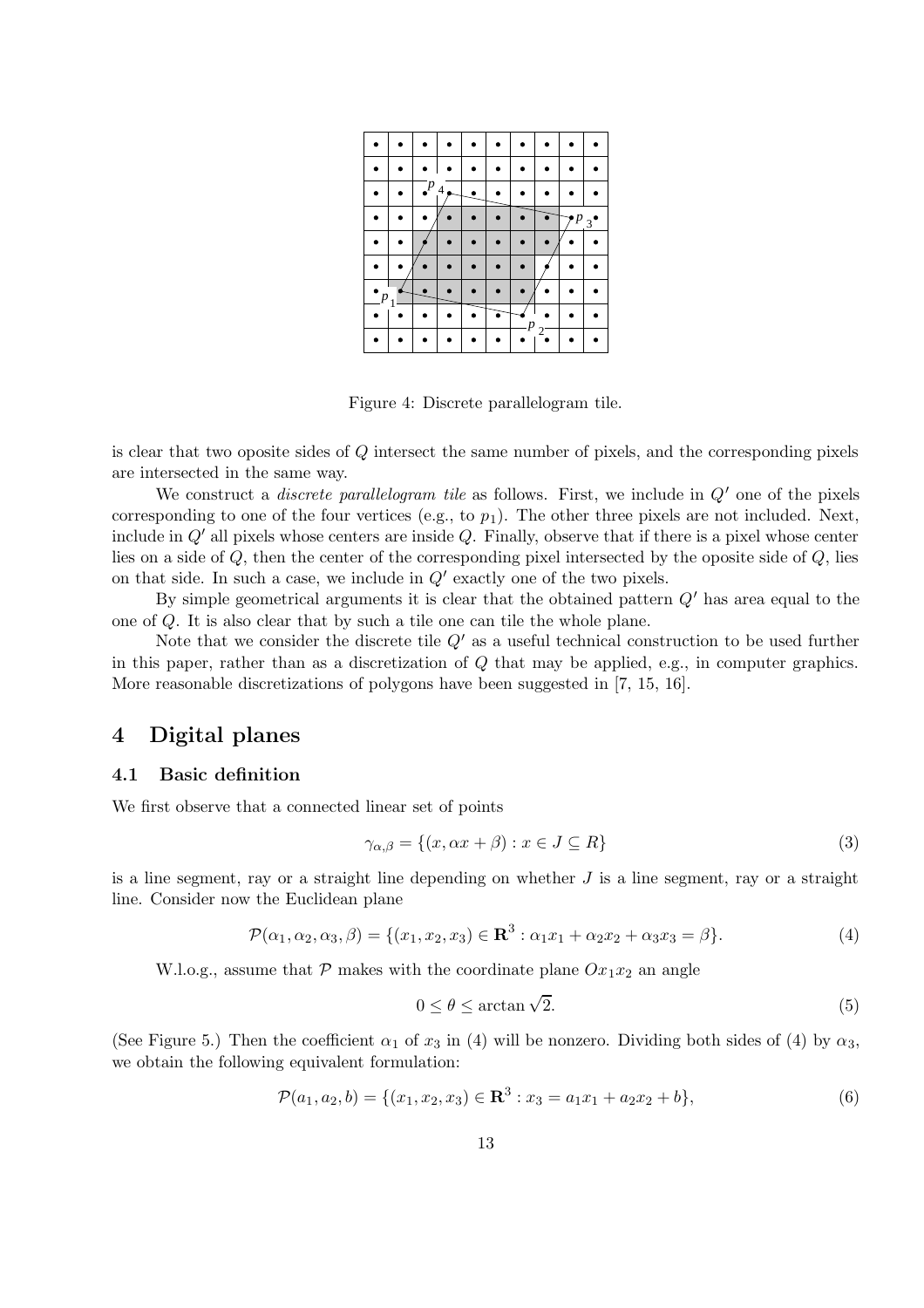

Figure 5: A plane forming an angle arctan  $\sqrt{2}$  with the plane  $Ox_1x_2$ .

where  $a_1 = -\frac{\alpha_1}{\alpha_3}$  $\frac{\alpha_1}{\alpha_3},\ a_2=-\frac{\alpha_2}{\alpha_3}$  $\frac{\alpha_2}{\alpha_3},\,b=\frac{\beta}{\alpha_3}$  $\frac{\rho}{\alpha_3}$ .

We will consider digitizations of the plane  $P$  or its portions in the set of grid points  $\mathbb{Z}^3$  $\{(i, j, k) : i, j, k \in \mathbb{Z}\}\.$  In terms of representation (6), we will digitize the third coordinate  $x_3$  over the integer grid points  $\mathbf{Z}^2 = \{(i, j) : i, j \in \mathbf{Z}\}\$ in the coordinate plane  $Ox_1x_2$ .

In 2D, with a reference to (3),  $\gamma_{\alpha,\beta}$  is a connected set of points (segment, ray or line) as long as the set  $J$  is an interval (finite or infinite). In 3D, the situation may be more complicated. To illustrate, let us write (6) in a more general form:

$$
\mathcal{P}^{D}(a_1, a_2, b) = \{ (x_1, x_2, x_3) \in \mathbf{R}^3 : x_3 = a_1 x_1 + a_2 x_2 + b, (x_1, x_2) \in D \subseteq \mathbf{R}^2 \}. \tag{7}
$$

We call  $\mathcal{P}^D(a_1, a_2, b)$  the restriction of  $\mathcal{P}(a_1, a_2, b)$  to the domain D.

We have that  $\mathcal{P}^D(a_1, a_2, b)$  is connected as long as D is connected. Also,  $\mathcal{P}^D(a_1, a_2, b)$  is bounded (resp. unbounded) if and only if  $D$  is bounded/unbounded. Note, however, that a 2D domain  $D$ admits many different shapes, whether  $D$  is bounded or not. (The possible unbounded shapes are even infinitely many.) As far as in our study periodicity properties of digitized planes are concerned, it is reasonable to restrict ourselves to a few cases.

When we consider a *finite domain*  $D$ , we will usually assume that it is the rectangle

$$
D = \{(x_1, x_2) : m_1 \le x_1 \le n_1, m_2 \le x_2 \le n_2, m_1, n_1, m_2, n_2 \in \mathbf{Z}\}.
$$

Then clearly the corresponding portion  $\mathcal{P}^D(a_1, a_2, b)$  of  $\mathcal{P}(a_1, a_2, b)$  will be a space rectangle. For an *infinite domain*  $D$ , one can consider the following three basic cases:

- 1. D is a quadrant;
- 2. D is a half-plane;
- 3. D is the whole plane.

Remark 7 The first case corresponds to the case of a ray while the third one to the case of a line in the plane. Therefore, in Case 1, we will call  $\mathcal{P}^D(a_1, a_2, b)$  a 2D ray. Note that the second case of a half-plane does not have a 1D counterpart.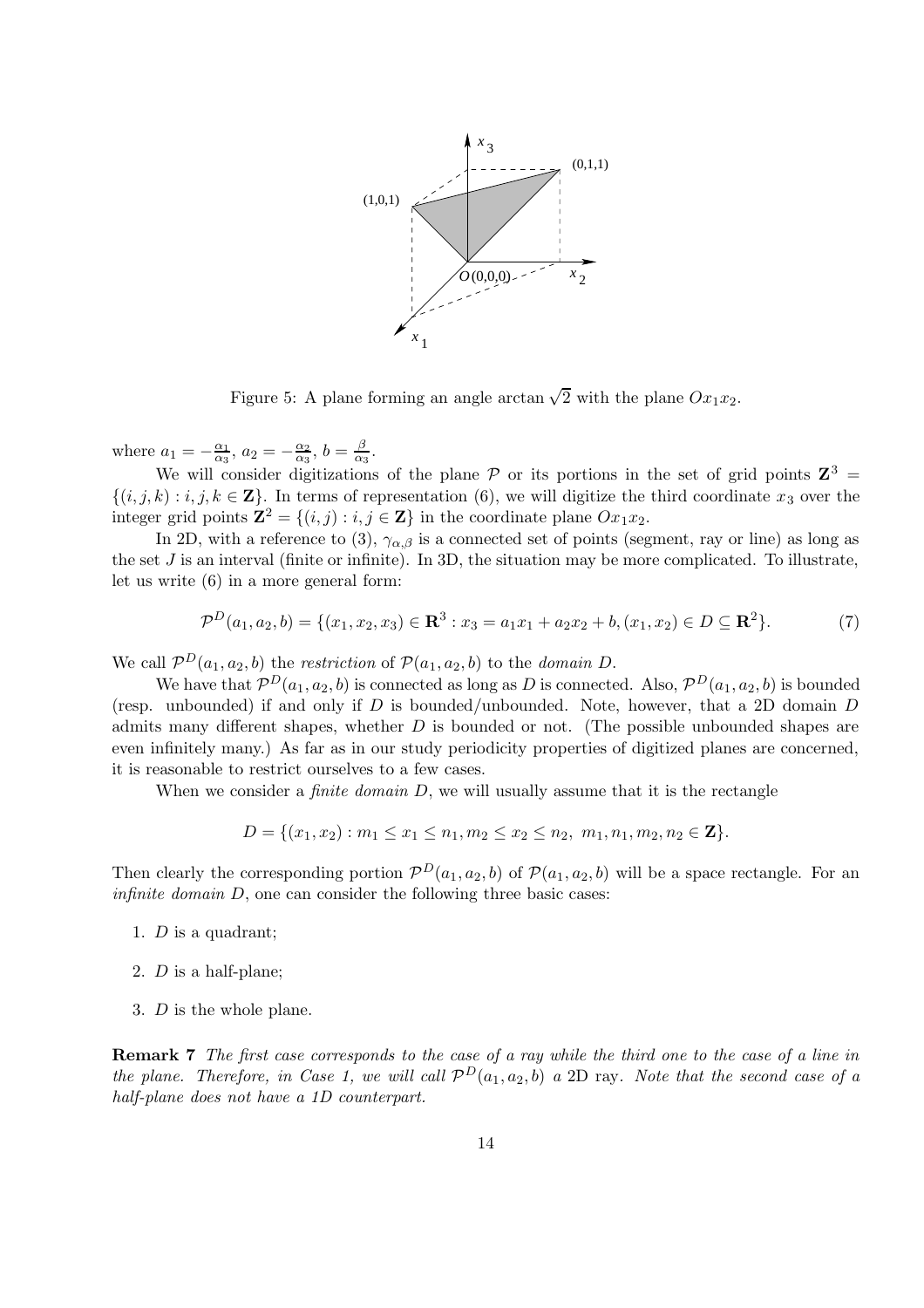We will deal mostly with digitizations of 2D rays. The other cases can be handled in a similar (although not fully identical) way.

Below we explain how one can digitize  $\mathcal{P}^D(a_1, a_2, b)$  when D is a 2D ray, i.e., the first quadrant of the plane. Formally, we have

$$
\mathcal{P}^{D}(a_1, a_2, b) = \{(x_1, x_2, x_3) \in \mathbf{R}^3 : x_3 = a_1 x_1 + a_2 x_2 + b, (x_1, x_2) \in D = \{(x_1, x_2) : 0 \le x_1, x_2 \le \infty\}\}.
$$
\n(8)

We digitize  $\mathcal{P}^D(a_1, a_2, b)$  in  $\mathbf{Z}_{+}^3 = \{(i, j, k) : i, j, k \in \mathbf{Z}_{+}\}$ , where  $\mathbf{Z}_{+}$  is the set of nonnegative integers. We digitize the third coordinate  $x_3$  over the nonnegative integer grid points  $\mathbf{Z}_{+}^2 = \{(i,j):$  $i, j \in \mathbb{Z}_+$  in the first quadrant *QuadI*. Let

| $\rho_{2,0}$ | $\rho_{2,1}$ | $\rho_{2,2}$ |  |
|--------------|--------------|--------------|--|
| $\rho_{1,0}$ | $\rho_{1,1}$ | $\rho_{1,2}$ |  |
| $\rho_{0,0}$ | $\rho_{0,1}$ | $\rho_{0,2}$ |  |

be the intersection points of the vertical grid lines with  $\mathcal{P}^D(a_1, a_2, b)$ . Let  $(i, j, I_{i,j}) \in \mathbb{Z}^3$  be the grid point nearest to  $\rho_{i,j}$ . If there are two nearest points, we choose the upper one. Formally, we have that the *discretization* of  $\mathcal{P}^D(a_1, a_2, b)$  over  $\mathbb{Z}_+^3$  is

$$
I_{a_1,a_2,b} = \{(i,j,I_{i,j}) : i,j \ge 0, I_{i,j} = \lfloor a_1x_1 + a_2x_2 + b + \frac{1}{2} \rfloor \}.
$$

It has a *slope vector*  $(a_1, a_2)$  and *intercept b.* Sometimes, the discretization of a 2D ray R will alternatively be denoted  $discr(R)$ .

**Remark 8** The plane  $\mathcal{P}$  intersects the coordinate planes  $Ox_1x_3$  and  $Ox_2x_3$  in straight lines with equations  $x_3 = a_1x_1 + b$ ,  $x_2 = 0$  and  $x_3 = a_2x_2 + b$ ,  $x_1 = 0$ , respectively. Considered in the plane  $Ox_1x_3$ , the first line has slope  $a_1$ , while the second has slope  $a_2$ . The slope vector of the plane has the slopes of these two lines as coordinates.

Now we define a *digital 2D ray*  $r_{a_1,a_2,b}$  with a *slope vector*  $(a_1, a_2)$  and *intercept* b, as follows<sup>3</sup>:

$$
r_{a_1,a_2,b} = \begin{vmatrix} \cdots & \cdots & \cdots & \cdots \\ r_{a_1,a_2,b}(2,0) & r_{a_1,a_2,b}(2,1) & r_{a_1,a_2,b}(2,2) & \cdots \\ r_{a_1,a_2,b}(1,0) & r_{a_1,a_2,b}(1,1) & r_{a_1,a_2,b}(1,2) & \cdots \\ r_{a_1,a_2,b}(0,0) & r_{a_1,a_2,b}(0,1) & r_{a_1,a_2,b}(0,2) & \cdots \end{vmatrix},
$$

where  $r_{a_1,a_2,b}(i, j)$  are called *cell codes* and defined for  $i, j \geq 0$ , as follows:

We set  $r_{a_1,a_2,b}(0,0) = I_{0,0}.$ Defining the 0-th digitized row:

$$
r_{a_1,a_2,b}(0,j+1) = I_{0,j+1} - I_{0,j} = \begin{cases} 0, & \text{if } I_{0,j+1} = I_{0,j} \\ 1, & \text{if } I_{0,j+1} = I_{0,j} + 1 \end{cases}
$$

Defining the 0-th digitized column:

$$
r_{a_1,a_2,b}(i+1,0) = I_{i+1,0} - I_{i,0} = \begin{cases} 0, & \text{if } I_{i+1,0} = I_{i,0} \\ 1, & \text{if } I_{i+1,0} = I_{i,0} + 1 \end{cases}
$$

<sup>&</sup>lt;sup>3</sup>An alternative way to define digital 2D rays is briefly sketched in Section 8.2.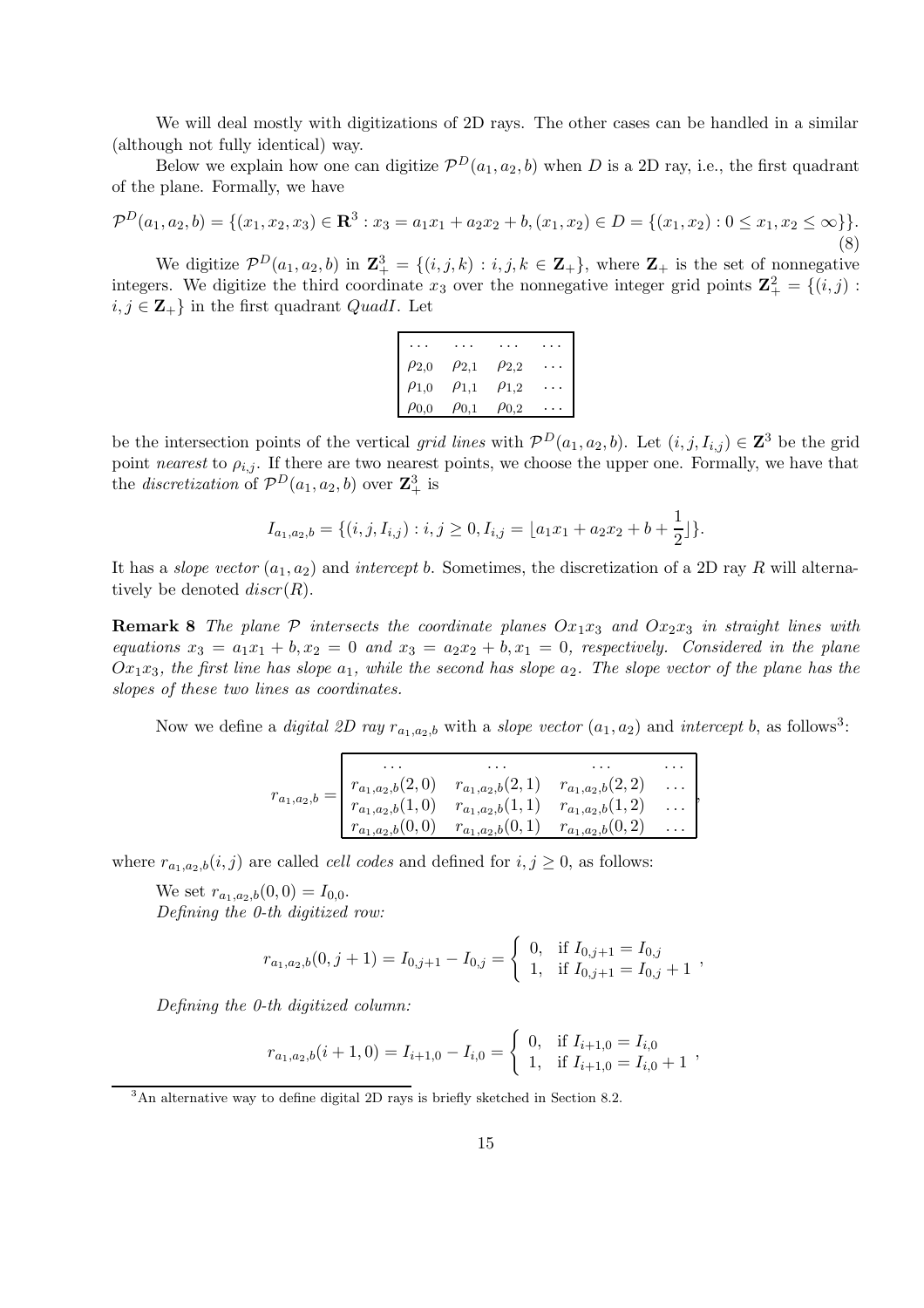Defining the i-th digitized row:

$$
r_{a_1,a_2,b}(i,j+1) = I_{i,j+1} - I_{i,j} = \begin{cases} 0, & \text{if } I_{i,j+1} = I_{i,j} \\ 1, & \text{if } I_{i,j+1} = I_{i,j} + 1 \end{cases}
$$

Alternatively, we can digitize the array columnwisely. Defining the i-th digitized column:

$$
r_{a_1,a_2,b}(i+1,j) = I_{i+1,j} - I_{i,j} = \begin{cases} 0, & \text{if } I_{i+1,j} = I_{i,j} \\ 1, & \text{if } I_{i+1,j} = I_{i,j} + 1 \end{cases}
$$

.

Note that the 0-th row and the 0-th column are the same both in the rowwise and the columnwise digitizations. Code 0 can be interpreted as a horizontal rowwise/columnwise grid increment while 1 as a vertical rowwise/columnwise increment in the grid  $\mathbb{N}^3$ .

Remark 9 Because of assumption (5), horizontal/vertical move from one integer point to another in the domain  $D$  can increase the z-coordinate by at most 1. Once the 0-th row or column is generated, one can build the rest of the array either rowwisely or columnwisely.

 $r_{a_1,a_2,b}$  is called *digitization* of the 2D ray  $\mathcal{P}^D$ . Sometimes, the digitization of a 2D ray R will alternatively be denoted by  $digit(R)$ .

Note that the two digitizations defined by rows and by columns may not be identical, although they both correspond to the same 2D ray discretization  $I_{a_1,a_2,b}$ . This is illustrated by the following example. (Further details are given in Example 2.)

**Example 1** Consider the 2D ray  $R_{\frac{1}{2},\frac{1}{3}}$  determined by  $x_3 = \frac{1}{2}$  $\frac{1}{2}x_1 + \frac{1}{3}$  $\frac{1}{3}x_2, x_1, x_2 \geq 0$ . The  $x_3$ -values at the integer points  $(x_1, x_2)$  for the first 10 rows and columns are presented in the following table.

| $R_{\frac{1}{2}}$<br>$,\frac{1}{3}$ | 10<br>$\begin{array}{c} 9 \\ 8 \\ 7 \end{array}$<br>$\frac{6}{5}$<br>$\begin{array}{c} 4 \\ 3 \\ 2 \\ 1 \end{array}$<br>$\overline{0}$ | $3\frac{1}{3}$<br>$\bullet 3$<br>$2\frac{2}{3}$<br>$\frac{1}{3}$<br>$\frac{1}{3}$<br>$\frac{2}{3}$<br>$\frac{2}{3}$<br>$\frac{1}{3}$<br>$\frac{1}{3}$<br>$\frac{2}{3}$<br>$\frac{2}{3}$<br>$\frac{2}{3}$<br>$\frac{2}{3}$<br>$\frac{2}{3}$<br>$\frac{2}{3}$<br>$\frac{2}{3}$<br><br><br><br><br><br><br><br><br><br><br><br> | $3 \frac{3}{2} \frac{1}{2} \frac{1}{1} \frac{6}{6} \frac{5}{2} \frac{1}{6} \frac{1}{2} \frac{1}{1} \frac{1}{6} \frac{5}{2} \frac{1}{6} \frac{1}{2} \frac{1}{2} \frac{1}{1} \frac{1}{6} \frac{5}{2} \frac{1}{6} \frac{1}{2} \frac{1}{2}$ | $4\frac{1}{3}$ $\bullet$ 3 3 3 $\frac{2}{3}$ $\frac{1}{3}$ 3 3 $\frac{2}{3}$ $\frac{2}{3}$ $\frac{2}{3}$ $\frac{2}{3}$ $\frac{2}{3}$ $\frac{2}{3}$ $\frac{2}{3}$ $\frac{2}{3}$ $\frac{2}{3}$ $\frac{2}{3}$ $\frac{2}{3}$ $\bullet$ $1$ | $44443$<br>$333322$<br>$2221$<br>$11$ | 5 $\bullet$ 4 $4$ $\bullet$ $3\overline{3}$ $\frac{1}{3}$ $\overline{3}$ $\frac{3}{3}$ $\frac{1}{3}$ $\overline{3}$ $\frac{2}{3}$ $\overline{3}$ $\frac{2}{3}$ $\overline{3}$ $\frac{2}{3}$ $\overline{3}$ $\overline{2}$ $\bullet$ 2 | $5\,5\,5\,4\,4\,4\,3\,3\,3\,2\,2$ | $6\frac{1}{3}$ $6\frac{2}{3}$ $\frac{1}{3}$ $\frac{1}{3}$ $5\frac{2}{3}$ $\frac{3}{4}$ $\frac{2}{3}$ $\frac{3}{4}$ $\frac{2}{3}$ $\frac{3}{3}$ $\frac{3}{3}$ | $6\frac{5}{6}$<br>$\frac{1}{2}$<br>$\frac{1}{6}$<br>$\frac{5}{6}$<br>$\frac{1}{6}$<br>$\frac{1}{2}$<br>$\frac{1}{6}$<br>$\frac{1}{6}$<br>$\frac{1}{6}$<br>$\frac{1}{6}$<br>$\frac{1}{6}$<br>$\frac{1}{6}$<br>$\frac{1}{6}$<br>$\frac{1}{6}$<br>$\frac{1}{6}$<br><br>$\frac{1}{6}$<br><br>$\frac{1}{6}$<br><br><br><br><br><br><br><br><br><br><br><br><br><br><br><br><br><br><br> |   | $\begin{array}{c} 7 & 7 & 7 & 6 & 6 & 6 & 5 & 5 & 5 & 4 & 4 \\ 7 & 7 & 6 & 6 & 6 & 5 & 5 & 5 & 4 & 4 \\ \end{array}$ | $8\degree$ $8\frac{2}{3}$ $\frac{1}{3}$ $\frac{1}{3}$ $\frac{7}{2}$ $\frac{2}{3}$ $\frac{2}{3}$ $\frac{1}{3}$ $\frac{2}{3}$ $\frac{2}{3}$ $\frac{1}{3}$ $\frac{2}{3}$ $\frac{2}{3}$ $\frac{3}{3}$ $\frac{1}{3}$ $\frac{3}{5}$ |  |
|-------------------------------------|----------------------------------------------------------------------------------------------------------------------------------------|------------------------------------------------------------------------------------------------------------------------------------------------------------------------------------------------------------------------------------------------------------------------------------------------------------------------------|-----------------------------------------------------------------------------------------------------------------------------------------------------------------------------------------------------------------------------------------|----------------------------------------------------------------------------------------------------------------------------------------------------------------------------------------------------------------------------------------|---------------------------------------|---------------------------------------------------------------------------------------------------------------------------------------------------------------------------------------------------------------------------------------|-----------------------------------|--------------------------------------------------------------------------------------------------------------------------------------------------------------|------------------------------------------------------------------------------------------------------------------------------------------------------------------------------------------------------------------------------------------------------------------------------------------------------------------------------------------------------------------------------------|---|----------------------------------------------------------------------------------------------------------------------|-------------------------------------------------------------------------------------------------------------------------------------------------------------------------------------------------------------------------------|--|
|                                     |                                                                                                                                        | $\overline{0}$                                                                                                                                                                                                                                                                                                               | 1                                                                                                                                                                                                                                       | $\overline{2}$                                                                                                                                                                                                                         | 3                                     | 4                                                                                                                                                                                                                                     | $\overline{5}$                    | 6                                                                                                                                                            | 7                                                                                                                                                                                                                                                                                                                                                                                  | 8 | 9                                                                                                                    | 10                                                                                                                                                                                                                            |  |

The points with integer  $x_3$  values are marked by bullet sign. It is visible that they form a lattice with a basis  $b^1 = (2, 0, 1)$  and  $b^2 = (0, 3, 1)$ . The next table illustrates the corresponding discretization  $discr(R_{\frac{1}{2},\frac{1}{3}})$  composed by the values  $I_{i,j}$ . Any two rectangular blocks are equivalent modulo an integer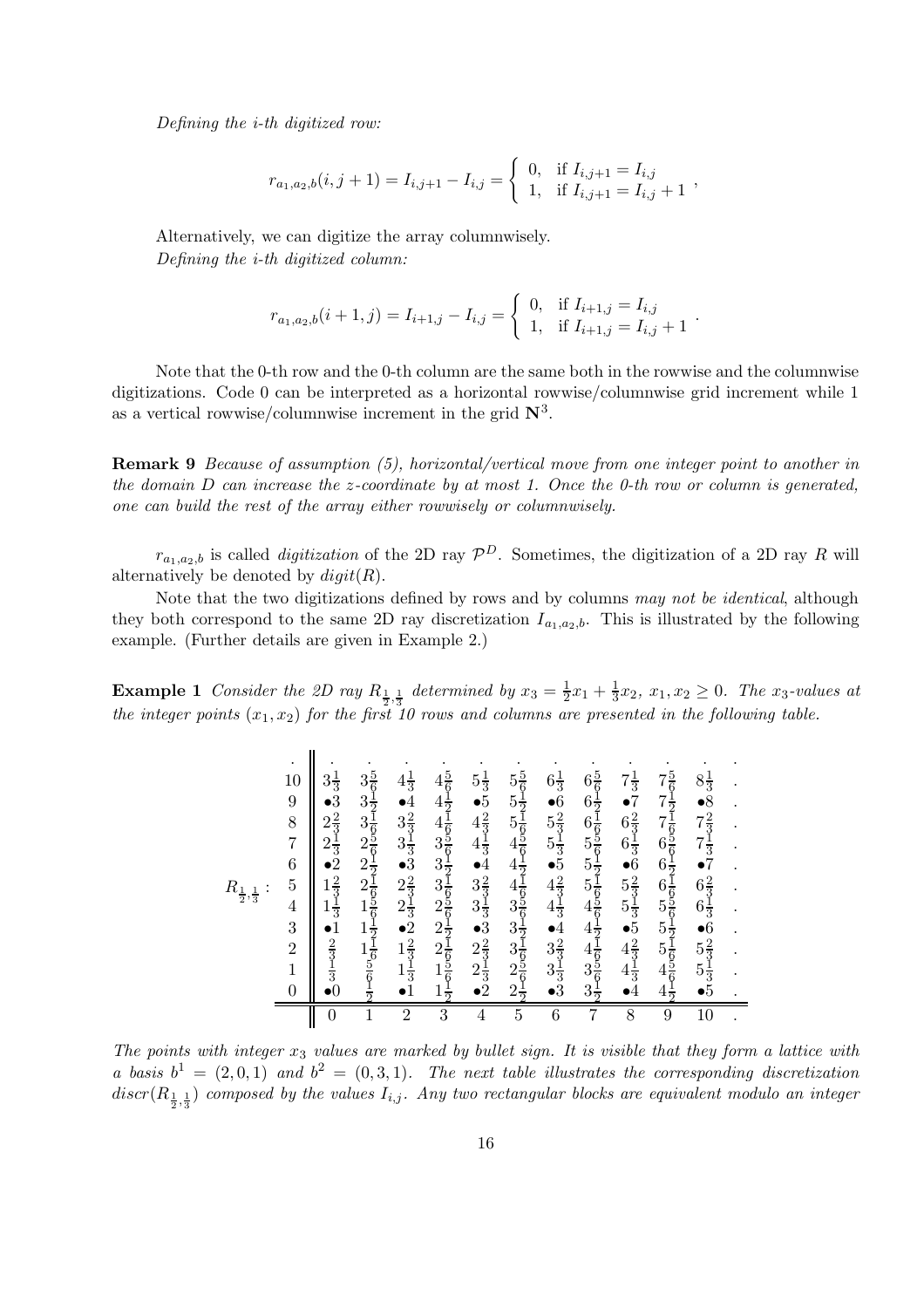number.

|                                      |                |                | $\bullet$      |                |                |                |                |             |   |                |                |                |  |
|--------------------------------------|----------------|----------------|----------------|----------------|----------------|----------------|----------------|-------------|---|----------------|----------------|----------------|--|
|                                      | 10             | 3              | 4              | 4              | 5              | 5              | 6              | 6           | 7 | 7              | 8              | 8              |  |
|                                      | 9              | $\bullet 3$    | 4              | $\bullet 4$    | 5              | •5             | 6              | $\bullet$ 6 | 7 | $\bullet 7$    | 8              | $\bullet 8$    |  |
|                                      | 8              | 3              | 3              | 4              | 4              | 5              | 5              | 6           | 6 | 7              | 7              | 8              |  |
|                                      | 7              | $\overline{2}$ | 3              | 3              | 4              | 4              | $\overline{5}$ | 5           | 6 | 6              | 7              | 7              |  |
|                                      | 6              | $\mathbf{P}2$  | 3              | $\bullet 3$    | 4              | $\bullet 4$    | $\overline{5}$ | $\bullet 5$ | 6 | $\bullet 6$    | 7              | $\bullet 7$    |  |
| $discr(R_{\frac{1}{2},\frac{1}{3}})$ | $\overline{5}$ | $\overline{2}$ | $\overline{2}$ | 3              | 3              | 4              | 4              | 5           | 5 | 6              | 6              | 7              |  |
|                                      | 4              | 1              | $\overline{2}$ | $\overline{2}$ | 3              | 3              | 4              | 4           | 5 | 5              | 6              | 6              |  |
|                                      | 3              |                | $\overline{2}$ | $\bullet 2$    | 3              | $\bullet 3$    | 4              | $\bullet 4$ | 5 | •5             | 6              | $\bullet 6$    |  |
|                                      | $\overline{2}$ |                | 1              | $\overline{2}$ | $\overline{2}$ | 3              | 3              | 4           | 4 | $\overline{5}$ | $\overline{5}$ | 6              |  |
|                                      | $\mathbf 1$    | 0              | 1              | 1              | $\overline{2}$ | $\overline{2}$ | 3              | 3           | 4 | 4              | $\overline{5}$ | $\overline{5}$ |  |
|                                      | $\overline{0}$ | •0             | 1              | $\bullet 1$    | $\overline{2}$ | $\bullet 2$    | 3              | $\bullet 3$ | 4 | $\bullet 4$    | $\overline{5}$ | $\bullet 5$    |  |
|                                      |                | $\theta$       | 1              | $\overline{2}$ | 3              | 4              | $\overline{5}$ | 6           | 7 | 8              | 9              | 10             |  |

The next table presents the columnwise digitization digit<sub>col</sub>( $R_{\frac{1}{2},\frac{1}{3}}$ ) of  $R_{\frac{1}{2},\frac{1}{3}}$ . From it, one can recover the discretization discr $(R_{\frac{1}{2},\frac{1}{3}})$  of  $R_{\frac{1}{2},\frac{1}{3}}$ . This can be done as follows. Let the  $x_3$  value of a point  $(i,j)$ be sought. First move along the 0th row counting the number of 1s until reaching the jth column. Then move up along the jth column counting the number of 1s until reaching the element  $(i, j)$ . The overall number of 1s counted is the value of  $x_3$  at the point  $(i, j)$ . Note, however, that the result may be different if we first move vertically rather than horizontally. For instance, in the latter case the value at the point  $(7, 4)$  is 5 (the correct value), while in the former it is 1 (incorrect).

|                                              |                |                    | ٠                |                        |                |                        |                |                        |                  |                        |                |                        |  |
|----------------------------------------------|----------------|--------------------|------------------|------------------------|----------------|------------------------|----------------|------------------------|------------------|------------------------|----------------|------------------------|--|
|                                              | 10             | 0                  | $\boldsymbol{0}$ | 0                      | $\overline{0}$ | $\theta$               | $\overline{0}$ | $\overline{0}$         | $\overline{0}$   | $\boldsymbol{0}$       | $\overline{0}$ | $\theta$               |  |
|                                              | 9              | $\bullet 0$        | 1                | $\bullet$ <sup>0</sup> | 1              | $\bullet$ <sup>0</sup> | 1              | $\bullet$ <sup>0</sup> | 1                | $\bullet$ 0            | 1              | $\bullet$ 0            |  |
|                                              | 8              | 1                  | $\theta$         | 1                      | $\theta$       | 1                      | $\theta$       | 1                      | 0                | 1                      | $\theta$       | 1                      |  |
|                                              | $\overline{7}$ | 0                  | $\boldsymbol{0}$ | 0                      | $\overline{0}$ | $\boldsymbol{0}$       | $\theta$       | $\overline{0}$         | $\boldsymbol{0}$ | $\overline{0}$         | $\theta$       | $\boldsymbol{0}$       |  |
|                                              | 6              | $\bullet$ $\theta$ | $\mathbf{1}$     | $\bullet$ 0            | 1              | $\bullet$ <sup>0</sup> | 1              | $\bullet$ <sup>0</sup> | 1                | $\bullet$ <sup>0</sup> | $\mathbf 1$    | $\bullet$ 0            |  |
| $digit_{col}(R_{\frac{1}{2},\frac{1}{3}})$ : | $\overline{5}$ | 1                  | $\boldsymbol{0}$ | 1                      | $\overline{0}$ | 1                      | $\theta$       | 1                      | 0                | 1                      | $\overline{0}$ | 1                      |  |
|                                              | 4              | $\overline{0}$     | $\theta$         | $\overline{0}$         | $\overline{0}$ | $\overline{0}$         | $\overline{0}$ | $\overline{0}$         | $\overline{0}$   | $\overline{0}$         | $\overline{0}$ | $\theta$               |  |
|                                              | 3              | $\bullet 0$        | 1                | $\bullet$ 0            | 1              | $\bullet$ <sup>0</sup> | 1              | $\bullet$ <sup>0</sup> | 1                | $\bullet$ 0            | $\mathbf{1}$   | $\bullet$ 0            |  |
|                                              | $\overline{2}$ | 1                  | $\theta$         | 1                      | $\theta$       | 1                      | $\Omega$       | 1                      | $\theta$         | 1                      | $\Omega$       |                        |  |
|                                              | $\mathbf{1}$   | 0                  | $\boldsymbol{0}$ | $\overline{0}$         | $\overline{0}$ | $\boldsymbol{0}$       | $\theta$       | $\overline{0}$         | $\boldsymbol{0}$ | $\overline{0}$         | $\overline{0}$ | $\theta$               |  |
|                                              | $\overline{0}$ | $\bullet$ $\theta$ | 1                | $\bullet$ <sup>0</sup> | 1              | $\bullet$ <sup>0</sup> | 1              | $\bullet$ <sup>0</sup> | 1                | $\bullet$ 0            | $\mathbf{1}$   | $\bullet$ <sup>0</sup> |  |
|                                              |                | $\boldsymbol{0}$   | 1                | $\overline{2}$         | $\sqrt{3}$     | 4                      | $\overline{5}$ | $\boldsymbol{6}$       | 7                | 8                      | 9              | 10                     |  |

The next table presents the rowwise digitization digit<sub>row</sub>( $R_{\frac{1}{2},\frac{1}{3}}$ ) of  $R_{\frac{1}{2},\frac{1}{3}}$ . From it, one can recover the discretization discr $(R_{\frac{1}{2},\frac{1}{3}})$ , moving first upward along the 0th column until reaching the ith row, and then to the right on ith row until reaching the element  $(i, j)$ . Although the two digitization are different as  $0/1$  arrays, they have identical periodicity structure and represent the same discrete plane. Note that the digital 2D rays  $disit_{col}(R_{\frac{1}{2},\frac{1}{3}})$  and  $disit_{row}(R_{\frac{1}{2},\frac{1}{3}})$  are both tiled by a  $2\times 3$  tile, as the horizontal size of the tile (2) and the vertical one (3) are precisely the denominators of the coefficients of  $x_1$  and  $x_2$ . Note also that this tiling is identical to the lattice determined by the integer points of  $R_{\frac{1}{2},\frac{1}{3}}$ . It is so because the denominators 2 and 3 are relatively prime. We will see in Example 2 that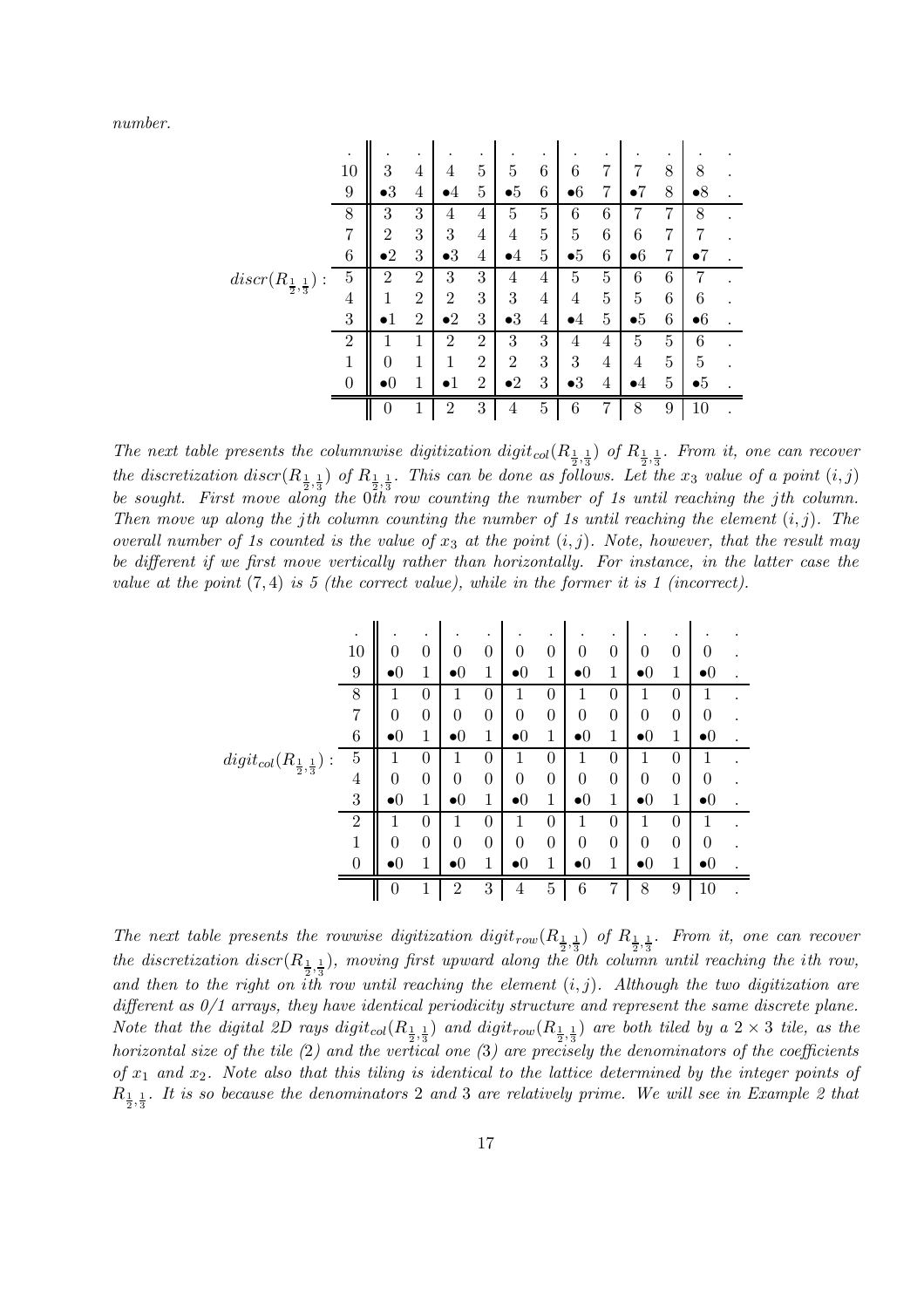if this is not the case, the tiling and the lattice may be essentially different.

|                                                             | $\bullet$        |                | $\bullet$        |                  | ٠                |                        | ٠                |                        | $\bullet$   |                |                  |                        |  |
|-------------------------------------------------------------|------------------|----------------|------------------|------------------|------------------|------------------------|------------------|------------------------|-------------|----------------|------------------|------------------------|--|
|                                                             | 10               | 0              | 1                | 0                | $\mathbf 1$      | 0                      | $\mathbf{1}$     | $\theta$               | 1           | 0              | 1                | 0                      |  |
|                                                             | 9                | •0             | 1                | $\bullet 0$      | 1                | $\bullet$ 0            | 1                | $\bullet$ 0            | 1           | $\bullet$ 0    | 1                | $\bullet$ $\theta$     |  |
|                                                             | 8                | 1              | $\boldsymbol{0}$ | 1                | $\boldsymbol{0}$ | 1                      | $\boldsymbol{0}$ | 1                      | 0           | 1              | $\theta$         | 1                      |  |
|                                                             | $\overline{7}$   | 0              | 1                | $\overline{0}$   | 1                | $\overline{0}$         | 1                | $\theta$               | $\mathbf 1$ | $\overline{0}$ | 1                | 0                      |  |
|                                                             | 6                | $\bullet 0$    | 1                | $\bullet$ 0      | 1                | $\bullet$ <sup>0</sup> | 1                | $\bullet$ 0            | 1           | $\bullet$ 0    | 1                | $\bullet$ <sup>0</sup> |  |
| $\operatorname{digit_{row}}(R_{\frac{1}{2},\frac{1}{3}})$ : | $\overline{5}$   | 1              | 0                | 1                | $\overline{0}$   | 1                      | $\overline{0}$   | 1                      | 0           | 1              | $\theta$         | 1                      |  |
|                                                             | 4                | $\overline{0}$ | 1                | $\boldsymbol{0}$ | $\mathbf 1$      | $\overline{0}$         | 1                | $\boldsymbol{0}$       | 1           | 0              | 1                | 0                      |  |
|                                                             | 3                | $\bullet 0$    | 1                | $\bullet 0$      | $\mathbf{1}$     | $\bullet$ <sup>0</sup> | 1                | $\bullet$ 0            | 1           | $\bullet$ 0    | 1                | $\bullet$ <sup>0</sup> |  |
|                                                             | $\overline{2}$   | 1              | $\boldsymbol{0}$ | 1                | $\boldsymbol{0}$ | 1                      | $\boldsymbol{0}$ |                        | 0           | 1              | $\boldsymbol{0}$ | 1                      |  |
|                                                             | 1                | $\theta$       | 1                | $\theta$         | 1                | $\boldsymbol{0}$       | 1                | $\overline{0}$         | 1           | $\overline{0}$ | 1                | 0                      |  |
|                                                             | $\boldsymbol{0}$ | •0             | 1                | $\bullet$ 0      | 1                | $\bullet$ <sup>0</sup> | 1                | $\bullet$ <sup>0</sup> | 1           | $\bullet$ 0    | 1                | $\bullet$ $\theta$     |  |
|                                                             |                  | $\overline{0}$ | 1                | $\overline{2}$   | 3                | $\overline{4}$         | $\bf 5$          | 6                      | 7           | 8              | 9                | 10                     |  |

 $\Box$ 

**Example 2** Consider the 2D ray  $R_{\frac{1}{4},\frac{1}{6}}$  determined by  $x_3 = \frac{1}{4}$  $\frac{1}{4}x_1 + \frac{1}{6}$  $\frac{1}{6}x_2$ ,  $x_1, x_2 \geq 0$ . The table presents the  $x_3$ -values at the integer points  $(x_1, x_2)$  for the first 10 rows and columns.

| ٠              |             |      |                |      |             |      |             |      |             |      |             |  |
|----------------|-------------|------|----------------|------|-------------|------|-------------|------|-------------|------|-------------|--|
| 10             | 1.66        | 1.91 | 2.16           | 2.41 | 2.66        | 2.91 | 3.16        | 3.41 | 3.66        | 3.91 | 4.16        |  |
| 9              | $1.5\,$     | 1.75 | $\bullet 2$    | 2.25 | 2.5         | 2.75 | $\bullet 3$ | 3.25 | 3.5         | 3.75 | $\bullet 4$ |  |
| 8              | 1.33        | 1.58 | 1.83           | 2.08 | 2.33        | 2.66 | 2.91        | 3.16 | 3.41        | 3.66 | 3.91        |  |
| 7              | $1.16\,$    | 1.41 | 1.66           | 1.91 | 2.16        | 2.41 | 2.66        | 2.91 | 3.16        | 3.41 | 3.66        |  |
| 6              | $\bullet$ 1 | 1.25 | 1.5            | 1.75 | $\bullet 2$ | 2.25 | 2.5         | 2.75 | $\bullet 3$ | 3.25 | 3.5         |  |
| 5              | 0.83        | 1.08 | 1.33           | 1.58 | 1.83        | 2.08 | 2.33        | 2.58 | 2.83        | 3.08 | 3.33        |  |
| 4              | 0.66        | 0.91 | 1.16           | 1.41 | 1.66        | 1.91 | 2.16        | 2.41 | 2.66        | 2.91 | 3.16        |  |
| 3              | 0.5         | 0.75 | $\bullet 1$    | 1.25 | 1.5         | 1.75 | $\bullet 2$ | 2.25 | 2.5         | 2.75 | $\bullet 3$ |  |
| $\overline{2}$ | 0.33        | 0.58 | 0.83           | 1.08 | 1.33        | 1.66 | 1.91        | 2.16 | 2.41        | 2.66 | 2.91        |  |
|                | 0.16        | 0.41 | 0.66           | 0.91 | 1.16        | 1.41 | 1.66        | 1.91 | 2.16        | 2.41 | 2.66        |  |
| $\theta$       | $\bullet$ 0 | 0.25 | 0.5            | 0.75 | $\bullet 1$ | 1.25 | 1.5         | 1.75 | $\bullet 2$ | 2.25 | 2.5         |  |
|                | $\theta$    |      | $\overline{2}$ | 3    | 4           | 5    | 6           | 7    | 8           | 9    | 10          |  |
|                |             |      |                |      |             |      |             |      |             |      |             |  |

Similar to Example 1, the integer points are marked by bullet sign. They form a 2D lattice with a basis  $b<sup>1</sup> = (4,0,1)$  and  $b<sup>2</sup> = (2,3,1)$ . The next table illustrates the corresponding discretization composed by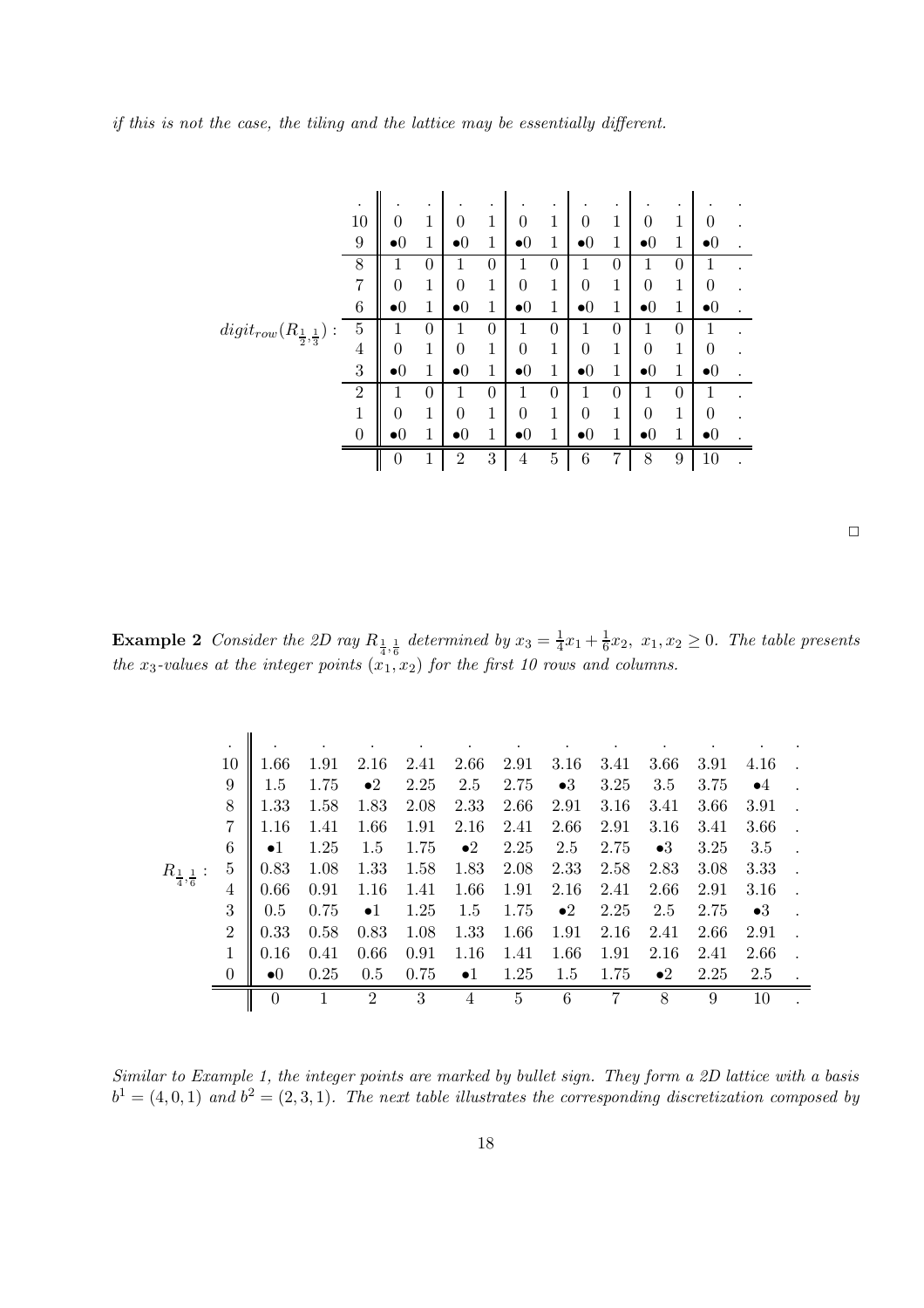the values  $I_{i,j}$ . Any two rectangular blocks are equivalent modulo an integer number.

|                                      |                |                          |                |                |                |                |                |                | ٠              |                |                  |             |  |
|--------------------------------------|----------------|--------------------------|----------------|----------------|----------------|----------------|----------------|----------------|----------------|----------------|------------------|-------------|--|
|                                      | 10             | 2                        | $\overline{2}$ | $\overline{2}$ | $\overline{2}$ | 3              | 3              | 3              | 3              | 4              | 4                | 4           |  |
|                                      | 9              | $\overline{2}$           | $\overline{2}$ | $\bullet 2$    | $\overline{2}$ | 3              | 3              | $\bullet 3$    | 3              | 4              | $\overline{4}$   |             |  |
|                                      | 8              | 1                        | $\overline{2}$ | $\overline{2}$ | $\overline{2}$ | $\overline{2}$ | 3              | 3              | 3              | 3              | 4                | 4           |  |
|                                      | 7              |                          | 1              | $\overline{2}$ | $\overline{2}$ | $\overline{2}$ | $\overline{2}$ | 3              | 3              | 3              | 3                | 4           |  |
|                                      | $\overline{6}$ |                          | 1              | $\overline{2}$ | $\overline{2}$ | $\bullet 2$    | $\overline{2}$ | 3              | 3              | $\bullet 3$    | 3                | 4           |  |
| $discr(R_{\frac{1}{4},\frac{1}{6}})$ | 5              |                          |                |                | $\overline{2}$ | $\overline{2}$ | $\overline{2}$ | $\overline{2}$ | 3              | 3              | 3                | 3           |  |
|                                      | 4              |                          |                |                | 1              | $\overline{2}$ | $\overline{2}$ | $\overline{2}$ | $\overline{2}$ | 3              | 3                | 3           |  |
|                                      | 3              |                          | 1              |                | 1              | $\overline{2}$ | $\overline{2}$ | $\bullet 2$    | $\overline{2}$ | 3              | 3                | $\bullet 3$ |  |
|                                      | $\overline{2}$ | 0                        |                |                | 1              | 1              | $\overline{2}$ | $\overline{2}$ | $\overline{2}$ | $\overline{2}$ | 3                | 3           |  |
|                                      | $\mathbf{1}$   | 0                        | 0              |                | 1              | 1              |                | $\overline{2}$ | $\overline{2}$ | $\overline{2}$ | $\boldsymbol{2}$ | 3           |  |
|                                      | $\overline{0}$ | $\mathbf{D}(\mathbf{0})$ | 0              | 1              | 1              |                |                | $\overline{2}$ | $\overline{2}$ | $\bullet 2$    | $\overline{2}$   | 3           |  |
|                                      |                | $\left( \right)$         | ٦              | $\overline{2}$ | 3              | 4              | $\overline{5}$ | 6              | 7              | 8              | 9                | $10\,$      |  |

The next table presents the columnwise digitization of  $R_{\frac{1}{4},\frac{1}{6}}$ . From it, one can reconstruct the discretization of  $R_{\frac{1}{4},\frac{1}{6}}$ .

|                                            | ٠              |                          |   |                | ٠                |                  |                |                        | ٠                |                  |          |                  |  |
|--------------------------------------------|----------------|--------------------------|---|----------------|------------------|------------------|----------------|------------------------|------------------|------------------|----------|------------------|--|
|                                            | 10             | $\cup$                   | 0 | 0              | $\boldsymbol{0}$ | 0                | $\theta$       | $\theta$               | $\boldsymbol{0}$ | $\theta$         | 0        | 0                |  |
|                                            | 9              |                          | 0 | $\bullet$ 0    | $\overline{0}$   | 1                | 0              | $\bullet$ 0            | $\boldsymbol{0}$ | 1                | 0        | $\bullet$ 0      |  |
|                                            | 8              | 0                        | 1 | 0              | $\boldsymbol{0}$ | $\boldsymbol{0}$ | 1              | 0                      | $\boldsymbol{0}$ | $\theta$         | 1        | 0                |  |
|                                            | $\overline{7}$ | 0                        | 0 | 0              | $\boldsymbol{0}$ | $\boldsymbol{0}$ | 0              | 0                      | 0                | $\boldsymbol{0}$ | 0        | 0                |  |
|                                            | $\overline{6}$ | $\bullet$ ()             | 0 | 1              | $\boldsymbol{0}$ | $\bullet$ ()     | 0              | 1                      | $\overline{0}$   | $\bullet 0$      | 0        | 1                |  |
| $digit_{col}(R_{\frac{1}{4},\frac{1}{6}})$ | $\overline{5}$ | 0                        | 0 | 0              | 1                | 0                | 0              | 0                      | 1                | $\theta$         | $\theta$ | 0                |  |
|                                            | 4              | 0                        | 0 | 0              | $\overline{0}$   | $\boldsymbol{0}$ | 0              | $\boldsymbol{0}$       | $\boldsymbol{0}$ | $\overline{0}$   | 0        | 0                |  |
|                                            | 3              |                          | 0 | $\bullet$ 0    | $\boldsymbol{0}$ | 1                | 0              | $\bullet$ <sup>0</sup> | $\boldsymbol{0}$ | 1                | 0        | $\bullet 0$      |  |
|                                            | $\overline{2}$ | 0                        |   | $\theta$       | $\boldsymbol{0}$ | $\boldsymbol{0}$ |                | $\boldsymbol{0}$       | $\boldsymbol{0}$ | $\overline{0}$   |          | $\theta$         |  |
|                                            | $\mathbf 1$    | 0                        | 0 | $\theta$       | $\boldsymbol{0}$ | $\boldsymbol{0}$ | 0              | 0                      | $\boldsymbol{0}$ | $\overline{0}$   | 0        | $\boldsymbol{0}$ |  |
|                                            | $\overline{0}$ | $\mathbf{D}(\mathbf{r})$ | 0 | 1              | $\overline{0}$   | $\bullet 0$      | 0              | 1                      | $\overline{0}$   | $\bullet 0$      | 0        | 1                |  |
|                                            |                | $\boldsymbol{0}$         | ٦ | $\overline{2}$ | 3                | 4                | $\overline{5}$ | 6                      | 7                | 8                | 9        | 10               |  |

Note that the area of the rectangular tiles is equal to the product of the denominators of the coefficients of  $x_1$  and  $x_2$  (i.e.,  $4 \times 6 = 24$ ). The corresponding lattice has basis vectors (4,0) and (0,6), which are the projections on  $Ox_1x_2$  of the vectors  $(4, 0, 1)$  and  $(0, 6, 1)$ . Note, however, that this basis is not "minimal." An actual basis is, e.g., the one consisting of the vectors  $\bar{b}^1 = (0, 4)$  and  $\bar{b}^2 = (2, 3)$ , which are the projections on  $Ox_1x_2$  of the vectors  $b^1 = (4,0,1)$  and  $b^2 = (2,3,1)$ . The area of the corresponding parallelogram tile is the least common multiple of the denominators of the coefficients of  $x_1$  and  $x_2$  (i.e., lcm(4,6) = 12). See Figure 6. Note that the rectangular tiling of Example 1 provided a basis for the considered lattice, since the denominators 2 and 3 of the two coefficients were relatively  $prime.$ 

### 4.2 Other definitions and properties

Arithmetic plane is a set of voxels  $P(\alpha_1, \alpha_2, \alpha_3, \mu, \omega) = \{(x_1, x_2, x_3) \in \mathbb{Z}^3 | - \lfloor \frac{\omega}{2} \rfloor \}$  $\frac{\omega}{2}$   $\leq \alpha_1 x_1 + \alpha_2 x_2 +$  $\alpha_3 x_3 + \mu < \lfloor \frac{\omega}{2} \rfloor$  $\frac{\omega}{2}$ }, where  $\omega \in \mathbb{N}$ .  $\omega$  is the *arithmetic thickness* of the plane and  $\mu$  is its *internal translation constant.* An arithmetic plane  $P(\alpha_1, \alpha_2, \alpha_3, \mu, \omega)$  is naive if  $\omega = \max(|\alpha_1|, |\alpha_2|, |\alpha_3|)$ , and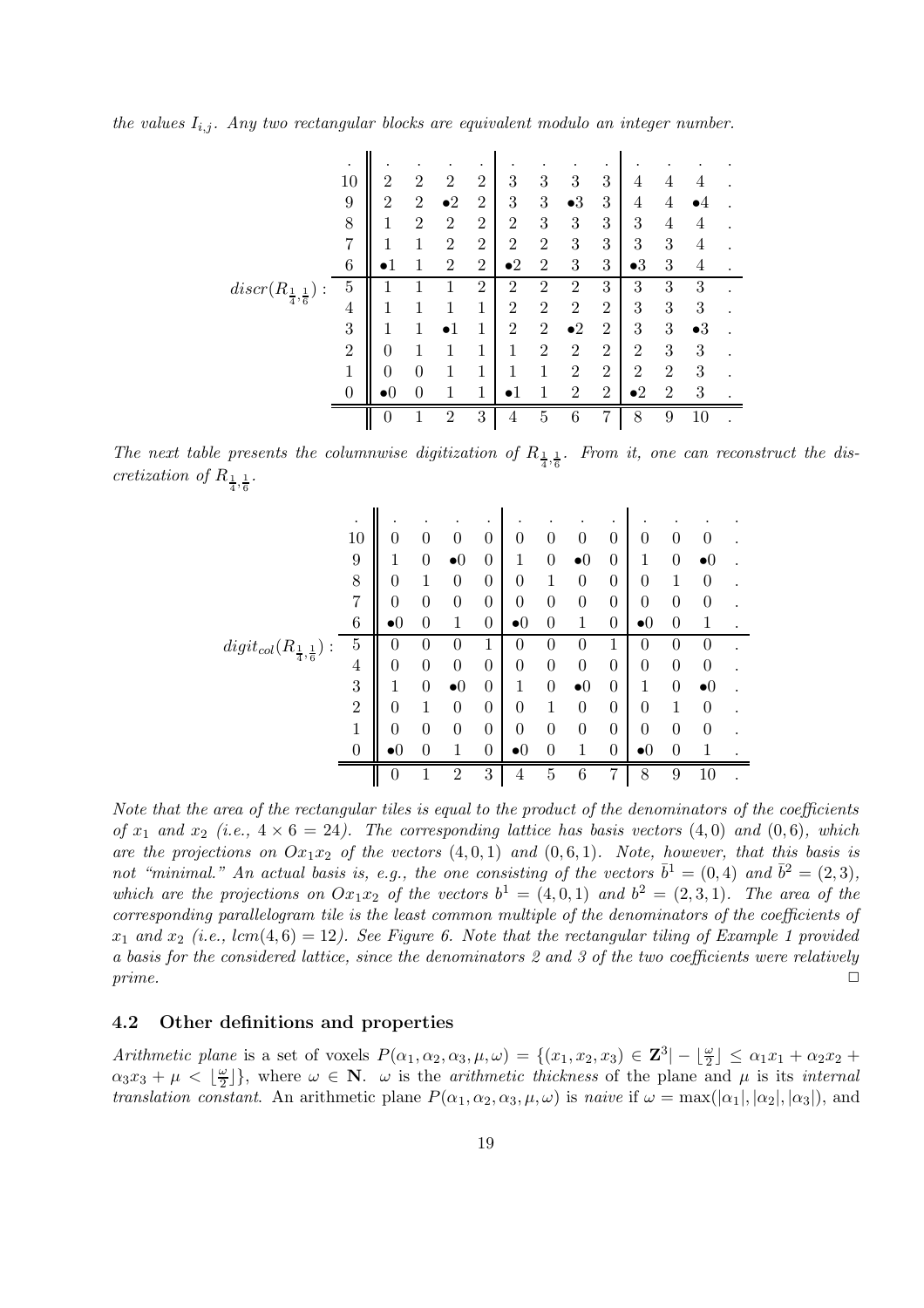

Figure 6: Rectangular tile with area 24 and a parallelogram tile with area 12. The latter corresponds to a lattice basis.

standard if  $\omega = |\alpha_1| + |\alpha_2| + |\alpha_3|$ . The naive plane which is centered about the continuous plane  $\alpha_1 x_1 + \alpha_2 x_2 + \alpha_3 x_3 + \mu = 0$  is  $P(\alpha_1, \alpha_2, \alpha_3, \mu + \frac{\mu}{2})$  $\frac{\omega}{2}$ ,  $\omega$ ,  $\omega = \max(|\alpha_1|, |\alpha_2|, |\alpha_3|)$ . Such an arithmetic plane is called regular. In what follows, we consider arithmetic planes of this type. We have the following theorem.

**Theorem 11** (Reveilles 1991 [34]) arithmetic plane  $P(\alpha_1, \alpha_2, \alpha_3, \beta, \max(|\alpha_1|, |\alpha_2|, |\alpha_3|))$  coincides with a set of grid points assigned to a discrete plane, and vice versa: for any discrete plane P there are numbers  $\alpha_1, \alpha_2, \alpha_3$  and  $\beta$  such that the set of points of P is  $P(\alpha_1, \alpha_2, \alpha_3, \beta, \max(|\alpha_1|, |\alpha_2|, |\alpha_3|)).$ 

Corollary 1 The points corresponding to a digital plane lie between or on two parallel planes having a distance less than one, measured in the  $x_3$ -axis direction.

We also have the following fact which follows from a more general result about discrete hyperplanes.

**Theorem 12** (Andres and Acharya 1997 [4]) Let  $P = P(\alpha_1, \alpha_2, \alpha_3, \beta, \omega)$  be an arithmetic plane. Assume without loss of generality that  $|\alpha_1| \leq |\alpha_2| \leq |\alpha_3|$ . Then,

- $-$  if  $\omega$  <  $|\alpha_3|$ , the plane has 2-tunnels;
- $-$  if  $|\alpha_2| + |\alpha_3| \leq \omega \leq |\alpha_1| + |\alpha_2| + |\alpha_3|$ , then the plane has 0-tunnels and is 1-separating;
- $-$  if  $|\alpha_3| \leq \omega \leq |\alpha_2| + |\alpha_3|$ , then the plane has 1-tunnels and is 2-separating;
- $-$  if  $\omega > |\alpha_1| + |\alpha_2| + |\alpha_3|$ , then the plane has no tunnels.

We have the following theorem.

**Theorem 13** (analog of Theorem 1) A discretization of a plane  $P$  is 2-minimal in  $\mathbb{Z}_+^3$ .

**Proof** By Theorem 11, the discretization of P is a naive plane for some parameters  $\alpha_1, \alpha_2, \alpha_3, \beta$  and thickness  $\omega = \max(|\alpha_1|, |\alpha_2|, |\alpha_3|)$ . Then from Theorem 12 (3rd case) it follows that the discretization  $I_{a_1,a_2,b}$  of  $P$  is 1-separating in  $\mathbb{Z}_+^3$ . By construction, to any integer point  $(x_1,x_2) \in Ox_1x_2$  corresponds exactly one integer point  $(x_1, x_2, x_3) \in \mathbb{Z}_+^3$  which belongs to  $I_{a_1, a_2, b}$ . Let us remove an integer point  $Q = (x_1, x_2, x_3)$  from  $I_{a_1, a_2, b}$ . Then clearly  $I_{a_1, a_2, b} - Q$  will contain a 2-tunnel, since a 2-connected path can penetrate through  $I_{a_1,a_2,b} - Q$  and connect points which before removing of Q have been<br>2-separated by  $I_{a_1,a_2,b}$ . 2-separated by  $I_{a_1,a_2,b}$ .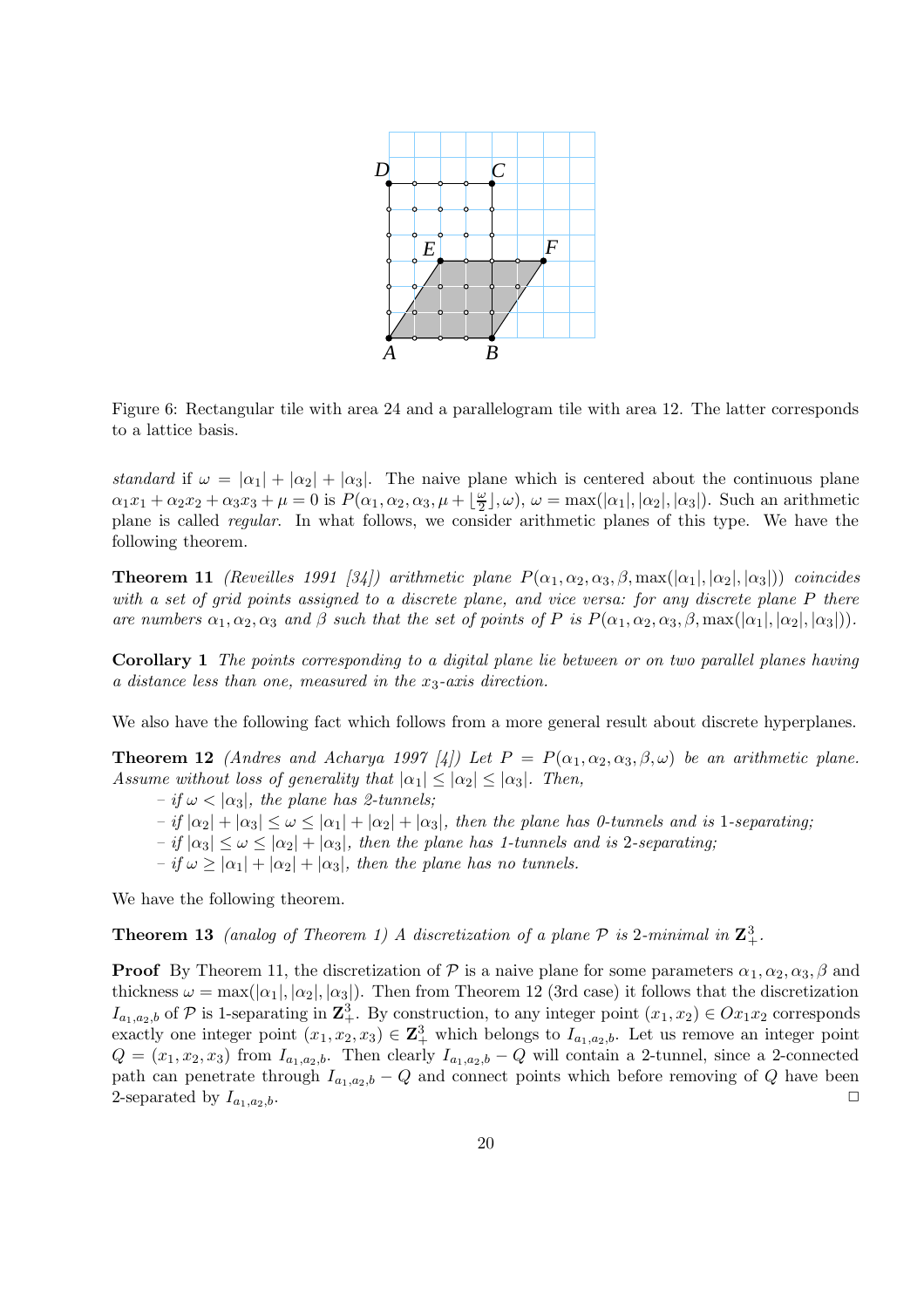**Corollary 2** A discretization of a 2D ray is 2-minimal in  $\mathbb{Z}_+^3$ .

**Remark 10** The digital 2D ray  $r_{a_1,a_2,b}$  is said to be generated by the 2D ray  $x_3 = a_1x_1 + a_2x_2 + b$ . If we have two 2D rays  $r_{a_1,a_2,b}$  and  $r_{a_1,a_2,b'}$  and if  $b-b'$  is integer, then clearly  $r_{a_1,a_2,b} = r_{a_1,a_2,b'}$ .

.

Thus, without loss of generality we may assume that the intercepts are limited to  $0 \leq b \leq 1$ . We also have

| $\sim$ 100 km s $^{-1}$ .                                                                                                                                                                                                               | <i>IVE GISO TIGUE</i> |  |  |  |
|-----------------------------------------------------------------------------------------------------------------------------------------------------------------------------------------------------------------------------------------|-----------------------|--|--|--|
| $r_{0,0,b} = \begin{vmatrix} 0 & 0 & 0 & \cdots \\ 0 & 0 & 0 & \cdots \end{vmatrix}$ and $r_{1,1,b} = \begin{vmatrix} 1 & 1 & 1 & \cdots \\ 1 & 1 & 1 & \cdots \end{vmatrix}$<br>$1 \quad 1 \quad \dots$<br>$\sim$ $\sim$ $\sim$ $\sim$ |                       |  |  |  |

We have the following theorem.

**Theorem 14** (Barneva, Brimkov and Nehlig 1998 [7]) Let  $\mathcal{P}: a_1x_1+a_2x_2+a_3x_3=b$  be a continuous plane and  $P = P(a_1, a_2, a_3, b + \lfloor \frac{\omega}{2} \rfloor)$  $\frac{\omega}{2}$  ,  $\omega$ ) be the corresponding regular plane. Let without loss of generality  $0 \leq a_1 \leq a_2 \leq a_3$  and  $a_3 \neq 0$ . Let  $(x_1, x_2) \in \mathbb{Z}$ . Then  $(x_1, x_2, \overline{x}_3) \in \mathcal{P}$  and  $(x_1, x_2, x_3) \in \mathcal{P}$  implies  $|\bar{x}_3 - x_3| \leq \frac{1}{2}$  $\frac{1}{2}$ .

In other words, the points of a plane discretization are within  $\frac{1}{2}$  vertical distance from the continuous plane.

Let  $(a_1, a_2)$  be the slope-vector of a plane discretization  $I_{a_1, a_2, b}$ .  $I_{a_1, a_2, b}$  (as well as the corresponding digital 2D ray  $r_{a_1,a_2,b}$  and the Euclidean plane  $x_3 = a_1x_1 + a_2x_2 + b$  is called *rational* if *both*  $a_1$  and  $a_2$  are rational numbers. Otherwise, it is called *irrational*.

We also have the following analog of the Bruckstein theorem (Theorem 2).

**Theorem 15** For irrational plane with a slope vector  $(a_1, a_2)$ , the plane discretization  $I_{a_1, a_2, b}$  uniquely determines both  $(a_1, a_2)$  and b. For rational  $(a_1, a_2)$ ,  $I_{a_1, a_2, b}$  uniquely determines  $(a_1, a_2)$ , and b is determined up to an interval.

The proof is similar to the one of Theorem 2.

**Remark 11** Let  $\mathcal{P}^D(a_1, a_2, b) = \{(x_1, x_2, x_3) \in \mathbb{R}^3 : x_3 = a_1x_1 + a_2x_2 + b, (x_1, x_2) \in D = \{(x_1, x_2) : x_3 = a_1x_1 + a_2x_2 + b, (x_1, x_2) \in D\}$  $0 \leq x_1, x_2 \leq \infty$ } be a 2D ray. Let  $(a_1, a_2)$  be a pair of rational numbers  $\frac{p_1}{q_1}$  and  $\frac{p_2}{q_2}$  which are irreducible fractions (i.e.,  $gcd(p_1, q_1) = 1$  and  $gcd(p_2, q_2) = 1$ ). According to our assumption,  $0 \leq \frac{p_1}{q_1}$  $\frac{p_1}{q_1} \leq 1, i.e.,$  $p_1 < q_1$  and  $0 \leq \frac{p_2}{q_2}$  $\frac{p_2}{q_2} \leq 1$ , i.e.,  $p_2 < q_2$ . Then the plane equation  $x_3 = a_1x_1 + a_2x_2 + b$  can be written as

 $-p_1q_2x_1-p_2q_1x_2+q_1q_2x_3=q_1q_2b.$ 

Consider the 2D ray determined by the plane

$$
\mathcal{P}_{a_1,a_2,b}^{\square}:-p_1q_2x_1-p_2q_1x_2+q_1q_2x_3=\lfloor q_1q_2b\rfloor.
$$

Its discretization and digitization are the same as the one of  $P$ . Moreover, it is easy to prove that  $gcd(p_1q_2, p_2q_1, q_1q_2) = 1$ , hence  $P_{a_1,a_2,b}^{\square}$  contains integer points. One can realize that all the planes with the same discretization/digitization are

$$
\mathcal{P}_{a_1,a_2,b}: -p_1q_2x_1-p_2q_1x_2+q_1q_2x_3=b'
$$

where  $\lfloor q_1q_2b \rfloor - \frac{1}{2} \leq b' < \lfloor q_1q_2b \rfloor + \frac{1}{2}$  if  $\max(|\alpha_1|, |\alpha_2|, |\alpha_3|)$  is an odd number, and  $\lfloor q_1q_2b \rfloor \leq b' <$  $|q_1q_2b|+1$ , if max $(|\alpha_1|, |\alpha_2|, |\alpha_3|)$  is an even number.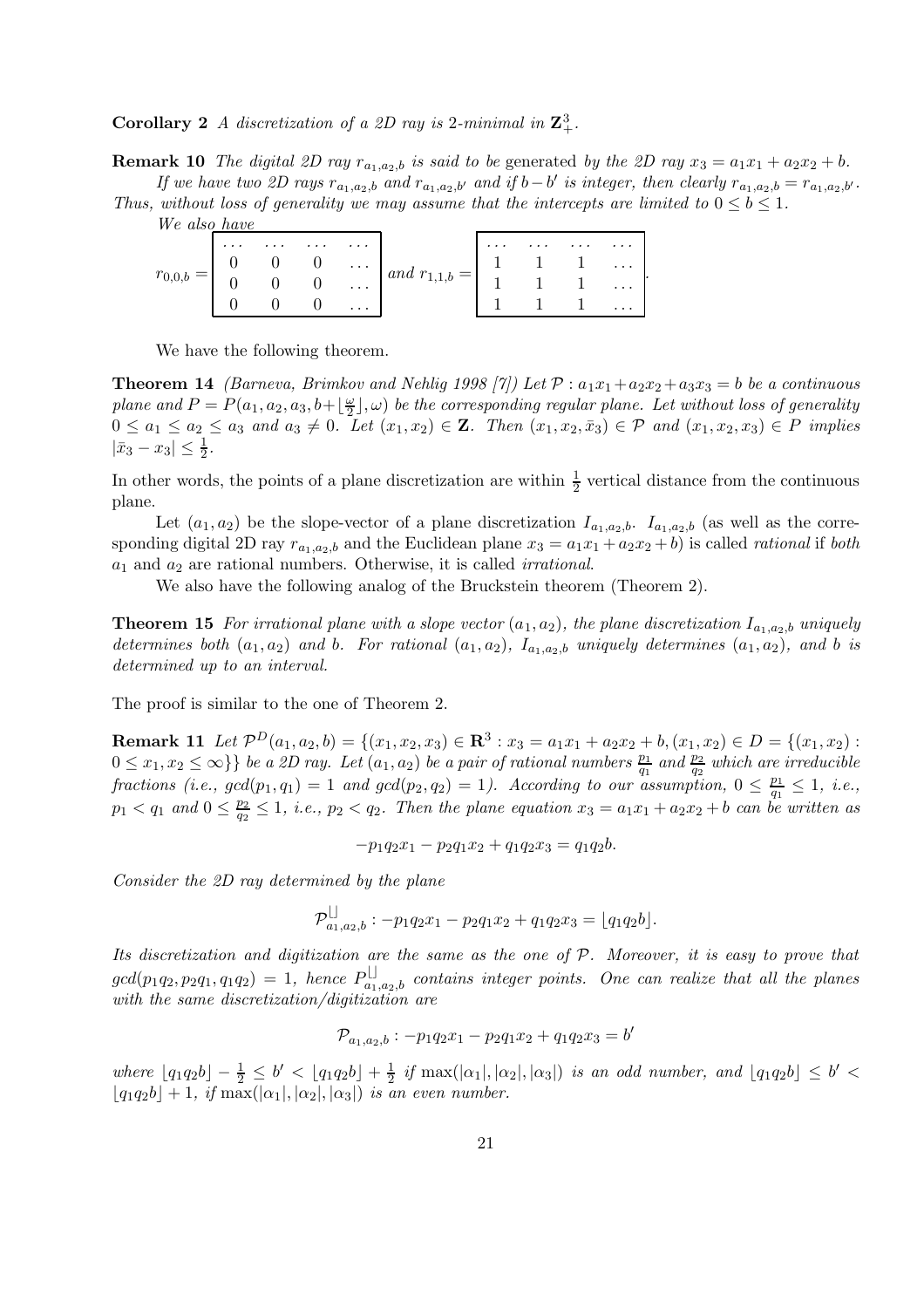

y

Figure 7: Illustration to the proof of Theorem 16. The 2D integer lattice  $\Lambda$  in the plane P and some of its bases.

# 4.3 Periodicity properties of 2D digital rays

In this section we study the periodicity of 2D digital rays. We consider separately the cases of rational and irrational rays.

# 4.3.1 Rational digital 2D rays

Consider a rational 2D ray  $R = \mathcal{P}^D(a_1, a_2, b) = \{(x_1, x_2, x_3) \in \mathbb{R}^3 : x_3 = a_1x_1 + a_2x_2 + b, (x_1, x_2) \in \mathbb{R}^3 \}$  $D = \{(x_1, x_2) : 0 \leq x_1, x_2 \leq \infty\}\},\$ its discretization  $discr(R) = I_{a_1, a_2, b_1}$ , and the corresponding digital 2D ray  $digit(R) = r_{a_1,a_2,b}$ . The coefficients  $a_1, a_2, b$  are rational numbers. Without loss of generality we may assume that they are integer and that  $R$  contains integer points. With a reference to Section 2.3, these integer points belong to a 2-dimensional integer lattice  $\Lambda \in \mathbb{Z}^3$  in the plane  $P = \mathcal{P}(a_1, a_2, b) = \{(x_1, x_2, x_3) \in \mathbb{R}^3 : x_3 = a_1x_1 + a_2x_2 + b\}.$ 

Consider a basis B for  $\Lambda$ , i.e., a linearly independent system of integer vectors  $B = \{e^1, e^2\}$ , such that

$$
\{x: a_1x_1 + a_1x_2 + a_1x_3 = b, x \in \mathbf{Z}^n\} = \{e^0 + \lambda_1e^1 + \lambda_2e^2, \lambda_1, \lambda_2 \in \mathbf{Z}\},
$$

where  $e^{0}$  is an arbitrary integer point in P. Note that  $\Lambda$  has different bases. For instance, in Figure 7, any one of the pairs of vectors  $B_1 = \{e^1, e^2\}$   $B_2 = \{-e^1, e^2\}$ ,  $B_3 = \{e^1, -e^2\}$ , and  $B_4 = \{-e^1, -e^2\}$ constitutes a basis. Geometrically, for a given basis  $\{e^1, e^2\}$ , the whole plane P is partitioned into parallelograms spanned on the basis vectors. (See Figure 7.) Any two parallelograms are equivalent up to translation. Every lattice point can be obtained from any other lattice point by consecutive passes along the vectors  $e^1, e^2, -e^1$  or  $-e^2$ . The discretization discr(P) and the digitization digit(P) will be periodic as well.  $discr(P)$  has period vectors  $e^1$  and  $e^2$ , while  $digit(P)$  has as period vectors the *projections* of  $e^1$  and  $e^2$  on the coordinate plane  $Ox_1x_2$ .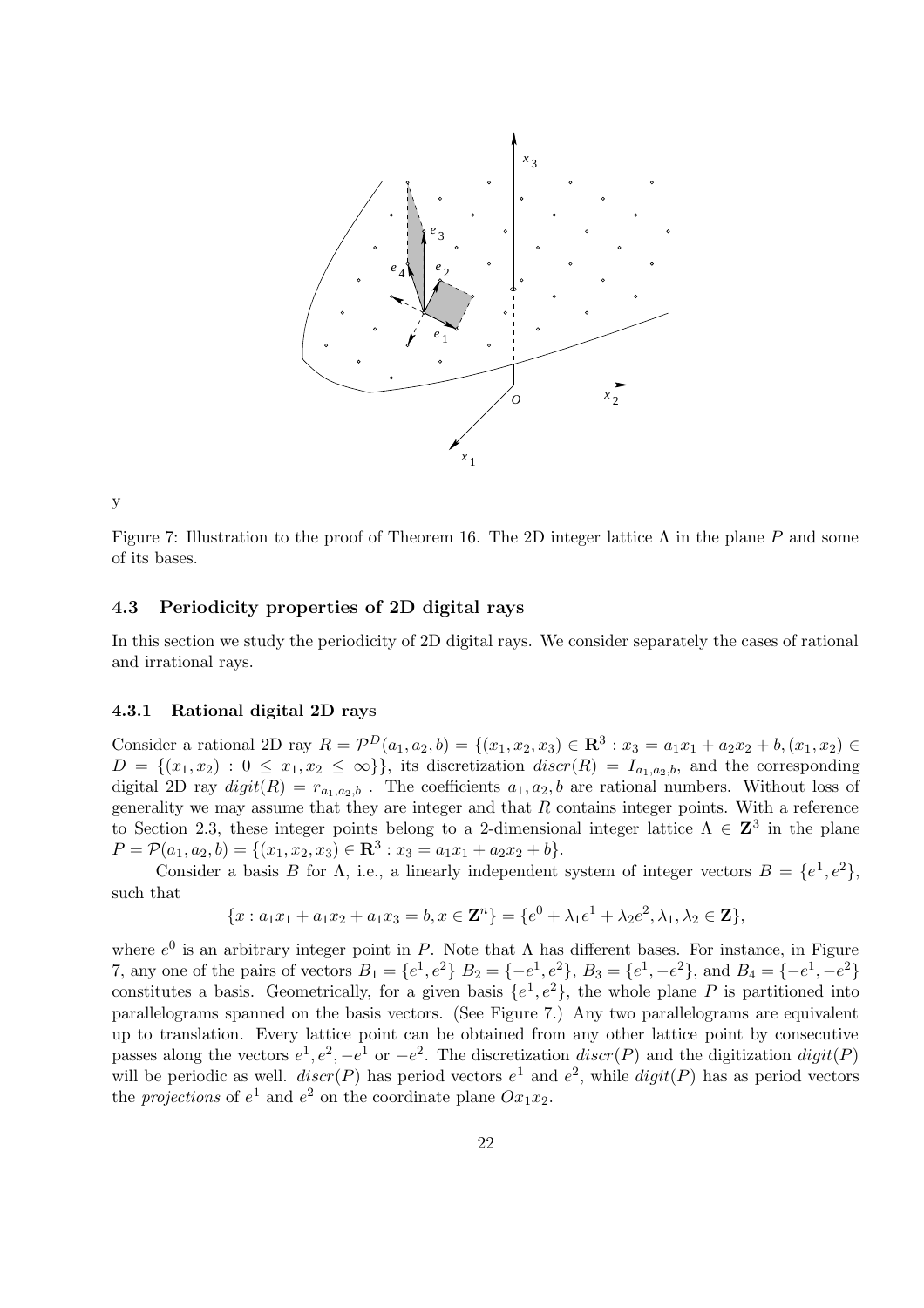

Figure 8: The points of the integer lattice  $\Lambda$  of the 2D ray R.

If we choose an integer point  $e^0 \in \mathcal{P}^D(a_1, a_2, b)$ , we can obtain identical periodicity picture of R,  $discr(R)$  and  $r_{a_1,a_2,b} = digit(R)$ . (See Figure 8.) In view of the above discussion, one can consider  $digit(P)$  and  $digit(R)$  as tiled by a tile with a shape of parallelogram formed by the vectors of a given basis.

It follows from Proposition 3 that  $r_{a_1,a_2,b}$  and  $r_{a_1,a_2,b}^D$  are also tiled by a rectangular tile of suitable dimension. (See Figure 9 and Examples 1 and 2.) We have seen that the lattice of the integer points of a plane or a 2D ray can be generated by different bases, which feature different parallelogram partitions (Figure 7). Nevertheless, it is a well-known fact from lattice theory that the lattice cells have the same area for all possible bases. It equals the value  $\max(|\alpha_1|, |\alpha_2|, |\alpha_3|)$ , where  $\alpha_1, \alpha_2, \alpha_3$  are the coefficients in the plane representation (4) with  $gcd(\alpha_1, \alpha_2, \alpha_3) = 1$ .

The above discussion leads us to the following 2D version of Brons theorem (Theorem 3) for the case of rational 2D rays.

Theorem 16 Rational digital 2D rays are lattice-periodic. For a given basis of the lattice, the corresponding lattice cells are parallelograms. For all possible bases, the lattice cells have the same area which equals the absolute value of the maximal coefficient in the plane representation  $\alpha_1 x_1 + \alpha_2 x_2 + \alpha_3 x_3 = \beta$ with  $gcd(\alpha_1, \alpha_2, \alpha_3) = 1$ .

Remark 12 We have seen that in the case of digital plane or 2D ray, always lattice-periodicity holds. Note, however, that in case of a finite array, one may have radiant-periodicity (see Figure 10a). Note also that even if a digitized domain is infinite, depending on its particular shape, it may have periodicity structure different than lattice-periodicity (see Figure 10b).

Remark 13 It is also clear that: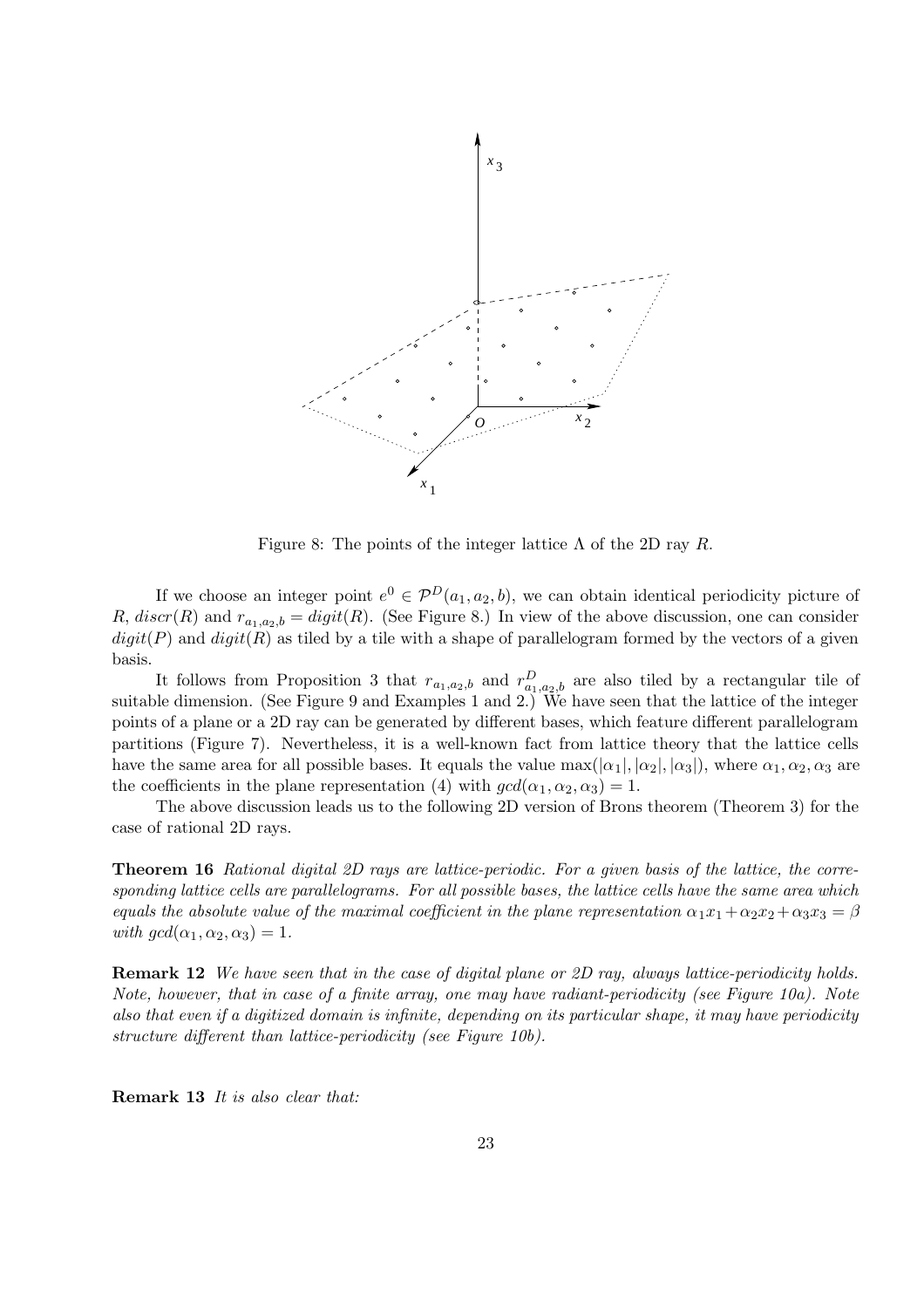

Figure 9: If a lattice-periodic array is enough large, then it can be tiled by a rectangular tile.



Figure 10: a) A small portion of a lattice-periodic array may be radiant-periodic. b) An infinite subdomain of a lattice-periodic array may not be lattice-periodic.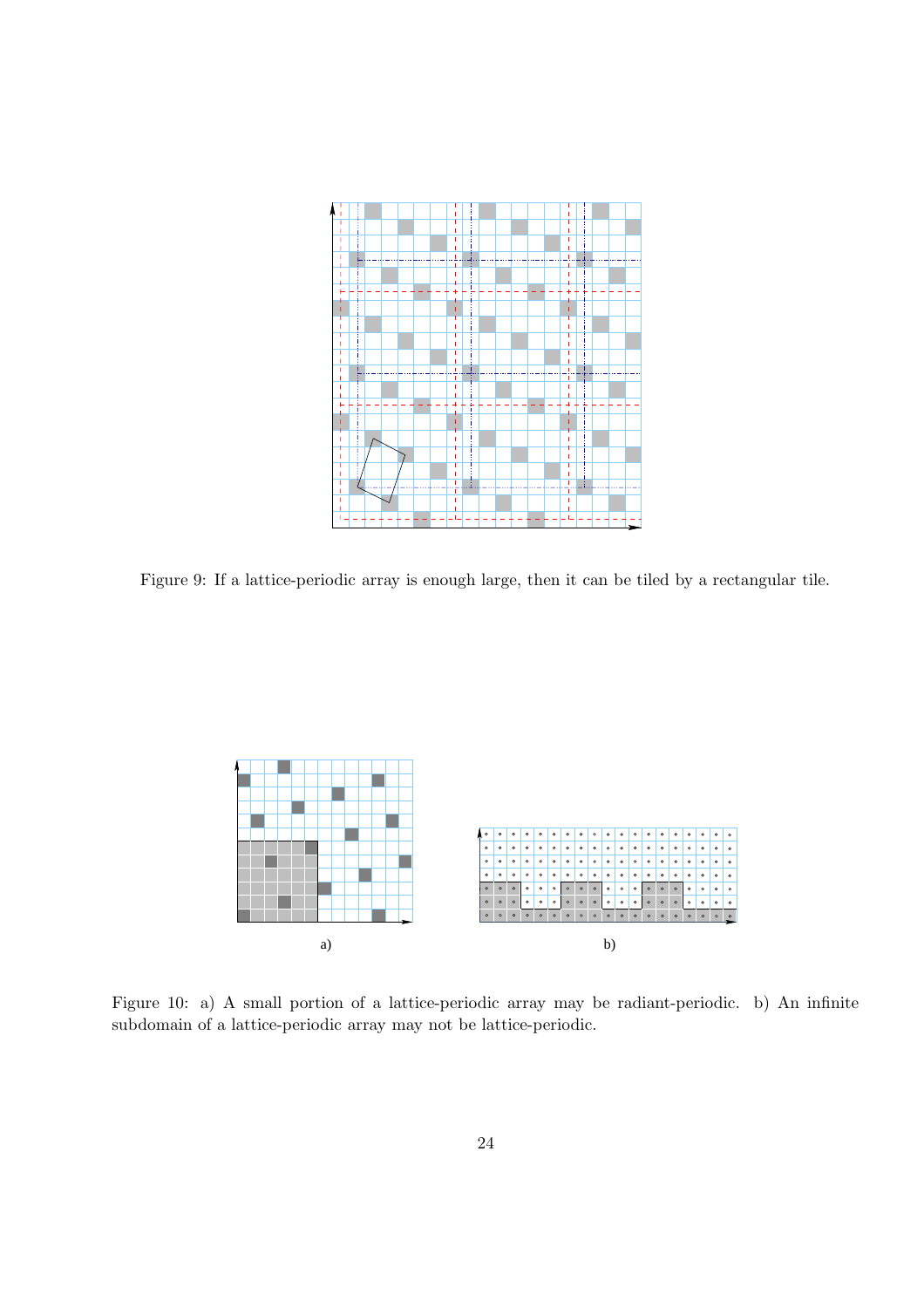- 1. All digital planes with the same rational slope vector are equivalent up to translation with an appropriate translation vector.
- 2. For any two digital 2D rays  $r'_{a_1,a_2,b'}$  and  $r''_{a_1,a_2,b''}$  with the same rational slope vector  $(a_1,a_2)$ , there exist vectors v' and v'', such that  $v' + r'_{a_1, a_2, b'} = r''_{a_1, a_2, b'}$  and  $v'' + r''_{a_1, a_2, b'} = r'_{a_1, a_2, b'}$ .

### Symmetry of rational digital 2D rays and planes

The study of the digital plane structure reveals certain symmetry properties of digital 2D rays and planes.

- **Fact 1** 1. Let digit(P) be the digitization of a plane P with a rational slope vector. Then every point of digit(P) which corresponds to an integer point of P is a center of symmetry for digit(P).
	- 2. Let B be a symmetric set of points of a plane digitization or a ray digitization. (In case of a plane, B may be finite or infinite, while in case of a 2D ray, B is always finite.) Then B is a 2D palindrome.
	- 3. Any 2D parallelogram tile of a plane digitization or a 2D ray digitization is a 2D palindrome whose center of symmetry is the center of the period.

#### 4.3.2 Irrational digital 2D rays

We start with the note that, unlike an irrational line digitization which is always aperiodic, a plane digitization may be line-periodic. As a background for our further considerations we start by listing some useful facts.

**Fact 2** (A) Let P be an irrational plane. The possible periodicity structure as well as the possible symmetry of  $digit(P)$  depends on the integer (or rational) points which P contains. There are several possibilities:

- 1. P contains no integer or rational points.
- 2. P contains a single integer or rational point.
- 3. P contains infinitely many equidistant integer points which belong to a straight line on P, or P is parallel to a line which contains infinitely many equidistant integer points. (In the latter case, P contains infinitely many rational points, which belong to parallel straight lines on P and form dense sets on these lines.)
	- $(B)$  A 2D ray R may feature the following possibilities:
- 1. R contains no integer or rational points.
- 2. R contains a single integer or rational point.
- 3. R contains infinitely many equidistant integer points which belong to a ray on  $R$ , or  $R$  is parallel to a ray which contains infinitely many equidistant integer points. (In the latter case, R contains infinitely many rational points, which belong to parallel rays on  $R$  and form dense sets on these rays. See Figure 11a.)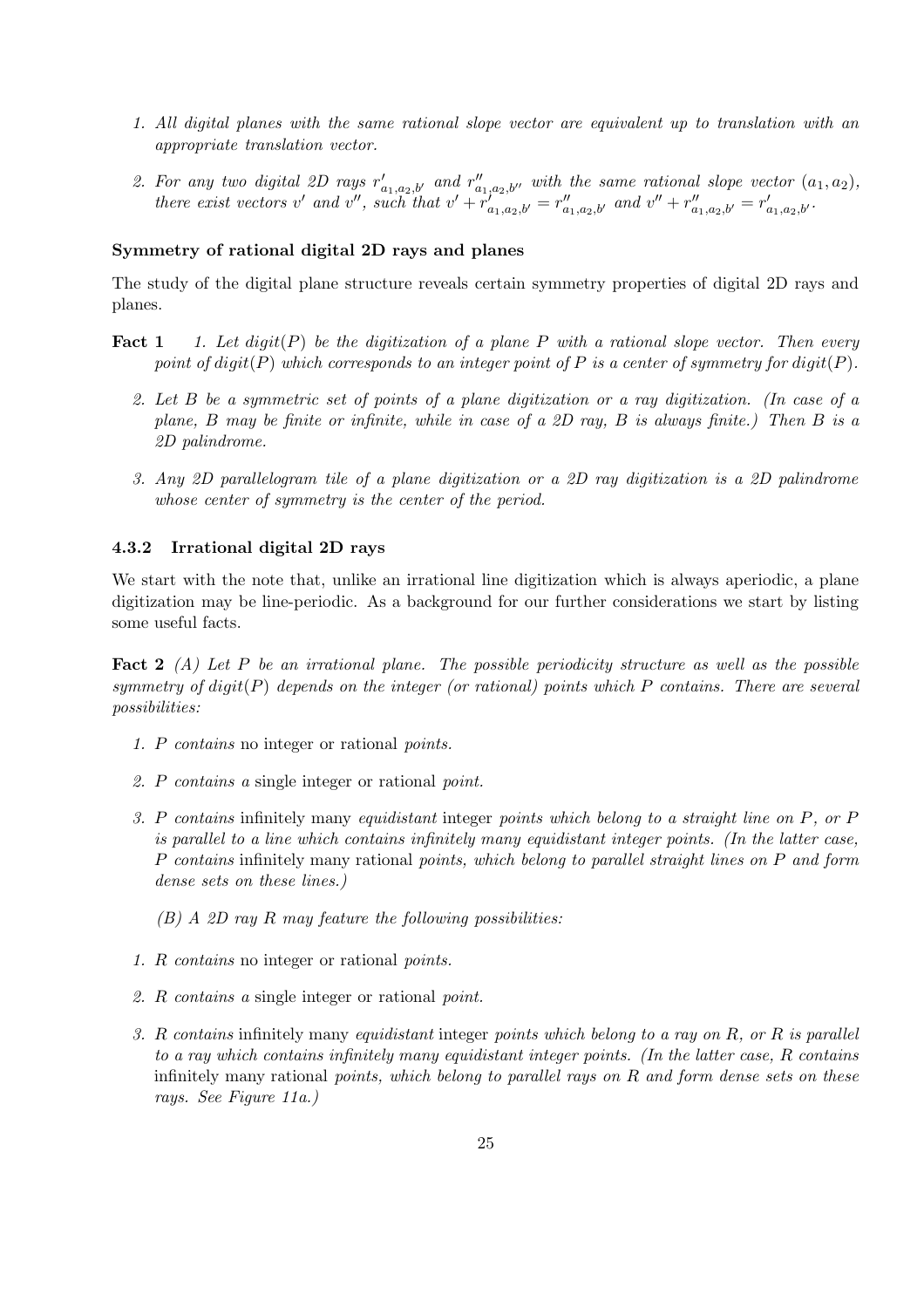

Figure 11: a) Sample orientation of the rational rays, Fact 2 (B-3). b) Sample orientation of the rational segments, Fact 2 (B-4).

4. R contains finitely many equidistant integer points which belong to a straight line segment on R, or R is parallel to a segment which contains finitely many equidistant integer points. (In the latter case, R contains infinitely many rational points which belong to these straight line segments and form dense sets on them. See Figure 11b.)

The following are other plain facts.

Fact 3 A line/plane contains exactly one integer/rational point if and only if it is irrational.

Fact 4 If a plane/2D ray Q contains exactly one integer/rational point, then there is no line parallel to Q and containing infinitely many equidistant integer points.

Fact 5 A plane/2D ray Q contains infinitely many equidistant integer points which belong to a straight line on Q, and no other integer points, if and only if Q is irrational.

Fact 6 A plane/2D ray Q contains infinitely many rational points which belong to (and are dense on) a straight line/straight line segment on  $Q$ , and no other rational points, if and only if  $Q$  is irrational.

The presence of integer and/or rational points on a plane depends on its coefficients (the slope vector). We list some related facts.

**Fact 7** A plane with equation  $x_3 = a_1x_1 + a_2x_2 + b$  may contain a line with infinitely many equidistant integer points on it, even if all coefficients  $a_1, a_2$  and b are irrational numbers. Consider, for instance, the plane with equation

$$
\sqrt{2}x_1 + \sqrt{3}x_2 + (\sqrt{2} + \sqrt{3})x_3 = \sqrt{2} + 2\sqrt{3},
$$

or, equivalently,

$$
x_3 = -\frac{\sqrt{2}}{\sqrt{2} + \sqrt{3}}x_1 - \frac{\sqrt{3}}{\sqrt{2} + \sqrt{3}}x_2 + \frac{\sqrt{2} + 2\sqrt{3}}{\sqrt{2} + \sqrt{3}}.
$$

This plane contains the integer points  $(0, 1, 1)$  and  $(1, 2, 0)$ , hence it contains infinitely many equidistant integer points.

**Fact 8** Let a plane P have equation  $x_3 = a_1x_1 + a_2x_2 + b$ , such that one of the coefficients (say,  $a_2$ ) is irrational, while the other is integer (or rational).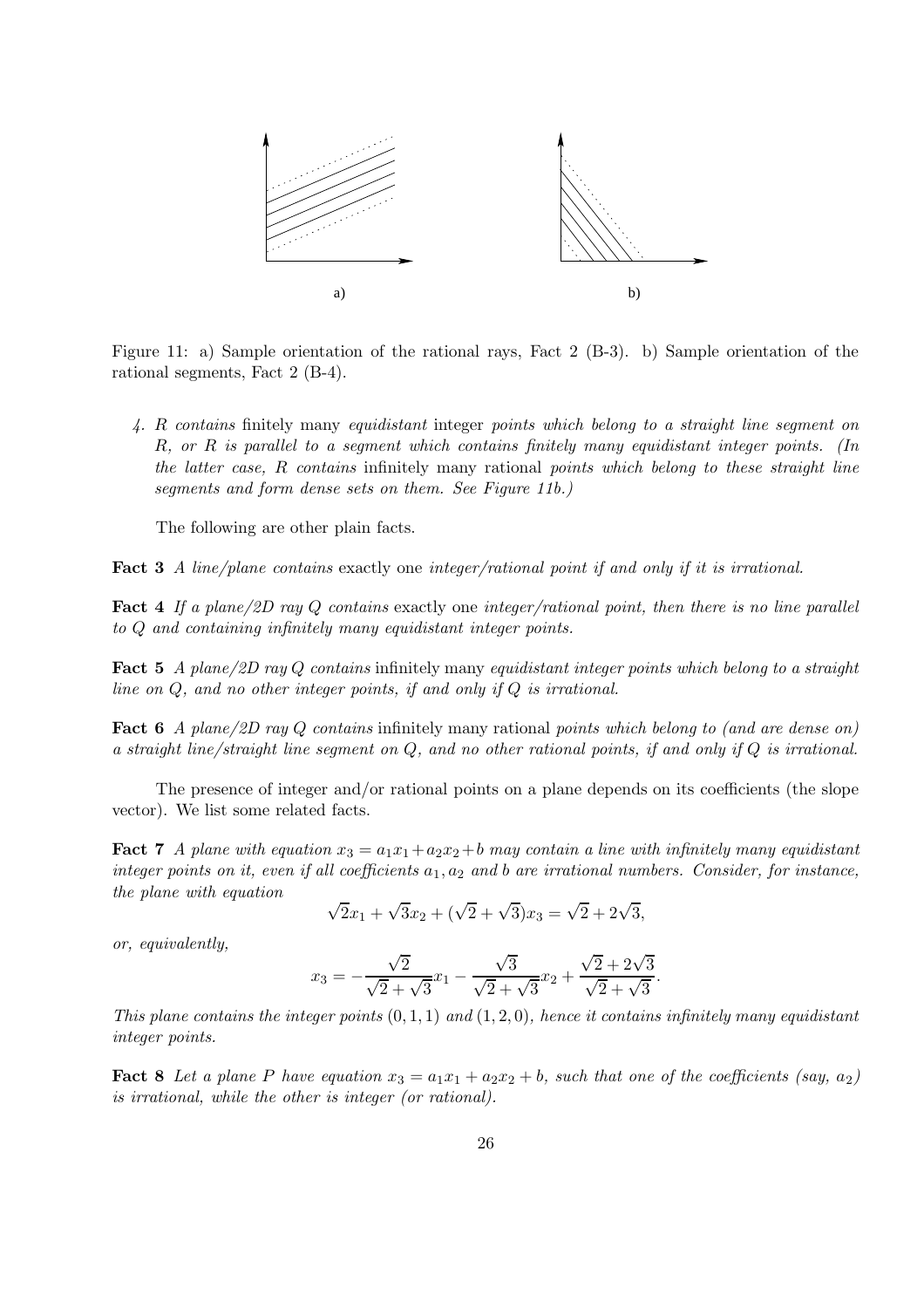- 1. If b is integer or rational, then the plane contains a line with infinitely many equidistant integer points on it. More precisely, this is the line  $x_3 = a_1x_1+b$ ,  $x_2 = 0$ . (If  $a_1 = p_1/q_1$ ,  $gcd(p_1, q_1) = 1$ , and  $b = p/q$ ,  $gcd(p,q) = 1$ , then the line equation is equivalent to  $qq_1x_3 = p_1x_1 + p$ . Clearly,  $gcd(qq_1, p_1) = 1$  and the equation has infinitely many integer solutions).
- 2. If b is an irrational number such that it is not a rational multiple of  $a_1$ , then the plane contains no integer or rational points. Nevertheless,  $P$  is parallel to a line containing infinitely many equidistant integer points.

**Fact 9** Let a plane have equation  $x_3 = a_1x_1 + a_2x_2 + b$ , such that both coefficients  $a_1$  and  $a_2$  are rational (i.e., the plane has a rational slope vector), while b is irrational. Then the plane contains no integer or rational points. Nevertheless, P is parallel to two lines with linearly independent directions, each of them containing infinitely many equidistant integer points. In view of Theorem 16 and the related discussion, the digitization of P is lattice-periodic.

**Fact 10** Let a plane P have equation  $x_3 = a_1x_1 + a_2x_2 + b$ , such that both coefficients  $a_1$  and  $a_2$  are irrational, while b is rational. Then the plane contains a single integer or rational point.

In the following remark we describe some constructions and fix some denotations to be used in the sequel.

**Remark 14** (Constructions and denotations) Let  $R: x_3 = a_1x_1 + a_2x_2 + b, x_1, x_2 \ge 0$  be a 2D ray,  $discr(R)$  its discretization and digit(R) its digitization.

The row indexes  $i = 0, 1, 2, \ldots$  run on the integer points of  $x_2$  axis, while the column indexes  $j = 0, 1, 2, \ldots$  run on the integer points of  $x_1$  axis.

We denote by  $discr(R)^i$  the ith row of discr(R) and by  $discr(R)^j$  the jth column of discr(R).

Also, let us denote by digit $_{row}(R)^i$  a generic ith row of digit $_{row}(R)$  and by digit $_{row}(R)^j$  a generic jth column of digit $_{row}(R)$ . Analogously, denote by digit $_{col}(R)^i$  a generic ith row of digit $_{col}(R)$  and by  $digit_{col}(R)^j$  a generic jth column of  $digit_{col}(R)$ . These are sequences of 0s and 1s.

Consider discr $(R)^i$ . Consider the two vertical planes  $P_1$  and  $P_2$  which bound discr $(R)^i$ . They intersect R in two parallel lines  $g_1$  and  $g_2$ . Consider the ray g on R which is between  $g_1$  and  $g_2$ and is in equal distance from both of them. Let g' be the orthogonal projection of g on  $Ox_1x_3$ . Let  $discr(g^\prime)$  denote the discretization of  $g^\prime$  on the integer points of  $Ox_1x_3,$  and  $digit(g^\prime)$  the corresponding digitization on the integer points of  $Ox_1x_3$ .

In an analogous way we define a discretization discr $(h')$  and digitization digit $(h')$  of a ray h corresponding to a column discr $(R)^j$ . Such a correspondence holds for any row or column of discr $(R)$ .

After this preparation, we are able to prove the following theorem.

Theorem 17 Irrational digital 2D rays are either aperiodic or line-periodic.

**Proof** Consider a plane P with an irrational slope vector  $(a_1, a_2)$  and the corresponding 2D ray R. We will consider three different cases.

1. Both  $a_1$  and  $a_2$  are irrational and the plane  $P: x_3 = a_1x_1 + a_2x_2 + b$  does not contain more than one integer or rational point and is not parallel to a line containing infinitely many equidistant integer points.

Consider  $discr(R)^i$ , g' and  $digit(g')$  defined in Remark 14. Let v be an arbitrary voxel of  $discr(R)$ . This means that the vertical distance from the center  $c(v)$  of v to R, is  $\leq \frac{1}{2}$  $\frac{1}{2}$ . Clearly,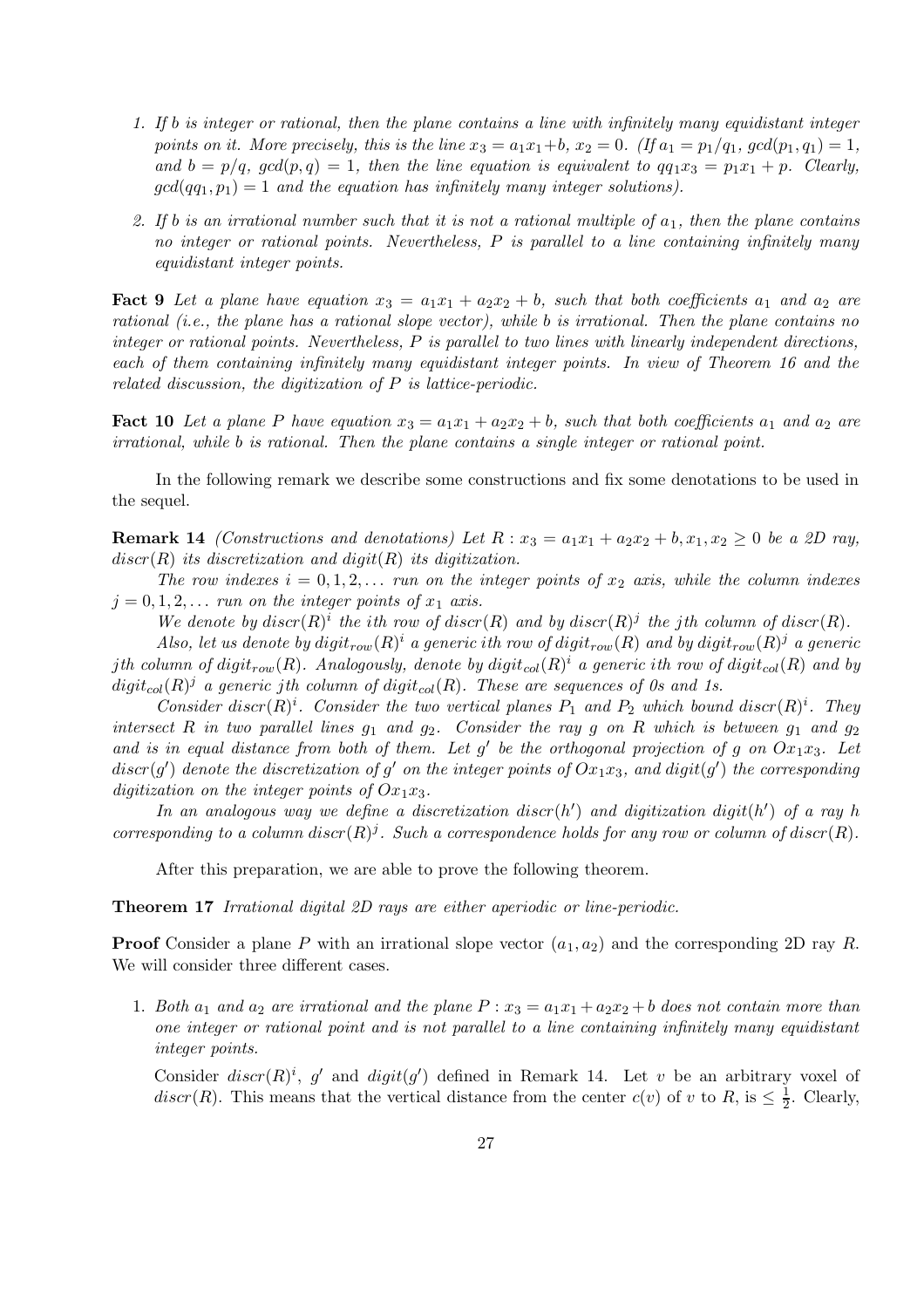

Figure 12: Illustration to the proof of Theorem 16.  $g'$  is the projection of g on the facet of v which is parallel to the plane  $Ox_1x_3$ .

equality is possible only if  $R$  passes through the center of the square which is an upper 2D-facet of v. (See Figure 12.) According to our assumption, this may happen with either no one voxels of discr(R) (Case (a)) or with exactly one voxel of discr(R) (Case (b)). In the former case, the vertical distance from  $c(v)$  to R is strictly less than  $\frac{1}{2}$ . In the latter case, according to the definition of  $discr(R)$ ,  $c(v)$  is above R. Consider now the projections v' and  $c(v)$ ' of v and  $c(v)$ , respectively, on  $Ox_1x_3$  (v' being a unit square and  $c(v)$ ' an integer point in  $Ox_1x_3$ ). We investigate their position with respect to the line  $g'$ . In view of the definition of  $g'$ , we have in Case (a) that the vertical distance between g' and  $c(v)$ ' is strictly less than  $\frac{1}{2}$ . In Case (b), we have that  $g'$  is above  $c(v)'$  and that the vertical distance between them is equal to  $\frac{1}{2}$ . Hence, the projections of all voxels of the row  $discr(R)^i$  form a discrete line, which is exactly the discrete line  $discr(g')$ . (According to the Bruckstein theorem (Theorem 2), a continuous straight line is uniquely determined by a given discretization, if the line has an irrational slope, which is the case.)

Since the slope vector  $(a_1, a_2)$  of R has two irrational components and the plane P contains at *most* one integer or rational point, the same applies to the lines  $g$  and  $g'$ .

According to Brons theorem (Theorem 3), the digitization  $\text{digit}(g')$  of g' is aperiodic.

Consider now the digitization of the i<sup>th</sup> row of  $discr(R)$ . By definition, it is the *i*th row  $digit_{row}(R)^i$  of  $digit_{row}(R)$ . We observe that  $digit_{row}(R)^i$  is identical to  $digit(g')$ , with a possible difference in the first element (since building  $digit_{row}(R)^{i}$  may start either from 0 or from 1, depending on the corresponding element in the 0th column). Thus we obtain that the ith row  $digit_{row}(R)^{i}$  of  $digit_{row}(R)$  is aperiodic.

In a similar way one can show that for any j, the jth column  $digit_{col}(R)^j$  of  $digit_{col}(R)$  is aperiodic.

The same applies to any column of  $digit_{row}(R)$ . If we assume that there is a column  $digit_{row}(R)^{j}$ of  $digit_{row}(R)$  that is periodic, it will follow that the corresponding jth column  $digit_{col}(R)$ <sup>j</sup> of  $digit_{col}(R)$  is periodic with the same periodicity as  $digit_{row}(R)^{j}$  – a contradiction. (In fact, this would mean that  $R$  is parallel to a line which contains equidistant integer points, and whose orthogonal projection on  $Ox_1x_2$  is parallel to the  $Ox_2$  axis. Then  $digit_{row}(R)$  would be "vertically periodic," i.e., all its columns would be periodic, including the 0th one. However,  $digit_{row}(R)$ and  $digit_{col}(R)$  have the same 0th column, and we have seen that the one of  $digit_{col}(R)$  is aperiodic, which is a contradiction.)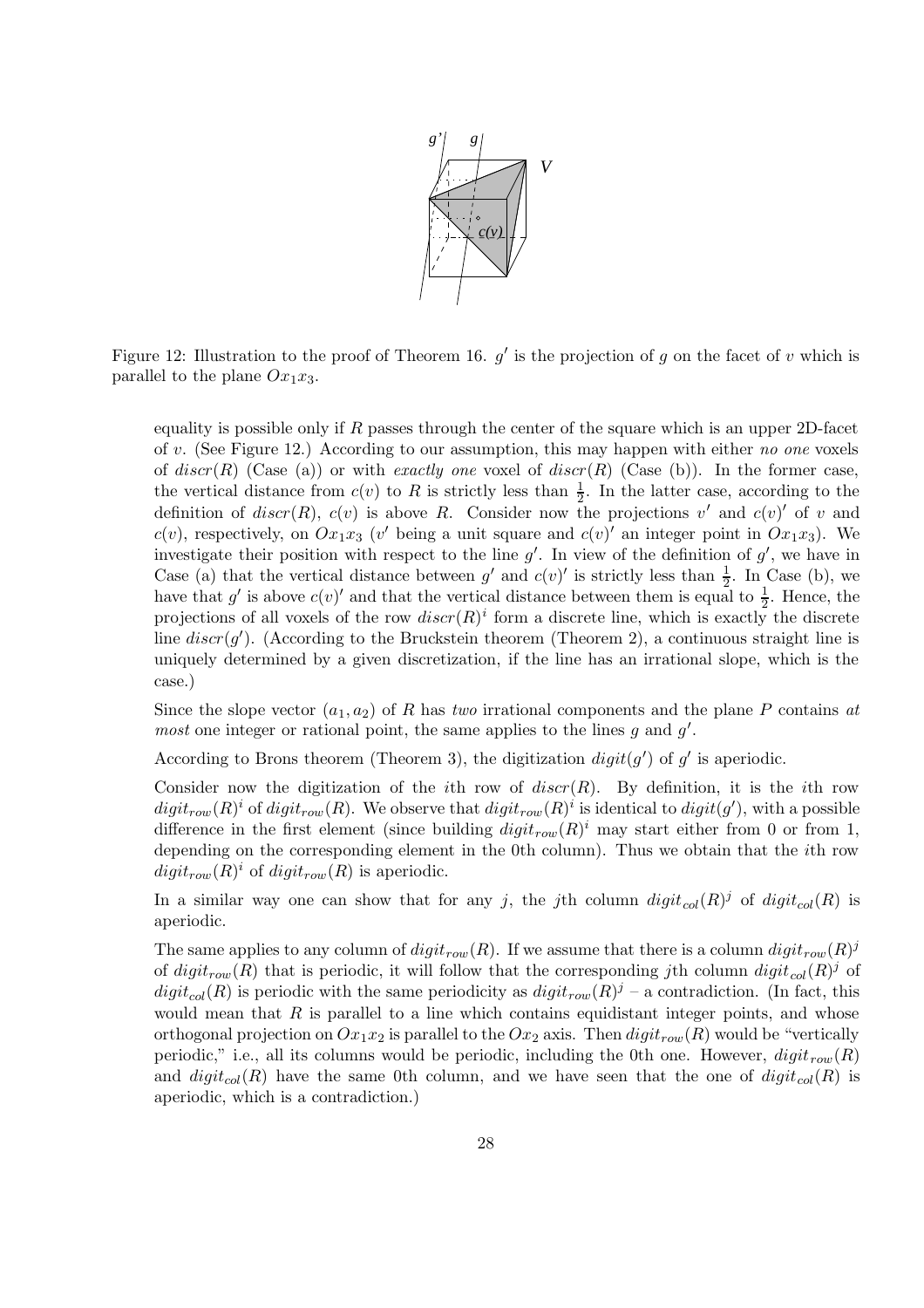2. The coefficient  $a_1$  is irrational, while  $a_2$  is rational.

Here the rowwise situation is identical to the previous case, i.e., all digital rows  $\text{digit}_{row}(R)^i$ are aperiodic. Instead, all the continuous lines h associated with the columns of  $digit_{col}(R)$ have integer slope  $a_2$ , and according to Brons theorem (Theorem 3), they are periodic, with the same period length. Furthermore, from Lunnon-Pleasant theorem (Theorem 5), we have that all collumns' digitizations are equivalent up to translation. Then, by arguments similar to those used in the case when both  $a_1$  and  $a_2$  were irrational, it follows that the columns of  $digit_{row}(R)$ are periodic, as well.

3. Both  $a_1$  and  $a_2$  are irrational and the plane P contains more than one integer point or is parallel to a line containing infinitely many equidistant integer points.

Here the rowwise and columnwise structures are identical to the first case, i.e., all digital rows  $digit_{row}(R)^{i}$  and columns  $digit_{row}(R)^{j}$  of  $digit_{row}(R)$  are aperiodic.

We have that  $R$  contains or is parallel to a ray or a segment of a line  $L$  with integer coefficients containing infinitely many equidistant integer points (or finitely many, in the case of segment). We have also that L is not parallel to a coordinate axis. Thus, its discretization does not constitute a row or a column of  $discr(R)$ . If R does not contain ray/segment with integer points but is parallel to a line containing such a ray/segment, then  $R$  is parallel to infinitely many lines of this type which may be arbitrarily close to R.

W.l.o.g., consider, for the sake of definiteness, the case when R contains integer points. We discretize L as follows. Let  $L_{x_1x_2}$  be the orthogonal projection of L on the plane  $Ox_1x_2$ . Let  $discr(L_{x_1x_2})$  be the discretization of L (in other words, the *naive* line associated to it). Because of condition (5), for each integer point of  $L_{x_1x_2}$  there exists exactly one integer point in  $discr(R)$ . Denote the set of all these points by  $discr(L)$ . Note that, as shown, e.g., in [7],  $discr(L)$  may be disconnected (see also Section 6). Clearly, the set of voxels  $discr(L)$  is periodic, as the period corresponds to the segment between two integer points on L.

It is easy to realize that the discretizations of all straight lines on  $R$  which are parallel to  $L$ , are equal up to translation. So that, they all are periodic with the same period length as the one of L. Then the same applies to the corresponding digitizations of L.

We are now ready to conclude the proof of the theorem. We reason about  $\text{digit}_{row}(R)$ ; the considerations about  $digit_{col}(R)$  are analogous.

The above discussion reveals that:

- (a) In Cases 2 and 3, the digital 2D ray  $digit_{row}(R)$  is line-periodic, with a horizontal or vertical period in Case 2 and a non-horizontal non-vertical period in Case 3.
- (b) In Case 1,  $digit_{row}(R)$  does not have a period. To prove this, assume the opposite, i.e., that  $digit_{row}(R)$  has a periodicity vector w. We suppose that w is not parallel to neither of the coordinate axes (the opposite case is more trivial).

Let l be the ray in  $Ox_1x_2$  determined by w. Since it is determined by an integer periodicity vector, it has integer coefficients. Let  $discr(l)$  be the discretization of l in the integer points of  $Ox_1x_2$ . Assign 0s or 1s to the pixels of  $discr(l)$  in such a way that they are the corresponding digits in  $digit_{row}(R)$ . That is,  $discr(l)$  is a digital ray in  $Ox_1x_2$ , which is periodic with a period determined by w. Consider the set of voxels  $L \subseteq digit_{row}(R)$  which correspond to  $discr(l)$ . L appears to be discretization of some ray  $\overline{l}$  on P, such that l is the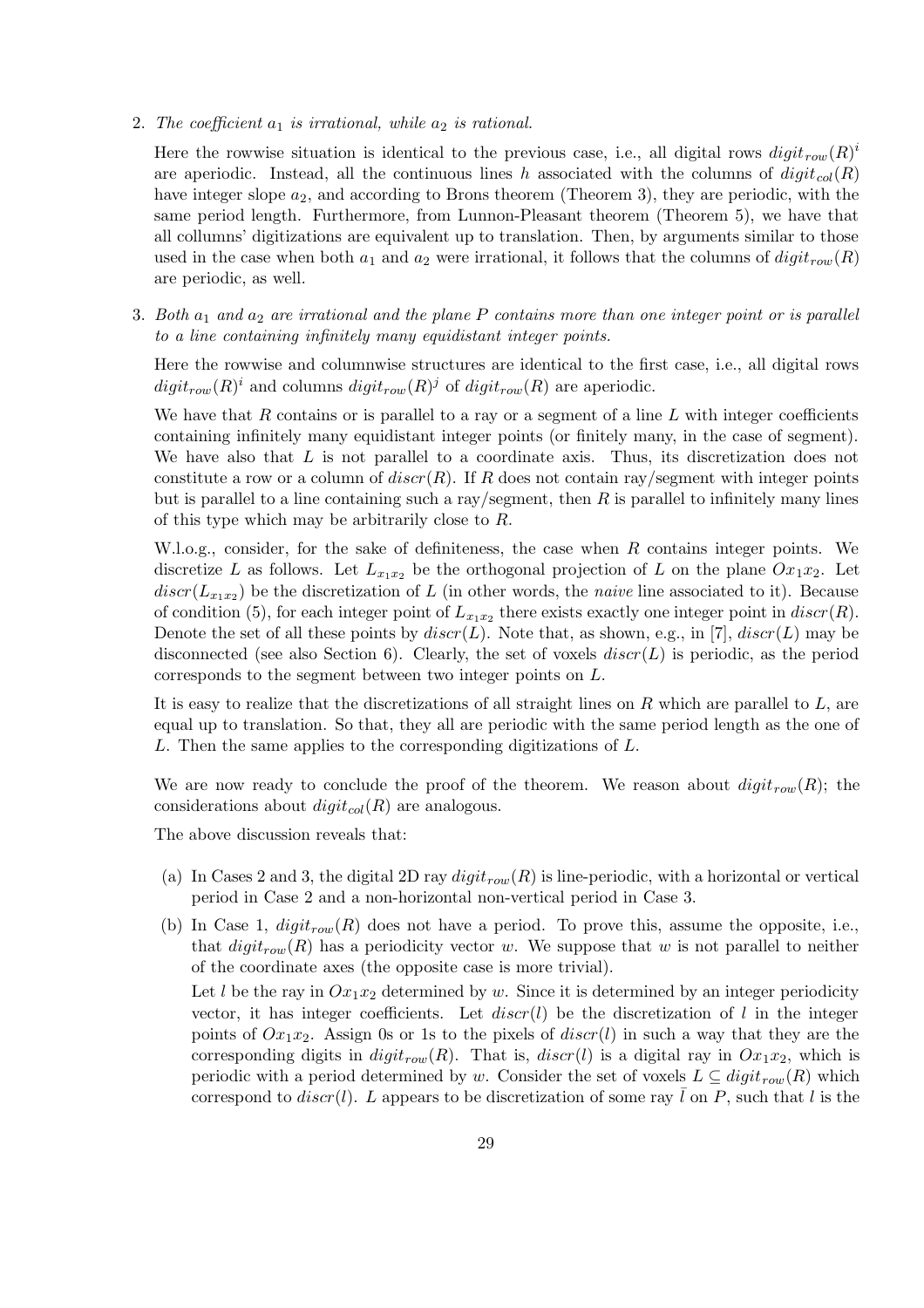orthogonal projection of  $\overline{l}$  on  $Ox_1x_2$ . (As mentioned,  $discr(l)$  may be a disconnected set.) Because of this correspondence between  $discr(l)$  and L, one can conclude that L is periodic with a period vector  $\bar{w}$ , such that w is the projection of  $\bar{w}$  on  $Ox_1x_2$ . Since the points of L belong to  $digit_{row}(R)$ , this is possible only if R is parallel to a line with an integer slope, containing integer points. This contradicts the assumption.

(c) In all the three cases  $digit_{row}(R)$  is not lattice-periodic, i.e., it does not have two linearly independent period vectors. To prove this, assume the opposite, i.e., that  $digit_{row}(R)$  is lattice-periodic with linearly independent periodicity vectors  $w_1$  and  $w_1$ . Since  $digit_{row}(R)$ is infinite, it satisfies the conditions of Proposition 6. Hence,  $digit_{row}(R)$  is a 2D repetition. Then its rows and columns will be periodic as well. By arguments similar to those used in the case of rational slope vector, one can conclude that for every row (column), the corresponding central line  $q(h)$  must be rational, which is a contradiction.

This completes the proof of the theorem.  $\Box$ 

# 5 Sturmian planes and 2D rays

# 5.1 Definitions

Let  $r = r_{a_1,a_2,b}$  be a digital 2D ray. Let  $k, l \ge 0$  be integers. We call a  $(k, l)$ -suffix of r the sub-array of r determined by its rows and columns with indexes greater than or equal to  $k$  and  $l$ , respectively.  $k, l$ prefix of r is determined by the rows and columns with indexes not greater than  $k$  and  $l$ , respectively. Digital 2D ray r is called *ultimately periodic* if there are integers  $k, l \geq 0$  such that the  $(k, l)$ -suffix of r has a period vector. r is uniformly recurrent if for every integer  $n > 0$  there is an integer  $N > 0$  such that every square factor of size  $N \times N$  contains every square factor of size  $n \times n$ .

Given a 2D array A (finite or infinite), we define *complexity function*  $P_A(m,n)$  of A as the number of different  $(m \times n)$ -factors of A. In particular, we have  $P_A(0,0) = 1$  (the empty word is the unique factor in this case), while  $P_A(1,1)$  is the size of the alphabet. Thus for a binary alphabet  $\{0,1\}$ we have  $P_A(1,1) = 2$ . In what follows we will consider arrays on the alphabet  $\{0,1\}$ .

The above definitions naturally extend analogous notions about usual one-dimensional words. Recall that the *complexity function*  $P_w(n)$  of such a word w is defined as the number of different n-factors of w. A word with  $P_w(n) \leq n$  for some n, is (ultimately) periodic. Sturmian words are the words that have lowest complexity among the non-ultimately periodic words, i.e., of complexity  $P_w(n) = n + 1$  for any  $n \geq 0$ . It is also well-known that any Sturmian word is a digitization of an irrational straight line and is ultimately recurrent. See [36] for further details. In higher dimensions the situation is more complicated. For instance, it is still unknown whether a notion of minimal complexity can be reasonably defined (see [9] and the discussion therein). To a certain extend the same applies to the notion of 2D Sturmian word. Initially it has been expected that 2D words of minimal complexity are digitizations of irrational planes with no rational direction. Such words were believed to have complexity  $mn + 1$ . However, it has been recently shown that a 2D word of complexity  $mn + 1$ cannot be uniformly recurrent and does not appear to be a digitization of any plane [21]. Therefore, it makes sense to call 2D Sturmian words the ones that appear to be digitizations of irrational planes which do not have a rational direction. Such kind of words obtained within a number of diverse digitization schemes have been widely investigated by S. Ito, M. Ohtsuki, L. Vuillon, V. Berthé, R. Tijdeman among others, and various interesting and sophisticated results have been obtained. See, e.g. [41, 6, 9, 10, 21, 11, 8, 29]. Here we study digital 2D rays in the framework of our simple digitization scheme described in the previous section.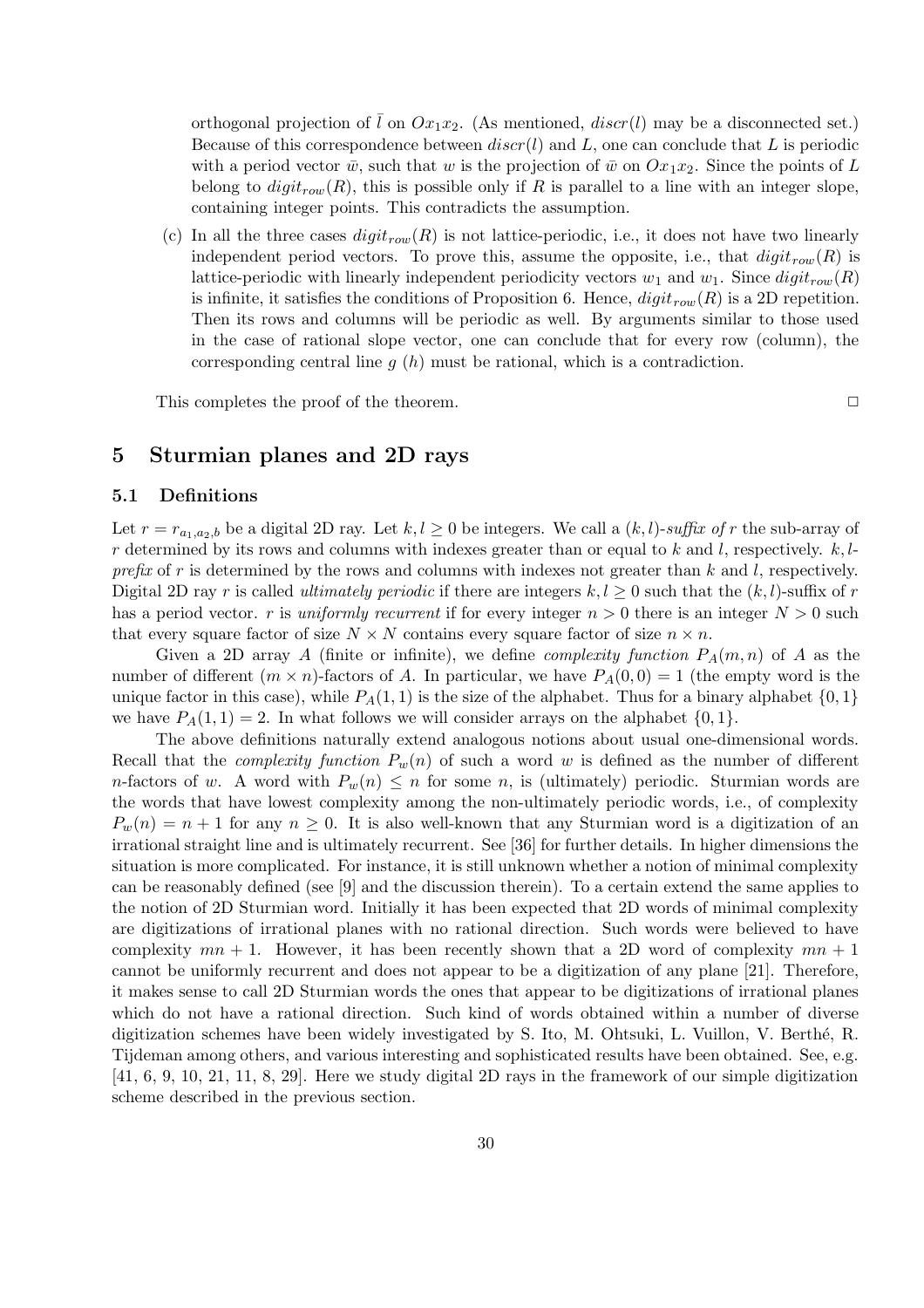|  |  |  |  |  | − | - |  | -- |   |   | ╼ |  |
|--|--|--|--|--|---|---|--|----|---|---|---|--|
|  |  |  |  |  |   |   |  |    |   | - |   |  |
|  |  |  |  |  |   |   |  |    | ٠ |   | ٠ |  |
|  |  |  |  |  |   |   |  |    |   |   |   |  |
|  |  |  |  |  |   |   |  |    |   |   |   |  |
|  |  |  |  |  |   |   |  |    |   |   |   |  |
|  |  |  |  |  |   |   |  |    |   |   |   |  |

Figure 13: Illustration to the proof of Theorem 10.

### 5.2 Basic results

First we list a number of properties, which, as a matter of fact, are based on the Kronecker theorem.

**Proposition 9** All digital planes/rays with an irrational slope vector  $(a, b)$  contain the same set of rectangular factors.

**Proof** The same proof works both for digital planes and rays. Let  $r'$  be an irrational digital 2D ray determined by a 2D ray R' with an irrational slope vector  $(a_1, a_2)$ . Let w' be a  $(p \times q)$ -factor of r'. r' corresponds to a discretization  $I'$  of  $R'$ . Let x be an integer point of  $I'$  which is in a shortest vertical distance d' from R'. If there are more than one such kind of points (this may happen only if  $r'$  is line-periodic), we choose an arbitrary one. Let the point of  $r'$  corresponding to x have indexes i and j with respect to the ray r'. Now consider a 2D ray  $R''$  which has the same slope vector  $(a_1, a_2)$  but another intercept. Let  $I''$  and  $r''$  be its discretization and digitization, respectively. Since the slope vector  $(a_1, a_2)$  is irrational, by arguments implied by the Kronecker theorem, it follows that one can find an integer point  $y \in I''$ , such that its vertical distance  $d''$  from  $R''$  is arbitrary close to  $h'$ . Consider in r'' the digital image  $\bar{y}$  of y (which is a discrete point labeled 0 or 1) and take a  $(p \times q)$ -factor w'' of r'' in such a way that  $\bar{y}$  has indexes i and j with respect to r''. Now it is easy to realize that if  $|d'-d''|$  is small enough then  $w'=w''$ , i.e., the word w' appears also in  $r''$ .  $\Box$ 

**Proposition 10** Let r be an irrational digital 2D ray. Then every rectangular block appearing in  $r$ , appears in it infinitely many times.

**Proof** Let r be an irrational digital 2D ray determined by a 2D ray R with a slope vector  $(a_1, a_2)$ . Let w be a  $(p \times q)$ -factor of r and I the discretization of R. Assume that w appears finitely many times in r. Then it is contained in a (finite) prefix f of r. Consider the rest of r, i.e., the digital domain  $r - f$ . It is a digitization of an infinite portion of R and contains a digital 2D ray  $\bar{R}$  (see Figure 13) with the same slope vector  $(a_1, a_2)$  as R. By arguments similar to those used in the proof of Proposition 9, we get that the digitization of R will contain a factor equivalent to  $w - a$  contradiction.  $\Box$ 

Proposition 11 Any factor of an irrational digital plane is a factor of a rational digital plane.

**Proof** Let r be an irrational digital 2D ray determined by a 2D ray R with a slope vector  $(a_1, a_2)$ . Let I be the corresponding discretization of R and w a  $(p \times q)$ -factor of r. Let  $R_w$  be the rectangular portion of r corresponding to the digital rectangle w and  $I_w$  the corresponding portion of I. Let  $x \in I_w$ be an integer point which is the closest one to  $R$  and does not belong to  $R$ . If there are more than one point with this property, we choose an arbitrary one. Consider a plane  $r'$  passing through x and parallel to R. Consider the corresponding portion  $R'_w$  defined similarly to  $R_w$ . Clearly, one can choose a rational plane  $\bar{R}$  which is "sandwiched" between p and R' in the region restricted by the factor w. Then, the digitization of that region of  $\overline{R}$  will be identical to w.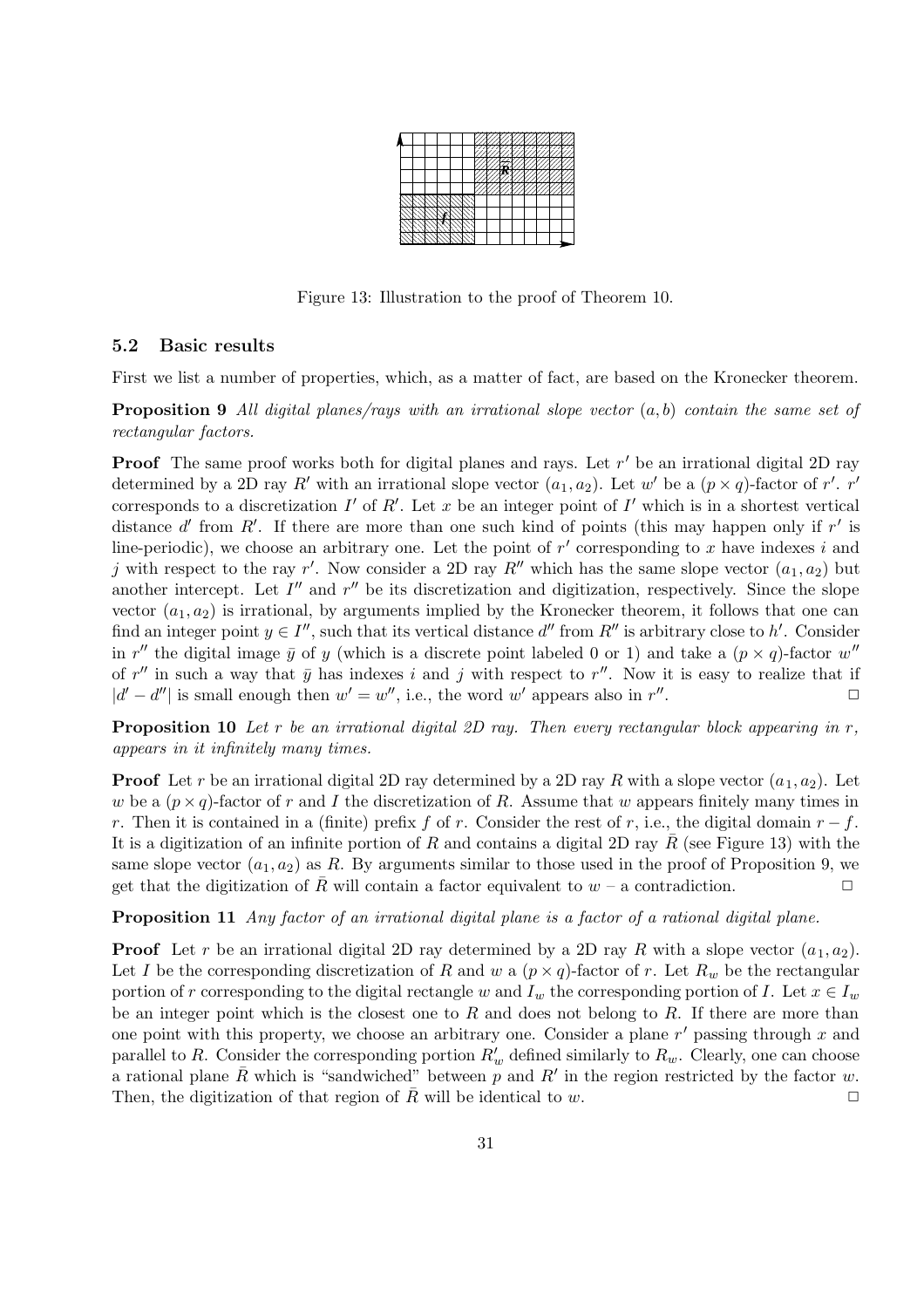We now investigate some other properties.

**Proposition 12** If the digital 2D ray r is irrational then  $P_r(m,n)$  is unbounded.

**Proof** Since r is irrational, by construction either its columns or rows (or both) will be irrational digital lines. Since the complexity function of an irrational digital line is unbounded, the same follows for any digital 2D ray containing such lines as columns or rows.  $\Box$ 

An important array characteristic is its balance. Let  $h(U)$  denote the number of 1's in a binary array U. Given two binary arrays U and V of the same size  $m \times n$ ,  $\delta(U, V) = |h(U) - h(V)|$  is their balance. A set X of arrays is said to be  $\alpha$ -balanced for a certain constant  $\alpha > 0$ , if  $\delta(U, V) \leq \alpha$  for all pairs of  $(m \times n)$ -arrays  $U, V \in X$ , where m and n are arbitrary positive integers. An infinite array A is said to be  $\alpha$ -balanced if its set of factors is  $\alpha$ -balanced. Array balances are familiar from studies in number theory, ergodic theory, and theoretical computer science. For recent study on balance properties of multidimensional words on two or three letter alphabets see, e.g., [8]. Within the digitization scheme adopted here, we are able to state the following.

**Proposition 13** Let Q be a rowwise digitization of a 2D ray. Then  $\delta(U, V) \leq m$  for any pair of  $(m \times n)$ -factors of Q,  $m, n \geq 0$ .

**Proof** Suppose first that Q is irrational. Then, according to Proposition 9, all rows contain the same set of factors. In particular, the set of  $n$ -factors is the same for all rows. Let X and Y be two  $(m \times n)$ -factors of r. Since r is irrational, the rows of r are irrational digital lines with the same slope. Then they are all 1D Sturmian words. Therefore, the number of 1s in the jth row of  $X$  differs from the number of 1s in the jth row of Y by at most 1 (see [36]). Hence, the number of 1s in X differs from the number of 1s in  $Y$  by at most  $m$ .

Since a rational digital ray is 1-balanced as well (see [36]), the above argument applies also to the case when  $Q$  is rational.  $\square$ 

Note that the bound of Proposition 13 is reachable, hence within the considered digitization scheme the 2D digital rays are, overall, non-balanced. To see this, consider the 2D ray  $R_{0,\frac{1}{3}}$  defined by  $x_3 = 2x_2$ ,  $x_1, x_2 \ge 0$ . Its digitizations  $digit_{row}(R_{0,\frac{1}{3}})$  and  $digit_{col}(R_{0,\frac{1}{3}})$  are identical and consist of rows composed either only by 0s or only by 1s, which change alternatively. Then, for an arbitrary integer  $k \geq 1$ , there will be infinitely many pairs of  $(1 \times k)$ -factors whose balance will be equal to k.

Before presenting the other results of this section, we provide a brief discussion on the structure of 2D ray discretization. First we recall that an  $(m, n)$ -window at a point  $(p, q) \in Z^2$  is a set of points  $(i, j) \in \mathbb{Z}^2$  with  $p \leq i < p+m$  and  $q \leq j < q+n$ . An  $(m, n)$ -cube at a point  $(i, j) \in \mathbb{Z}^2$  of a discrete plane P is the set  $\{(x, y, z) \in P : i \le x \le i+m-1 \text{ and } j \le y \le j+n-1\}$ . Two  $(m, n)$ -cubes at two different points  $(i, j)$  and  $(i', j')$  of a discrete plane are geometrically equivalent if each of them can be obtained from the other by an appropriate translation. By  $C_R(m, n)$  we will denote the number of different  $(m, n)$ -cubes over the points of  $discr(R)$ .  $C_R(m, n)$  is an important parameter characterizing a discrete plane structure (see, e.g., [35]) and is closely related to the complexity function of a plane digitization. In what follows we will use the following lemma.

**Lemma 1** (a) If R is a 2D ray then  $C_R(m, n) \leq mn$ .

(b) If R is rational, then  $C_R(m, n) \leq lcm(q_1, q_2)$ , where  $q_1$  and  $q_2$  are the denominators of the coefficients of  $x_1$  and  $x_2$  in plane representation (3).

**Proof** (a) Consider an arbitrary  $(m, n)$ -window B of  $Z_+^2$ . Let  $R_B$  be the corresponding quadrilateral portion of R and  $discr(R_B) \subset discr(R)$  the corresponding discretization of R<sub>B</sub>. We denote by  $r_B$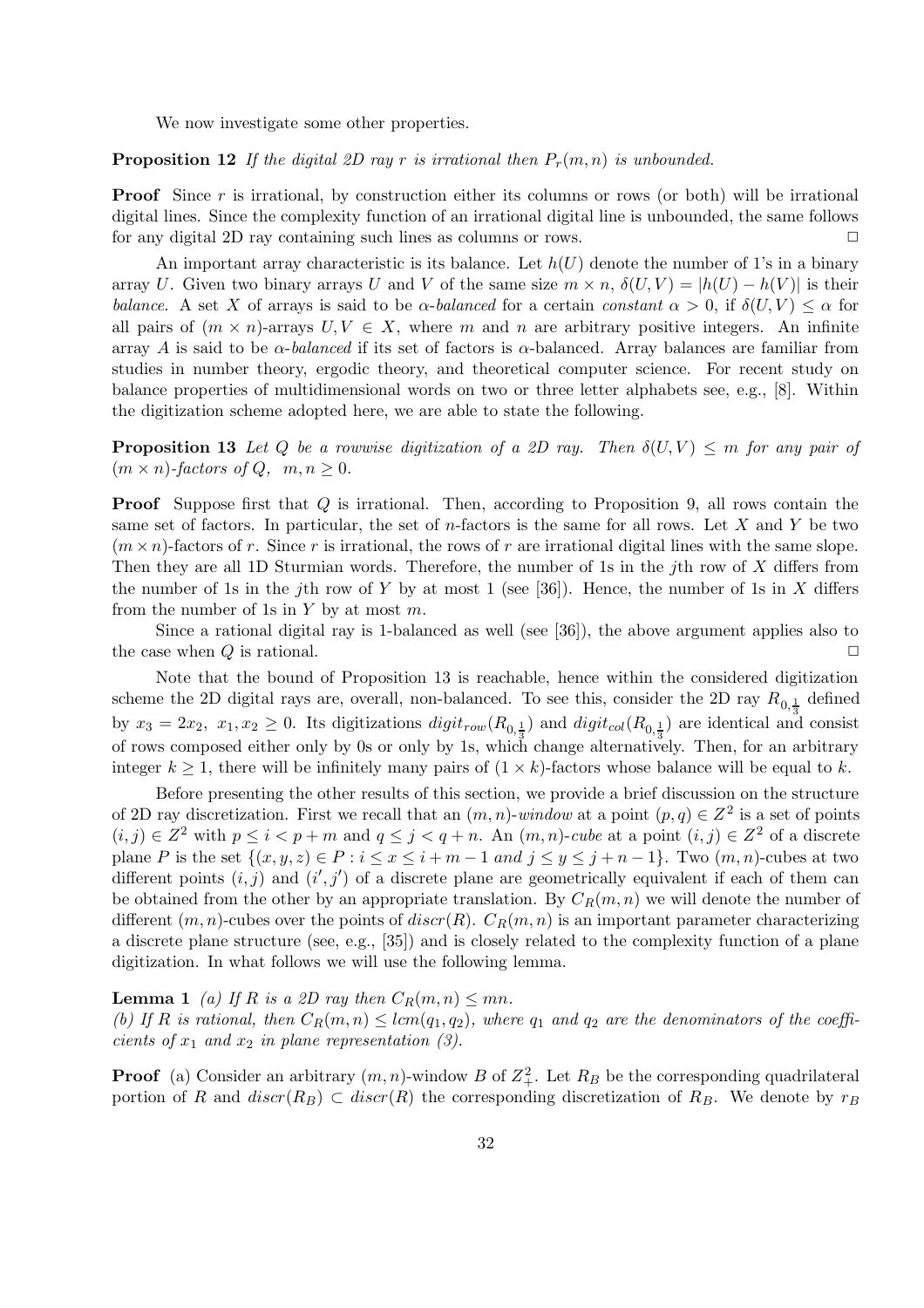the digitization of  $R_B$ . Recall that by Theorem 11, the integer points of  $discr(R)$  are between two Euclidean planes  $R_1$  and  $R_2$  parallel to each other and to the plane containing  $R$ , so that  $R$  is in the same vertical distance  $\frac{1}{2}$  both from  $R_1$  and  $R_2$ . As already mentioned in Section 3, if  $b' - b''$  is integer, then the discretized 2D rays  $I_{a_1,a_2,b'}$  and  $I_{a_1,a_2,b''}$  are equivalent. Hence, it is enough to study the structure of  $discr(R)$  for planes between  $R_1$  and  $R_2$ .

Now imagine that we continuously move R upward with a translation vector parallel to the  $Ox_3$ axis, until it touches an integer point. At this moment, the discretization  $discr(R_B)$  of the translated quadrilateral  $R_B$  changes (as its digitization  $r_B$  does, as well). The same happens if we move R downward until it touches an integer point. All Euclidean planes between these two positions form an equivalence class of planes whose restrictions to  $B$  have the same discretization. When moving  $R$ upward or downward, clearly at most  $mn$  changes are possible and at most  $mn$  different equivalence classes may arise: one for each point from  $discr(R_B)$ . Let these classes be  $C_B(k)$ ,  $1 \leq k \leq mn$ . They can also be numbered by the pairs  $(i, j)$ ,  $1 \le i \le m$ ,  $1 \le j \le n$ . Thus, there are at most mn different discrete rectangles corresponding to planes between  $R_1$  and  $R_2$  and restricted to the block B.

It remains to show that no other  $(m, n)$ -cubes may appear in  $discr(R)$ . Consider another  $(m, n)$ window B' of  $Z^2_+$ . Let x' be the integer point which is above  $R_{B'}$  and closest to  $R_{B'}$ . Let x' be over the *i*th row and *j*th column of  $B'$ . Then the corresponding integer point below R with the same coordinates  $(i, j)$  will be the point farthest to  $R_{B'}$  among all points of  $discr(R_{B'})$ . Similarly, let  $y'$ be the integer point which is below the plane R and closest to R. Let  $y'$  be over the  $i'_0$ <sup>th</sup> row and  $j'_0$ th column of B'. We have  $(i_0, j_0) \neq (i'_0, j'_0)$ . Now consider the equivalence class  $C_{B'}(k_0)$  to which  $discr(R_{B'})$  belongs for some  $k_0, 1 \leq k_0 \leq mn$ . This class corresponds to the pair of indexes  $(i'_0, j'_0)$ , if we consider the equivalence classes as determined by upward moving, or to the pair of indexes  $(i_0, j_0)$  if the classes are determined by downward moving. Suppose the latter is the case. Consider the class  $C_B(k_0)$  corresponding to the integer point from  $discr(R_{B'})$  with the same indexes  $(i_0, j_0)$ . Then  $C_B(k_0)$  and  $C_{B'}(k_0)$  are equivalent in a sense that they give rise to the same discretizations, i.e., for any plane  $Q \in C_B(k_0)$  and any plane  $Q' \in C_{B'}(k_0)$  we have  $digit(Q'_{B'}) = digit(Q_B)$ . To see this, consider the class  $C_B(k_0)$  determined by the indexes  $(i_0, j_0)$ , i.e., the integer point x over  $(i_0, j_0)$  is the closest one to  $R_B$  among all points of  $discr(R_B)$ . If the distance from x to R is larger than the one from  $x'$  to R, we can move R upward until both distances become equal. If  $R'$  is the translated plane, then clearly  $R'_B$  and  $R_B$  will have the same discretization. If the distance from x to R is smaller than the one from  $x'$  to R, we can move R downward until both distances become equal, thus obtaining the same result.

(b) Let R be rational. We have seen (Theorem 16) that in this case  $discr(R)$  can be partitioned into parallelogram patches with sides corresponding to a basis of the lattice  $\Lambda$ . Every parallelogram involves  $lcm(q_1, q_2)$  elements, where  $q_1$  and  $q_2$  are the denominators of the coefficients of  $x_1$  and  $x_2$ . Let  $P_1$  and  $P_2$  be two arbitrary parallelograms of the partition. Consider the translation T that brings  $P_1$  onto  $P_2$ . The pair of points that are corresponding to each other under  $T$ , are considered equivalent. In the same way we define equivalence of points for every two parallelograms. Clearly, every point of any parallelogram is equivalent to exactly one point from any other. Thus the points of  $discr(R)$  are partitioned into  $lcm(q_1, q_2)$  equivalence classes. Then for any positive integers m and n the number of different  $(m, n)$ -cubes at points of  $discr(R)$  is bounded by  $lcm(q_1, q_2)$ .

**Lemma 2** If a digital 2D ray r is irrational and aperiodic, then  $P_r(m,n) \geq mn$ .

**Proof** Keeping in mind the proof of Lemma 1, it is easy to see that in the considered case  $C_R(m, n)$  = mn. It is also clear that  $C_R(m, n) \leq P_r(m, n)$ , from where the lemma follows.

We conclude the present study with results related to a well-known conjecture by M. Nivat about periodicity of infinite binary 2D words. He conjectured that if for some integers  $m, n \geq 0$  an infinite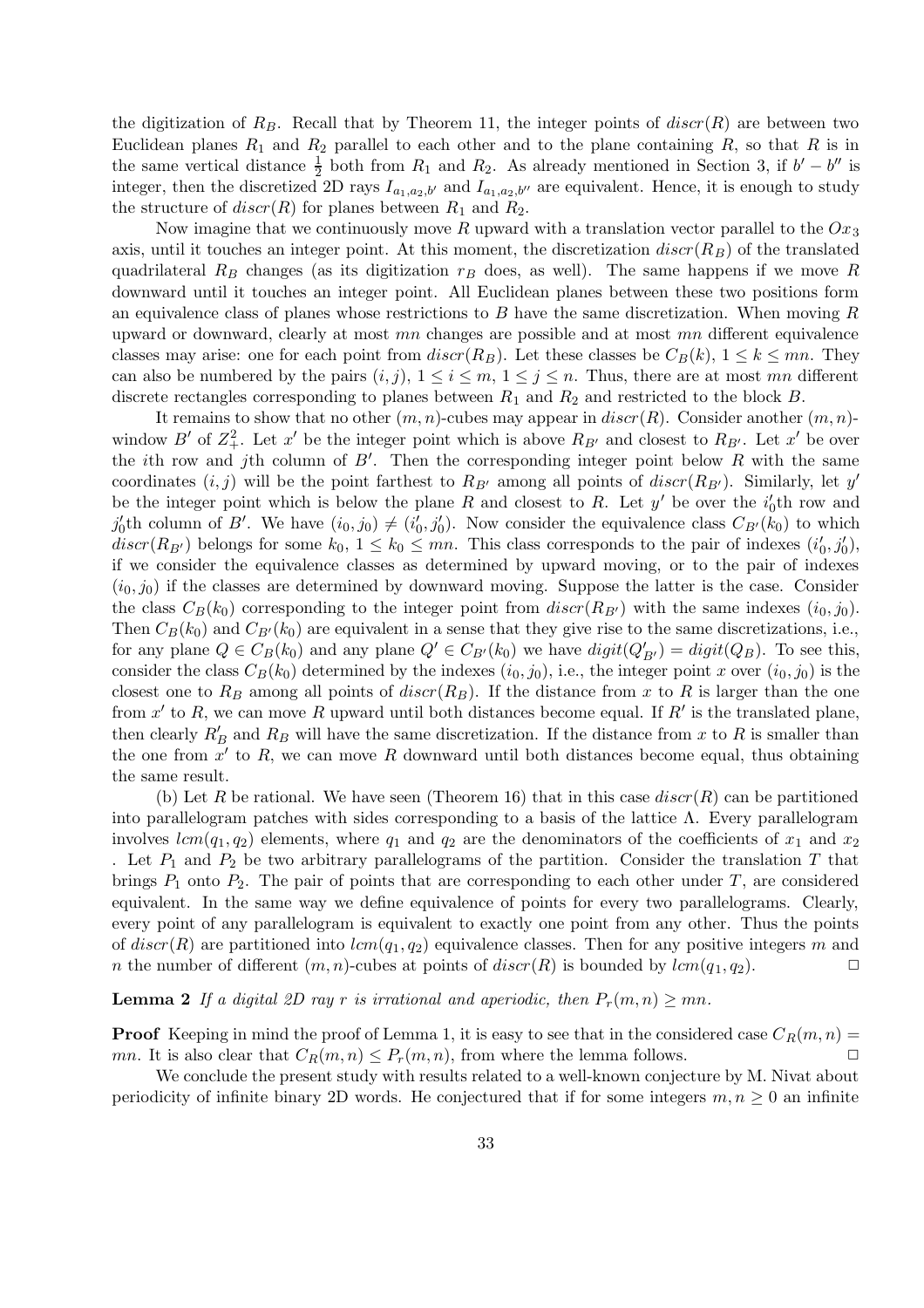

Figure 14: Illustration to the proof of Theorem 19.

bi-dimensional  $0/1$  array A has complexity  $P_A(m, n) \leq mn$ , then A has at least one period vector [33]. Note that the converse is not true, in general: an array may be periodic but its complexity may be higher than  $mn$  (see [9]). Only partial results for small values of m and n have been proved regarding this conjecture. In [25] a weaker statement is proved under the condition  $P_A(m,n) \leq \frac{1}{100}mn$ . Here we consider the Nivat's conjecture for the special case of arrays that are digital 2D rays.

**Theorem 18** A digital 2D ray r has a period vector if and only if for some integers  $m, n \geq 0$ ,  $P_r(m, n) < mn$ .

**Proof** From Lemmas 1 and 2 and their proofs it is clear that the inequality  $P_r(m, n) < mn$  holds for some  $m, n \geq 0$  if and only if  $discr(R_B)$  contains two points that are in equal vertical distances from R. In view of theorems 16 and 17 and the related discussion, this may happen iff  $discr(R)$  and, in turn  $digit(R)$ , have a period vector. As we have seen, this may happen when R is either rational or irrational digital ray.  $□$ 

**Remark 15** If for some  $m, n \geq 0$  an equality  $P_r(m, n) = mn$  holds, it seems to imply the condition  $P_r(m, n+1) < m(n+1)$ , under which Theorem 18 applies. To prove this remains as a further task.

The next theorem provides an asymptotic result in terms of  $C_R(m, n)$ . We will say that a vector v is a symmetry vector of  $discr(R)$  if for any voxel  $w \in discr(R)$ ,  $v + w \in discr(R)$ . v is a period vector of  $discr(R)$  if for any integer k, kv is a symmetry vector of  $discr(R)$ .

**Theorem 19** Let R be a 2D ray. Then  $discr(R)$  has a period vector if and only if

$$
\lim_{m,n \to \infty} \frac{C_R(m,n)}{mn} = 0.
$$
\n(4)

**Proof** Let (4) holds. Then there exist positive integers  $m_0$ ,  $n_0$  such that for any pair of integers  $m, n$ with  $m \geq m_0$  and  $n \geq n_0$  we have  $\frac{C_R(m,n)}{mn} < 1$ , i.e.,  $C_R(m,n) < mn$ . Then by Theorem 18,  $digit(R)$ has a period vector, as  $discr(R)$  does.

Now let  $v = (p, q, r)$ ,  $p \ge q$ , be a period vector of  $discr(R)$ , where p, q and r are fixed integers. Let  $v' = (p, q)$  be its projection on the coordinate plane  $Ox_1x_2$ . Because of condition (2), there is a one-to-one correspondence between the voxels of  $discr(R)$  and the points of  $Z<sub>+</sub><sup>2</sup>$ . So to obtain certain quantitative estimations, one can work with projections of  $(m, n)$ -cubes over  $Ox_1x_2$  rather than with the  $(m, n)$ -cubes themselves.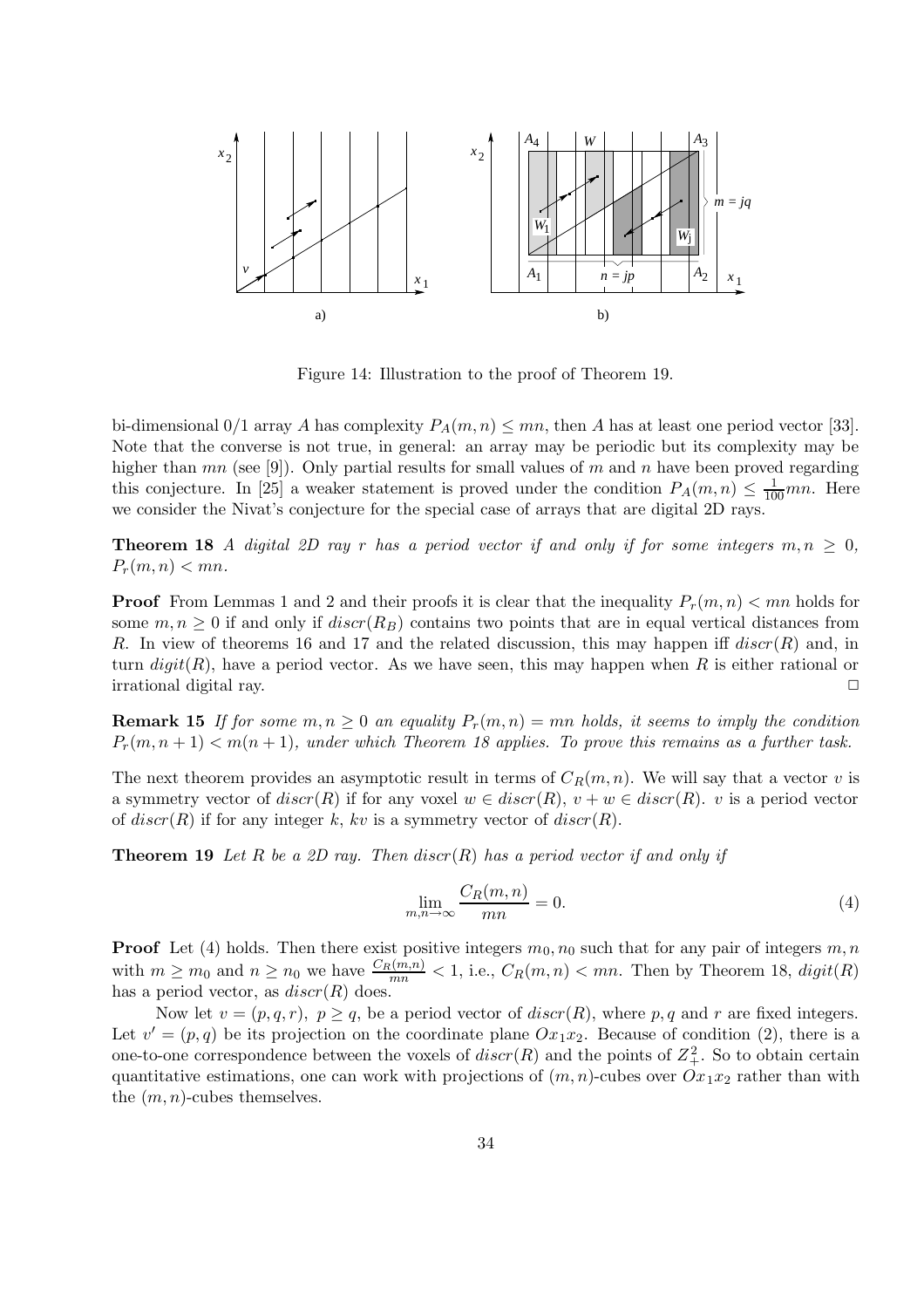Consider the set of nonnegative integer points of the form  $u^{(i)} = i \cdot v = (ip, iq)$  for  $i =$  $0, \pm 1, \pm 2, \ldots$  They are projections on  $Ox_1x_2$  of points of  $discr(R)$ , generated by the period v. The points  $u^{(i)}$  belong to a line determined by v' and induce a partition of  $Z_+^2$  into a set S of vertical strips delimited by the vertical rays  $x_1 = ip$ ,  $x_2 \ge 0$ , for  $i = 0, \pm 1, \pm 2, \ldots$  (Figure 14a). Since v is a symmetry vector of  $discr(R)$ , any two strips from S correspond to regions of  $digit(R)$  that are equivalent up to translation by the vector  $v$ .

Now consider an  $(m, n)$ -window  $W = A_1 A_2 A_3 A_4$  of  $Z_+^2$  with  $m = jp$  and  $n = jq$  (see Figure 14b). It corresponds to an  $(m, n)$ -cube C of discr(R). Partition W into j rectangles  $W_t$   $(t = 1, 2, \ldots, j)$ of width p and height jq and consider their pre-images  $C_t$   $(t = 1, 2, \ldots, j)$  from  $discr(R)$  under the orthogonal projection onto  $Ox_1x_2$ . Now we notice with the help of Figure 14b that the set of voxels from  $C_1$  corresponding to  $W_1$  completely determines (through translation by the vector v) all the other  $C_t$ 's portions that correspond to  $W_t$ 's portions over the diagonal  $A_1A_3$ . Similarly, the set of voxels from  $C_i$  corresponding to  $W_i$  completely determines (through translation by vector  $(-v)$ ) all the other  $C_t$ 's portions that correspond to  $W_t$ 's portions below the diagonal  $A_1A_3$ . Thus the sets of voxels from  $C_1$  and  $C_j$  are sufficient to completely recover the whole  $(m, n)$ -cube C.

Because of the one-to-one correspondence between voxels from  $discr(R)$  and elements of  $Z<sub>+</sub><sup>2</sup>$ , the number of voxels in a set  $C_t$  equals the number of integer points in a strip  $W_t$ , so  $C_1$  and  $C_j$  contain overall  $2(p, jq)$  voxels. From this last fact and recalling the proof of Lemma 1, one can conclude that vertical perturbations of the digital 2D ray R through the window W can induce no more than  $2(p, jq)$ different  $(m, n)$ -cubes. Then for the ratio of  $C_R(m, n)$  and mn we have the upper bound

$$
\frac{C_R(m,n)}{mn} \le \frac{2pjq}{j^2pq} = \frac{2}{j} = \frac{2p}{n},
$$

which approaches 0 as n approaches infinity.  $\Box$ 

### 5.3 Symmetry

It is shown in [30] that if the slope of a digital line is rational, then each period is a symmetric word. Thus, if  $w$  is a word in a digital line, then the reverse of  $w$  is also a word in that digital line.

As mentioned in Remark 2, a straight line l with irrational slope may pass either through exactly one or through no one rational point. In the cases when  $l$  passes through an integer or semi-integer point, we can state the following proposition.

**Proposition 14** Let a straight line l with irrational slope passes through a point  $x = (x_1, x_2)$ , such that  $x_1$  is either integer or half-integer and  $x_2$  is either integer or half-integer. Then the Sturmian sequence corresponding to l is symmetric with respect to the point P.

**Proof** The proof follows from the fact that in all possible cases, the corresponding integer points on both sides of x in the discretization of l are in equal distances from l.  $\Box$ 

About rays we can state the following proposition.

**Proposition 15** Let a ray R with irrational slope pass through a point  $x = (x_1, x_2)$ , such that  $x_1$ is either integer or half-integer and  $x_2$  is either integer or half-integer. Let r be the Sturmian word corresponding to R. Let  $r'$  be the portion of the ray from its beginning to x, and  $r''$  its portion symmetric to r' with respect to x. Then the part  $w'$  of w corresponding to r' is symmetric to the part  $w''$  corresponding to  $r''$ .

The proof is similar to the one of Proposition 14. We clarify the symmetry issue through the following two remarks.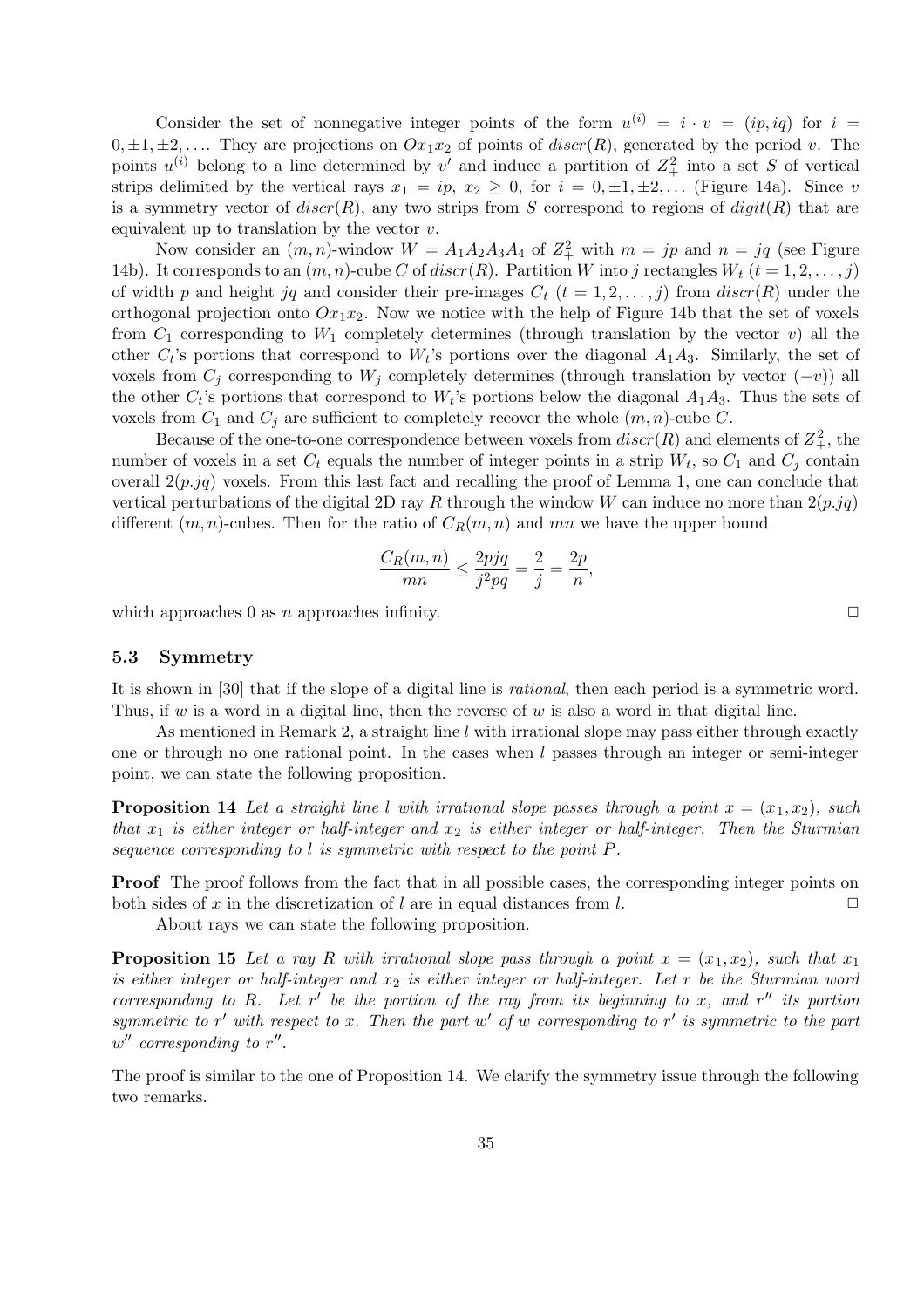**Remark 16** If the line l (resp. the ray R) does not pass through a point with integer/half-integer coordinates, some sort of symmetry still exists.

Let, for instance, l be a line with irrational slope. Let  $x = (x_1, x_2)$  be a point with integer or half-integer coordinates. Consider, for definiteness, the case when both  $x_1$  and  $x_2$  are half-integers. Consider the Sturmian sequence L related to l. If l passes through x, then by Proposition 14, L will be symmetric w.r.t. x. Now let us slightly translate  $l$  with a translation vector  $t$  orthogonal to  $l$ . Then, if  $||t||$  is small enough, L will be symmetric in a certain neighborhood of x. It is also clear that the smaller  $||t||$ , the longer the symmetric factor around the point x.

Given a line l, one can choose integer or half-integer points arbitrarily close to l. Therefore, L contains infinitely many symmetric factors, and one can find arbitrarily large symmetric factors.

Remark 17 The observations of Remark 16 can be extended to the case of digital 2D planes and rays. Specifically, let a plane P with an irrational slope vector pass through a point x with integer/half-integer coordinates. Then the corresponding digital plane is symmetric w.r.t. x. Further, let  $P'$  be a plane parallel to P and in a distance d from P. Then, if d is small enough, the corresponding digitization  $digit_{row}(P)$  (or  $digit_{col}(P)$ ) will be a 2D palindrome in a certain neighborhood of x. It is clear also that the smaller d, the larger the 2D palindrome centered at  $x$ .

Given a plane P, one can choose integer or half-integer points arbitrarily close to it. Therefore,  $digit_{row}(P)$  and  $digit_{col}(P)$  contains infinitely many and arbitrary large 2D palindromes.

Recent studies on symmetries of digital planes can be found in [11].

# 6 Examples: Fibonacci 2D rays

In this section we illustrate with examples some of the theoretical results of the previous sections. First we define Fibonacci 2D rays, as follows.

**Example 3** Consider a sequence which is a digitization of the ray  $y = \phi x, x \ge 0$ , where  $\phi$  is one of the golden ratio numbers:  $\phi = \frac{\sqrt{5}-1}{2} = \frac{1}{\tau}, \tau = \frac{1+\sqrt{5}}{2} = 0.618033988...$ 

We have  $I_0 = [0.\tau + 1/2] = 0$ ,  $I_1 = [1.\tau + 1/2] = 1$ ,  $I_2 = [2.\tau + 1/2] = 1$ ,  $I_3 = [3.\tau + 1/2] = 2$ ,  $I_4 = \lfloor 4.\tau + 1/2 \rfloor = 2, I_5 = \lfloor 5.\tau + 1/2 \rfloor = 3, I_6 = \lfloor 6.\tau + 1/2 \rfloor = 4, I_7 = \lfloor 7.\tau + 1/2 \rfloor = 4, I_8 =$  $|8 \cdot \tau + 1/2| = 5, \ldots$ , and then  $i(0) = I(0) = 0$ ,  $i(1) = I_1 - I_0 = 1$ ,  $i(2) = I_2 - I_1 = 0$ ,  $i(3) = I_3 - I_2 = 1$ ,  $i(4) = I_4 - I_3 = 0$ , etc. (See the last row of the figure below containing the first elements of the sequence  $0, 1, 0, 1, 0, 1, 1, 0, 1, 1, 0, 1, 0, 1, 1, 0, 1, 1, 0, 1, \ldots$ 

Now we consider a digitization of a 2D ray  $R_{Fib}$ :  $x_3 = \phi x_1 + \phi x_2, x_1, x_2 \ge 0$ . Its projections on the coordinate planes  $Ox_1x_3$  and  $Ox_2x_3$  are the rays with equations  $x_3 = \phi x_1, x_1 \geq 0, x_2 = 0$  and  $x_3 = \phi x_2, x_2 \geq 0, x_1 = 0$ , respectively. According to our digitization process, we obtain the following digitization of the lower-left corner of  $R_{Fib}$ :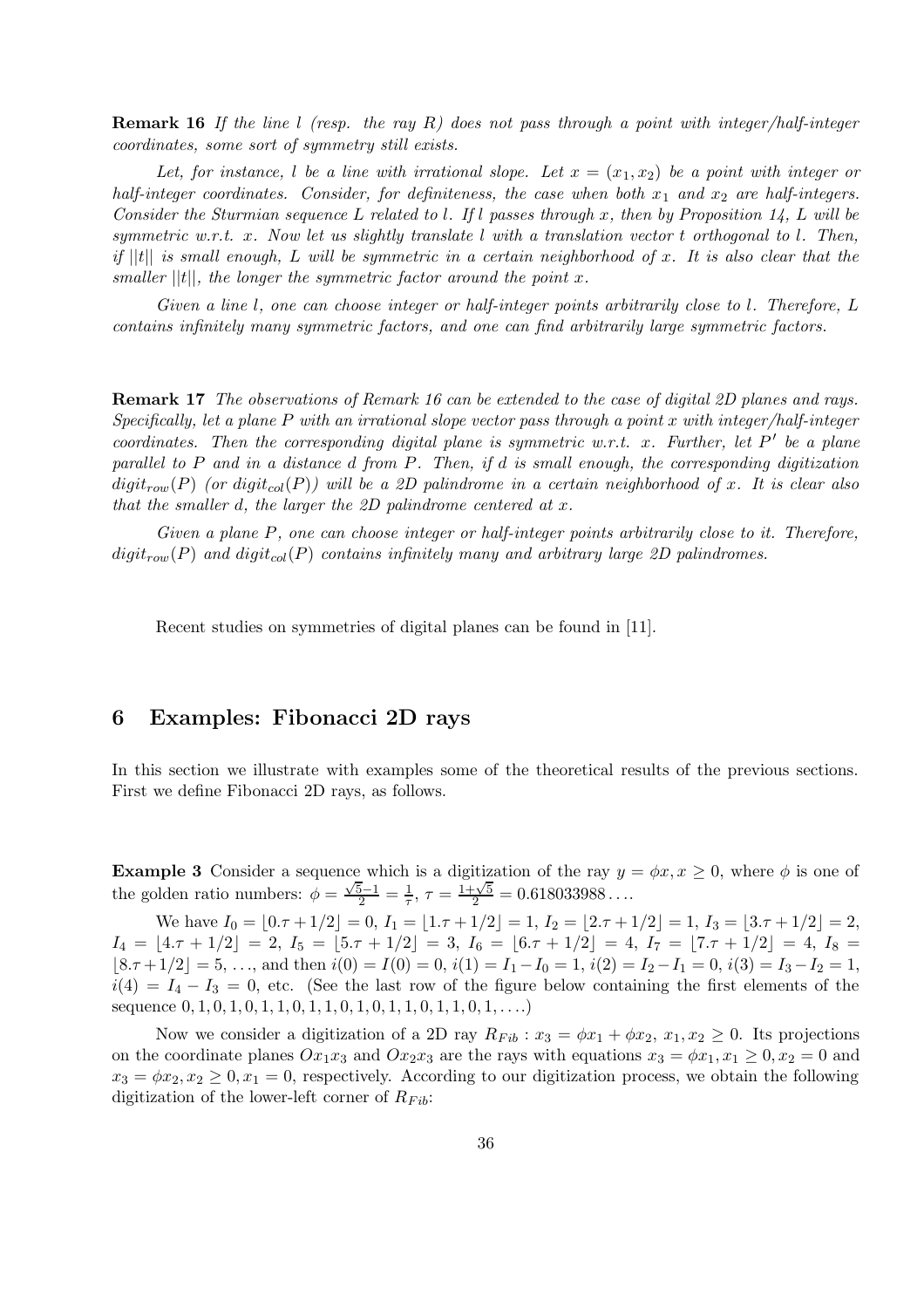|                             | 19               |                  | 0                |                |          |                  |                |                  |                  |                  |                  |                  |                  |                  |                  |                  |                  |                  |                  |                  |              |  |
|-----------------------------|------------------|------------------|------------------|----------------|----------|------------------|----------------|------------------|------------------|------------------|------------------|------------------|------------------|------------------|------------------|------------------|------------------|------------------|------------------|------------------|--------------|--|
|                             | 18               | $\theta$         |                  | 0              |          |                  |                |                  |                  |                  |                  |                  |                  |                  |                  |                  |                  |                  |                  |                  |              |  |
|                             | $17\,$           | 1                | $\boldsymbol{0}$ |                | 0        |                  |                |                  |                  |                  |                  |                  |                  |                  |                  |                  |                  |                  |                  |                  |              |  |
|                             | $16\,$           |                  |                  | 0              |          | 0                |                |                  |                  |                  |                  |                  |                  |                  |                  |                  |                  |                  |                  |                  |              |  |
|                             | $15\,$           | $\theta$         |                  |                | $\theta$ |                  | $\theta$       |                  |                  |                  |                  |                  |                  |                  |                  |                  |                  |                  |                  |                  |              |  |
|                             | $14\,$           |                  | 0                |                |          | 0                |                | $\boldsymbol{0}$ |                  |                  |                  |                  |                  |                  |                  |                  |                  |                  |                  |                  |              |  |
|                             | $13\,$           | 1                |                  |                |          |                  | $\theta$       |                  | 0                |                  |                  |                  |                  |                  |                  |                  |                  |                  |                  |                  |              |  |
|                             | $12\,$           | $\boldsymbol{0}$ |                  |                |          |                  |                | 0                |                  | $\boldsymbol{0}$ |                  |                  |                  |                  |                  |                  |                  |                  |                  |                  |              |  |
| $\mathit{digit}(R_{Fib})$ : | $11\,$           | 1                | 0                |                |          |                  |                |                  | $\boldsymbol{0}$ | $\mathbf 1$      | $\boldsymbol{0}$ |                  |                  |                  |                  |                  |                  |                  |                  |                  |              |  |
|                             | 10               | 0                |                  |                |          |                  |                |                  |                  | $\boldsymbol{0}$ |                  | $\boldsymbol{0}$ |                  |                  |                  |                  |                  |                  |                  |                  |              |  |
|                             | $\boldsymbol{9}$ | 1                | 0                |                | 0        |                  |                | 0                |                  | 1                | $\boldsymbol{0}$ | $\mathbf 1$      | $\boldsymbol{0}$ |                  |                  |                  |                  |                  |                  |                  |              |  |
|                             | $\,8\,$          | Т                |                  | 0              |          | $\left( \right)$ |                |                  | 0                |                  |                  | $\boldsymbol{0}$ | $\mathbf 1$      | $\boldsymbol{0}$ |                  |                  |                  |                  |                  |                  |              |  |
|                             | $\overline{7}$   | 0                |                  |                |          |                  |                |                  |                  | 0                |                  | $\mathbf{1}$     | $\boldsymbol{0}$ | $\mathbf 1$      | $\boldsymbol{0}$ |                  |                  |                  |                  |                  |              |  |
|                             | $\,$ 6 $\,$      | 1                | 0                |                |          | 0                |                | $\boldsymbol{0}$ |                  | 1                | $\boldsymbol{0}$ | $\mathbf{1}$     | $\mathbf{1}$     | $\boldsymbol{0}$ | $\mathbf 1$      | $\boldsymbol{0}$ |                  |                  |                  |                  |              |  |
|                             | $\overline{5}$   | Ц                |                  | 0              |          |                  | $\theta$       | 1                | $\overline{0}$   | 1                |                  | $\boldsymbol{0}$ | $\mathbf{1}$     | $\mathbf{1}$     | $\boldsymbol{0}$ | $\mathbf{1}$     | $\boldsymbol{0}$ |                  |                  |                  |              |  |
|                             | $\overline{4}$   | $\boldsymbol{0}$ |                  |                | 0        |                  |                | 0                |                  | $\boldsymbol{0}$ |                  | $\,1$            | $\theta$         | $\mathbf{1}$     | $\,1$            | $\boldsymbol{0}$ | $\!1\!$          | $\theta$         |                  |                  |              |  |
|                             | 3                | 1                | 0                |                |          | 0                |                |                  | $\boldsymbol{0}$ | $\mathbf{1}$     | 0                | $\mathbf{1}$     | $\mathbf 1$      | $\boldsymbol{0}$ | $\!1\!$          | $\mathbf{1}$     | $\boldsymbol{0}$ | 1                | $\rm 0$          |                  |              |  |
|                             | $\overline{2}$   | $\theta$         |                  | 0              |          |                  |                |                  |                  | $\boldsymbol{0}$ |                  | $\boldsymbol{0}$ | $\mathbf{1}$     | $\mathbf{1}$     | $\boldsymbol{0}$ | $\mathbf 1$      | $\,1$            | $\boldsymbol{0}$ | 1                | $\boldsymbol{0}$ |              |  |
|                             | $\mathbf 1$      |                  | 0                |                | 0        |                  |                | $\theta$         |                  | $\mathbf{1}$     | 0                | $\,1$            | $\boldsymbol{0}$ | $1\,$            | $\,1$            | $\overline{0}$   | $\mathbf{1}$     | $\mathbf{1}$     | $\boldsymbol{0}$ | $\mathbf{1}$     | 0            |  |
|                             | $\boldsymbol{0}$ | 0                |                  | 0              |          | 0                |                | 1                | $\boldsymbol{0}$ | 1                | 1                | $\boldsymbol{0}$ | $1\,$            | $\boldsymbol{0}$ | $1\,$            | $\mathbf{1}$     | $\boldsymbol{0}$ | $\mathbf 1$      | 1                | $\boldsymbol{0}$ | $\mathbf{1}$ |  |
|                             | $\mathsf{I}$     | $\boldsymbol{0}$ |                  | $\overline{2}$ | 3        | 4                | $\overline{5}$ | 6                | $\overline{7}$   | 8                | $\boldsymbol{9}$ | $\overline{10}$  | 11               | 12               | $\overline{13}$  | $14\,$           | $\overline{15}$  | $\overline{16}$  | 17               | 18               | 19           |  |

Note that, since the array is symmetric with respect to the line  $x_1 = x_2$ , we have  $digit_{col}(R_{Fib})$  $digit_{row}(R_{Fib})$ . From the digital Fibonacci ray one can find the corresponding x<sub>3</sub>-coordinate at any point, thus recover  $discr(R_{Fib})$ . For example, the integer point corresponding to the underlined point (7, 5) has value 7.

Fibonacci array has several interesting properties, some of which are considered next.

#### 6.1 Repetitions in Fibonacci 2D rays

Let X be a rectangular factor of array A (finite or infinite). By  $|X|_h$  and  $|X|_v$  we denote the horizontal and vertical size of X, respectively. By  $X_h^w$  we denote a half-strip of infinitely many adjacent horizontal replicas of X from some starting point to the right. (See Figure 15.)  $X_h^w$  is called *infinite horizontal* power of X. Infinite vertical power of X is defined similarly.

Let A denote a finite or infinite array corresponding to the first quadrant. Every set of consecutive columns of A starting from the first one, forms a *horizontal prefix* of A. Vertical prefix is defined similarly.

We say that a 2D array  $A$  (finite or infinite) contains a *horizontal repetition of order k* where  $k > 1$  is a rational number, if it contains a rectangular factor z, such that for some rectangular array y, z is a horizontal prefix of  $y^w$ , and  $\frac{|z|_h}{|r|_h} = k$ . Vertical repetition of order k is defined analogously.

Let  $k > 1$  be a real number. We say that a 2D array is: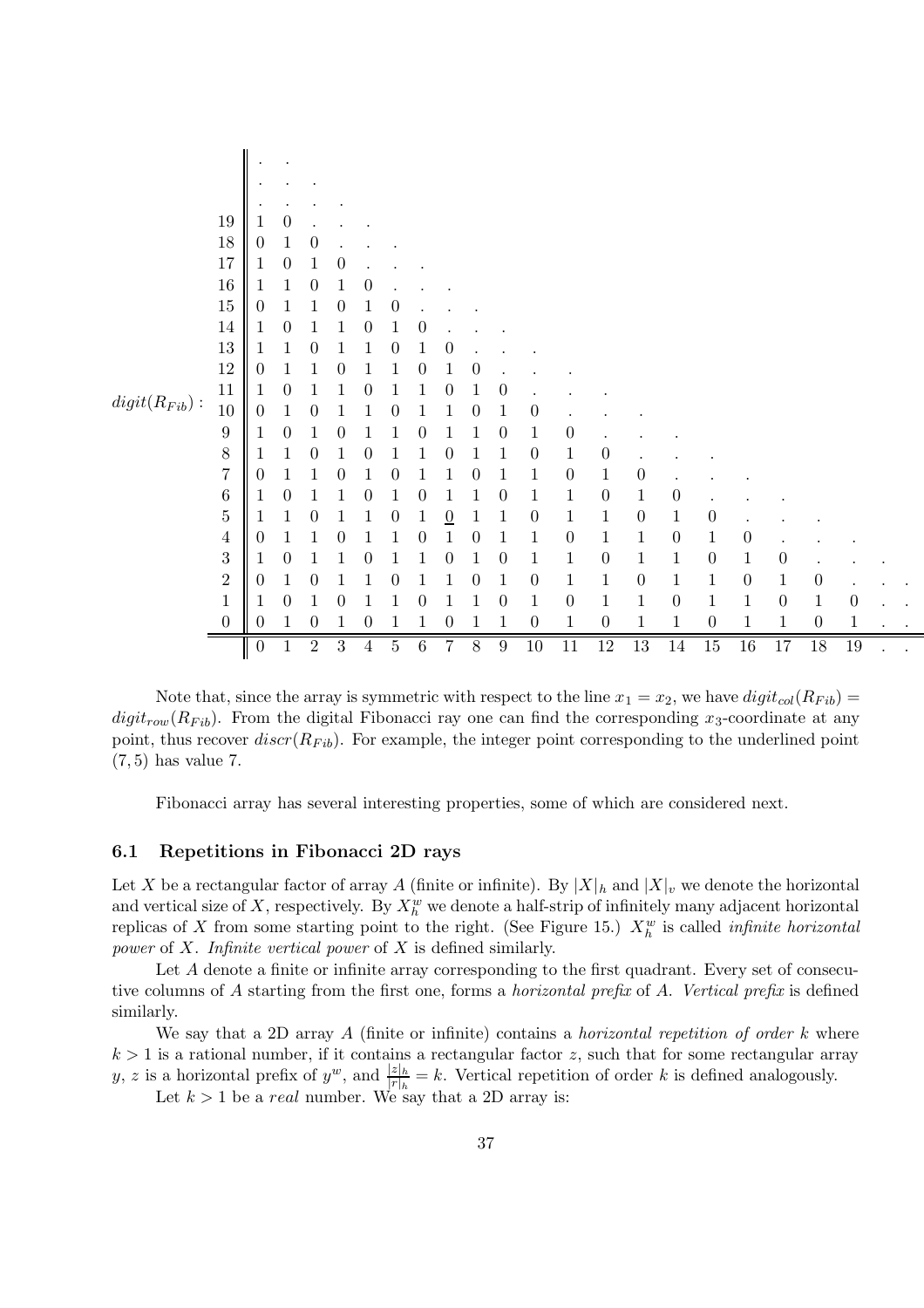

Figure 15: Infinite horizontal power of a rectangular block X.

k-free, if it does not contain as a factor a repetition (horizontal or vertical) of order at least  $k$ ;  $k^+$ -free, if, for any  $k' > k$ , it is  $k'$ -free;

 $k^-$ -free, if it is k-free, but not k'-free for any  $k' < k$ .

We have the following 2D version of Mignosi-Perillo theorem (Theorem 10).

**Theorem 20** The Fibonacci digital 2D ray digit( $R_{Fib}$ ) is  $(2 + \phi)$ -free, where  $\phi$  is the golden ratio.

The proof follows from the corresponding result about Fibonacci words and by the construction of Fibonacci 2D ray.

We remark that in [5] we have constructed Fibonacci arrays in somewhat different fashion, and have demonstrated some interesting extremal properties of theirs. Those Fibonacci arrays, however, do not correspond to digital planes. Nevertheless, the digital Fibonacci arrays presented above are expected to possess similar properties.

Thue-Morse arrays can be defined analogously to the Fibonacci rays, and a similar result about 2 <sup>+</sup>-freedom can be obtained.

# 7 Digital flatness and 3D digital straightness

Let R be a 2D ray,  $discr(R)$  its discretization, and  $digit(R)$  its digitization. Let l be a straight line on R and l' its projection on  $Ox_1x_2$ . Let  $discr(l')$  be the discretization of l' in  $Ox_1x_2$ . (See Figure 16a.) Now consider the set of voxels  $discr(l) \subset discr(R)$  whose projections on  $Ox_1x_2$  are the pixels of  $discr(l')$ . Consider the elements of  $digit(R)$  corresponding to  $discr(l')$ . We denote this set by  $digit(l)$  and call it digitization of the straight line l relative to  $digit(R)$ .  $discr(l)$  is the discretization of l. Note that a digitization of a straight line l relative to a certain digital 2D ray R retains some information about the real line only if it is considered in relation with  $digit(R)$ . Then the x<sub>3</sub>-coordinates of the voxels of l can be recovered, considering  $digit(l)$ , pixel by pixel, and computing the corresponding values, as illustrated in Example 1 from Section 4.1. For instance, the horizontal line in the figure has digitization consisting entirely of 0s. Nevertheless, it corresponds to a discrete line with  $x_3$ -coordinates presented in Figure 16b. Depending on the type of  $R$  (rational, irrational without period vector, irrational with period vector) and the particular position of l on R, the digitization  $digit(l)$  considered as a sequence of 0s and 1s, may be periodic or aperiodic. Thus, if R is rational,  $digit(l)$  is always periodic. If R is irrational and  $digit(R)$  does not have a period vector, then  $digit(l)$  is aperiodic. If R is irrational and  $digit(R)$  has a period vector, then  $digit(l)$  may be periodic, which is the case only if the direction of  $l'$  is the same as the one of the period vector.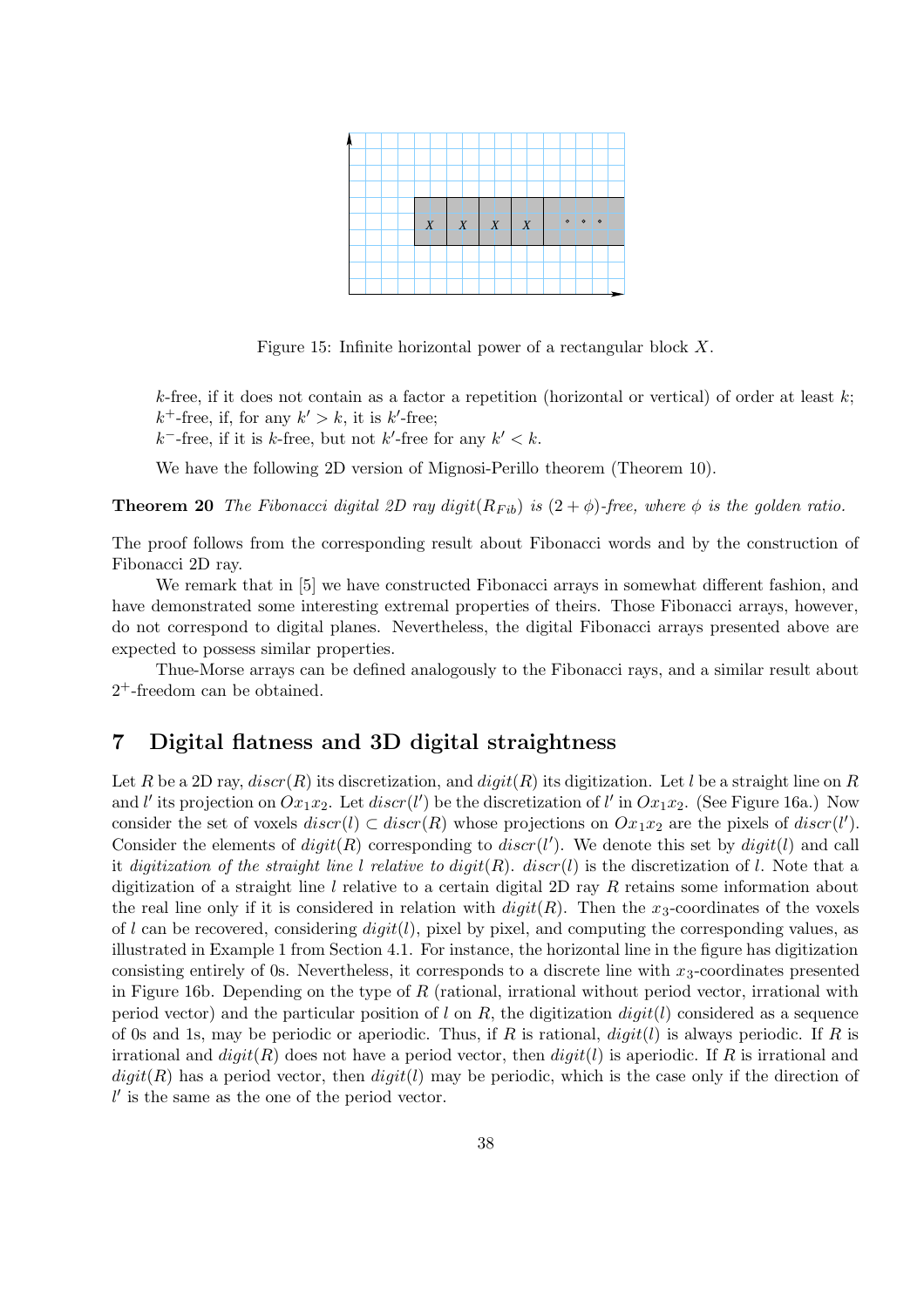

Figure 16: a) Discrete lines in  $digit_{col}(R_{\frac{1}{2},\frac{1}{3}})$ . b) The corresponding  $x_3$ -values of the lines' pixels in  $discr(R_{\frac{1}{2},\frac{1}{3}}).$ 



Figure 17: Possible configuration of voxels in a discrete plane satisfying Condition (5).

 $discr(l)$  could be regarded as a sort of 3D discrete line, called *pseudoline* in [7]. It is well-known that  $discr(l)$  can be disconnected, since  $discr(r)$  may contain configurations as the one depicted in Figure 17. Such kind of configuration was called a jump in [16]. Locations of jumps are denoted by star signs in the figure exposing the  $x_3$ -coordinate values in the discretization of the Fibonacci 2D ray.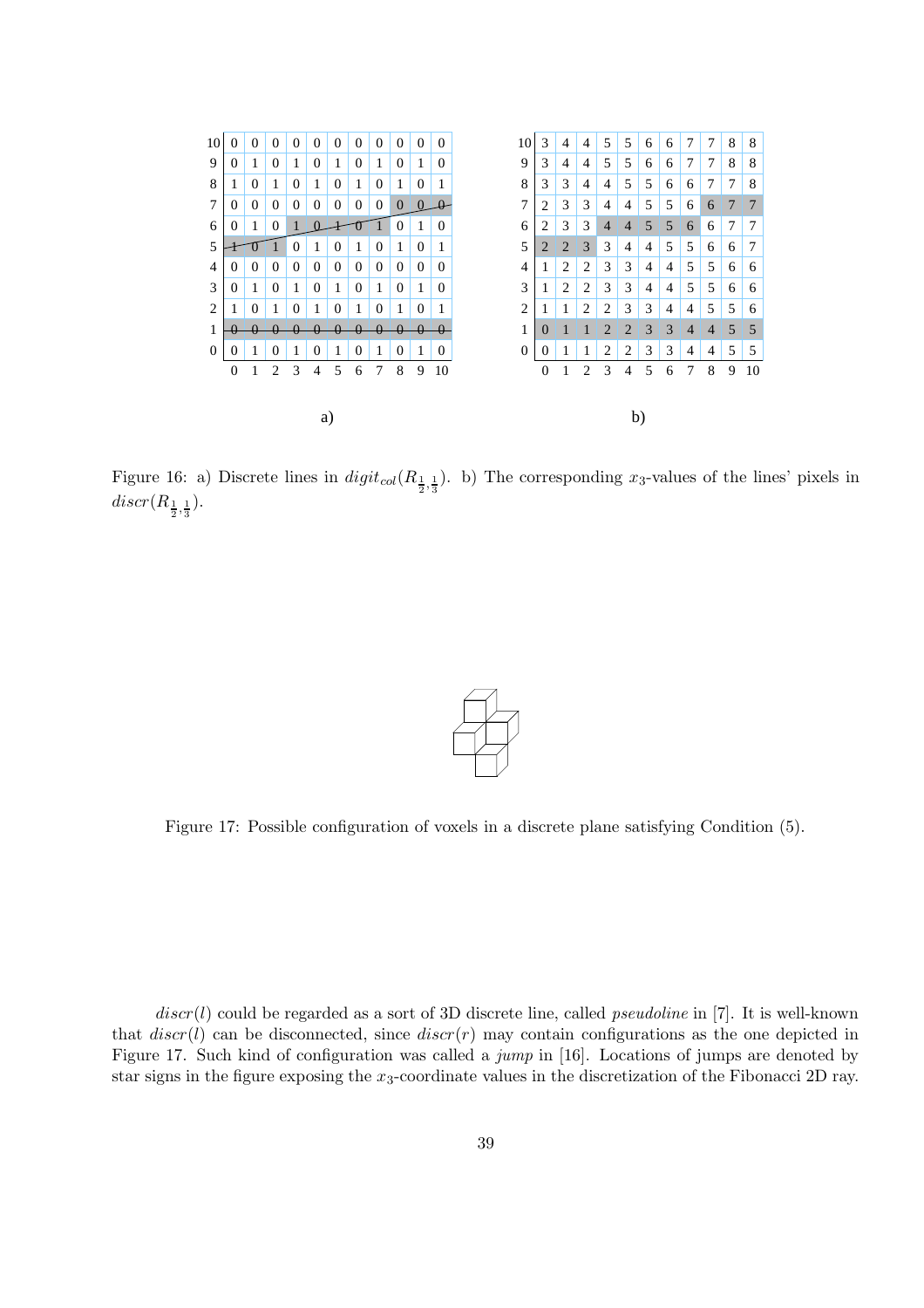|                            | $\boldsymbol{0}$      |                            | $\overline{2}$          | 3                | $\overline{4}$                     | $\overline{5}$              | 6                    | 7                  | 8                          | $\boldsymbol{9}$ | $10\,$                      | 11                 | $\overline{12}$           | 13                            | 14                            | 15        | 16       | 17       | 18 | 19 |  |  |
|----------------------------|-----------------------|----------------------------|-------------------------|------------------|------------------------------------|-----------------------------|----------------------|--------------------|----------------------------|------------------|-----------------------------|--------------------|---------------------------|-------------------------------|-------------------------------|-----------|----------|----------|----|----|--|--|
| $\overline{0}$             | 1<br>$\boldsymbol{0}$ | $\mathbf{1}$               | 1                       | $\overline{2}$   | $\star 2$                          | $\boldsymbol{3}$            | $\overline{4}$       | $\star$ 4          | $\overline{5}$             | $\,6\,$          | $\,6\,$                     | 7                  | $\star 7$                 | $8\,$                         | $\star 9$<br>$\boldsymbol{9}$ | $\star 9$ | 10       | 11<br>11 | 11 | 12 |  |  |
| $\sqrt{2}$<br>$\mathbf{1}$ | 1                     | $\sqrt{2}$<br>$\mathbf{1}$ | $\star 2$<br>$\sqrt{2}$ | 3<br>$\star 2$   | $\overline{4}$<br>$\boldsymbol{3}$ | $\star 4$<br>$\overline{4}$ | $\bf 5$<br>$\star 4$ | $\,6\,$<br>$\bf 5$ | $\,6\,$<br>$6\phantom{.}6$ | $\,7$<br>$\,6\,$ | $\star 7$<br>$\overline{7}$ | $8\,$<br>$\star 7$ | $\boldsymbol{9}$<br>$8\,$ | $\star 9$<br>$\boldsymbol{9}$ | 10                            | 11<br>10  | 11<br>11 | 12       | 12 |    |  |  |
| 3                          | $\boldsymbol{2}$      | $\star 2$                  | $\sqrt{3}$              | $\overline{4}$   | $\star 4$                          | $\bf 5$                     | $\,6\,$              | $\,6\,$            | $\overline{7}$             | $\star 7$        | $8\,$                       | $\boldsymbol{9}$   | $\star 9$                 | 10                            | 11                            | 11        | 12       |          |    |    |  |  |
| 4                          | $\star 2$             | 3                          | $\overline{4}$          | $\star 4$        | $\bf 5$                            | $\,6\,$                     | $\,6\,$              | $\overline{7}$     | $\star 7$                  | $8\,$            | $\boldsymbol{9}$            | $\star 9$          | 10                        | 11                            | 11                            | 12        |          |          |    |    |  |  |
| $\overline{5}$             | $\sqrt{3}$            | $\overline{4}$             | $\star 4$               | $\overline{5}$   | $\,6\,$                            | $\,6\,$                     | $\,7$                | $\star 7$          | $8\,$                      | $\boldsymbol{9}$ | $\star 9$                   | 10                 | 11                        | 11                            | 12                            |           |          |          |    |    |  |  |
| $\boldsymbol{6}$           | 4                     | $\star 4$                  | $\bf 5$                 | $\,6\,$          | $6\,$                              | $\,7$                       | $\star 7$            | $8\,$              | 9                          | $\star 9$        | 10                          | 11                 | 11                        | 12                            |                               |           |          |          |    |    |  |  |
| $\overline{7}$             | $\star 4$             | $\bf 5$                    | $\,6\,$                 | $\,6\,$          | $\overline{7}$                     | $\star 7$                   | $8\,$                | $\boldsymbol{9}$   | $\star 9$                  | 10               | 11                          | 11                 | 12                        |                               |                               |           |          |          |    |    |  |  |
| 8                          | $\overline{5}$        | $\,6\,$                    | $\,6\,$                 | $\overline{7}$   | $\star 7$                          | $8\,$                       | $\boldsymbol{9}$     | $\star 9$          | 10                         | 11               | 11                          | 12                 |                           |                               |                               |           |          |          |    |    |  |  |
| $\boldsymbol{9}$           | $\,6\,$               | $\,6\,$                    | $\overline{7}$          | $\star 7$        | 8                                  | $\boldsymbol{9}$            | $\star 9$            | 10                 | 11                         | 11               | 12                          |                    |                           |                               |                               |           |          |          |    |    |  |  |
| 10                         | $\,6\,$               | $\overline{7}$             | $\star 7$               | $8\,$            | $\boldsymbol{9}$                   | $\star 9$                   | 10                   | 11                 | 11                         | 12               |                             |                    |                           |                               |                               |           |          |          |    |    |  |  |
| 11                         | 7                     | $\star 7$                  | $8\,$                   | $\boldsymbol{9}$ | $\star 9$                          | 10                          | 11                   | 11                 | 12                         |                  |                             |                    |                           |                               |                               |           |          |          |    |    |  |  |
| 12                         | $\star 7$             | $8\,$                      | $9\phantom{.0}$         | $\star 9$        | 10                                 | 11                          | 11                   | 12                 |                            |                  |                             |                    |                           |                               |                               |           |          |          |    |    |  |  |
| 13                         | $8\,$                 | 9                          | $\star 9$               | 10               | 11                                 | 11                          | 12                   |                    |                            |                  |                             |                    |                           |                               |                               |           |          |          |    |    |  |  |
| 14                         | $\boldsymbol{9}$      | $\star 9$                  | 10                      | 11               | 11                                 | 12                          |                      |                    |                            |                  |                             |                    |                           |                               |                               |           |          |          |    |    |  |  |
| 15                         | $\star 9$             | 10                         | 11                      | 11               | 12                                 |                             |                      |                    |                            |                  |                             |                    |                           |                               |                               |           |          |          |    |    |  |  |
| 16                         | 10                    | 11                         | 11                      | 12               |                                    |                             |                      |                    |                            |                  |                             |                    |                           |                               |                               |           |          |          |    |    |  |  |
| 17                         | 11                    | 11                         | 12                      |                  |                                    |                             |                      |                    |                            |                  |                             |                    |                           |                               |                               |           |          |          |    |    |  |  |
| 18                         | 11                    | 12                         |                         |                  |                                    |                             |                      |                    |                            |                  |                             |                    |                           |                               |                               |           |          |          |    |    |  |  |
| 19                         | 12                    |                            |                         |                  |                                    |                             |                      |                    |                            |                  |                             |                    |                           |                               |                               |           |          |          |    |    |  |  |
|                            |                       |                            |                         |                  |                                    |                             |                      |                    |                            |                  |                             |                    |                           |                               |                               |           |          |          |    |    |  |  |
|                            |                       |                            |                         |                  |                                    |                             |                      |                    |                            |                  |                             |                    |                           |                               |                               |           |          |          |    |    |  |  |
|                            |                       |                            |                         |                  |                                    |                             |                      |                    |                            |                  |                             |                    |                           |                               |                               |           |          |          |    |    |  |  |

If an Euclidean plane (resp. a 2D ray) is rational, then the locations of jumps form in it a lattice in the plane. Otherwise, if the plane/2D ray is irrational, this is not the case, as illustrated by the Fibonacci digital 2D ray above. It is easy to realize that jumps appear only in configurations of the form

$$
\begin{bmatrix} m+1 & m+2 \ \star m & m+1 \end{bmatrix}.
$$

Let R have equation  $\alpha_1 x_1 + \alpha_2 x_2 + \alpha_3 x_3 = \beta, x_1, x_2 \geq 0$ . Assume that  $|\alpha_1| \leq |\alpha_2| \leq |\alpha_3|$ . We have the following theorem.

**Theorem 21** The plane discretization discr(R) contains jumps if and only if  $|\alpha_3| < |\alpha_1| + |\alpha_2|$ .

The above statement has been proved in [16] for the case of rational planes, but the proof can be easily modified to hold also for irrational planes.

An analytical discrete plane with thickness  $\omega = \max(|\alpha_3|, |\alpha_1| + |\alpha_2|)$  is called *graceful*. This is the thinnest discrete analytical plane without jumps. It is "sandwiched" between the naive and the standard planes. If the maximum above is reached for  $\alpha_3$ , then the graceful plane is a naive plane. Otherwise, it contains additional voxels, appearing exactly in a way to "fill up" the jumps. For instance, the Fibonacci array above has jumps, since in the corresponding plane equation  $x_3 = \phi x_1 + \phi x_2$  the maximal coefficient  $(\alpha_3 = 1)$  is smaller than the sum of the other two  $(|\alpha_3| = 1 < |\alpha_1| + |\alpha_2| =$  $0.618033988... + 0.618033988... = 1.236067976...)$ . The corresponding graceful plane will contain one more voxel on the top of every voxel marked by a star. We call such a pair of voxels tandem. In this case, the graceful plane is thicker than the naive, but thinner than the standard.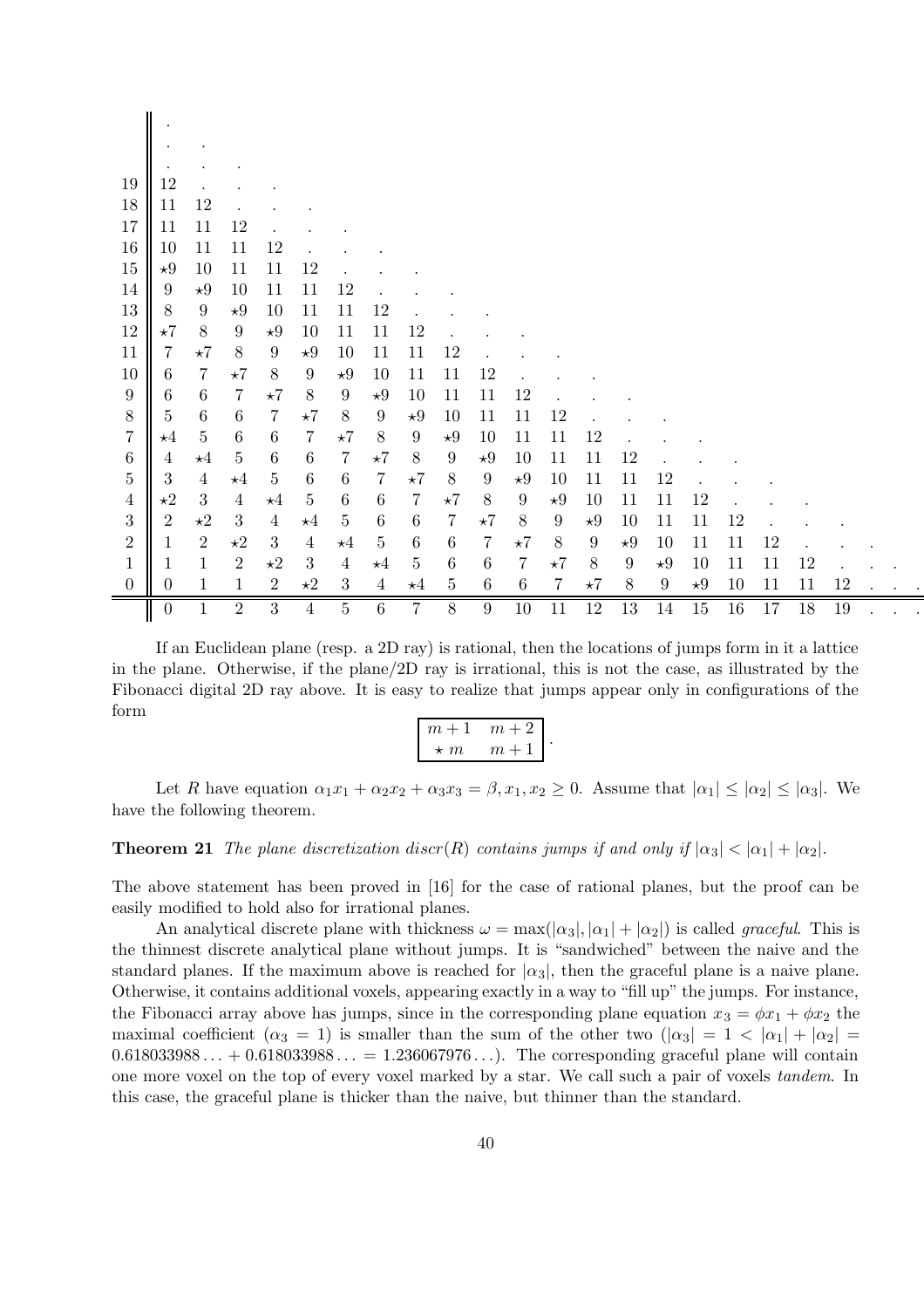Given a line  $l$  on a plane  $R$ , consider the corresponding graceful plane  $G$  and the set of its voxels  $G(l)$  obtained in the same way as the voxels of a pseudoline in a naive plane. The set  $G(l)$ is called graceful line. The graceful lines are the thinnest possible connected discrete lines obtained under this discretization scheme. Their  $0/1$  digitization is identical to the one of pseudolines, with the only difference that some of the  $0/1$  points correspond to two voxels which form tandems.

# 8 Algorithmic aspects

Given a straight line/plane, an important question is to recognize the periodicity type of the corresponding digital line/plane and (if applicable) to determine its periodicity or center of symmetry.

### 8.1 The case of rational planes

With a reference to Remark 11, for a given plane P with equation  $x_3 = a_1x_1 + a_2x_2 + b$  there is a family of planes with the same coefficients and different right-hand sides, which determine the same digital plane as P.

Given a plane  $P: x_3 = a_1x_1 + a_2x_2 + b$ , one can verify whether it contains integer points by testing if  $gcd(a_1, a_2, a_3)$  divides b. If it does not, then we consider the corresponding plane  $P_{a_1,a_2,b}^{\square}$ :  $a_1x_1 + a_1x_2 + a_1x_3 = \overline{b}$  defined in Remark 11. Then we find a basis for the set of solutions of the plane equation, i.e., a linearly independent system of integer vectors  $e^0, e^1, e^2$  such that

$$
\{(x_1,x_2,x_3): a_1x_1 + a_1x_2 + a_1x_3 = \overline{b}, x \in \mathbf{Z}^n\} = \{e^0 + \lambda_1e^1 + \lambda_2e^2, \lambda_1, \lambda_2 \in \mathbf{Z}\}.
$$

This can be done efficiently in polynomial time using well-known algorithms (see [38]). The orthogonal projections of the two basis vectors appear to be period vectors for the corresponding digital plane.

#### 8.2 The case of irrational planes

#### 8.2.1 Undecidebility results

We first mention the following fundamental fact.

**Theorem 22** (Brimkov and Dantchev 1997 [17]) There is no algorithm over R that verifies if a linear Diophantine equation with more than one unknown has an integer solution.

Therefore, the search must be performed in certain (sufficiently large) subset of the line/plane, e.g., in the cube  $0 \le x \le d$  for some vector d with sufficiently large norm  $||d||$ .

### 8.2.2 Recognition of the periodicity type

The following theorem shows that within the real number model, an equation with two or three unknowns can be solved efficiently in any restricted domain.

**Theorem 23** A linear Diophantine equation  $ax = b$  with two or three unknowns and with real coefficients can be solved within the real number model with  $O(\log d)$  operations, where  $0 \le x \le d$ . The algebraic complexity of the problem is  $\Theta(\log d)$ , i.e, the complexity bound is tight (best possible within a constant factor).

Moreover,  $r + 1$  affine independent integer solutions to  $ax = b$  can be found with  $O(\log \lambda_r)$ operations, where  $\lambda_r$  is the minimal integer such that the set  $\{x : ||x|| \leq \lambda_r\}$  contains  $r + 1$  affine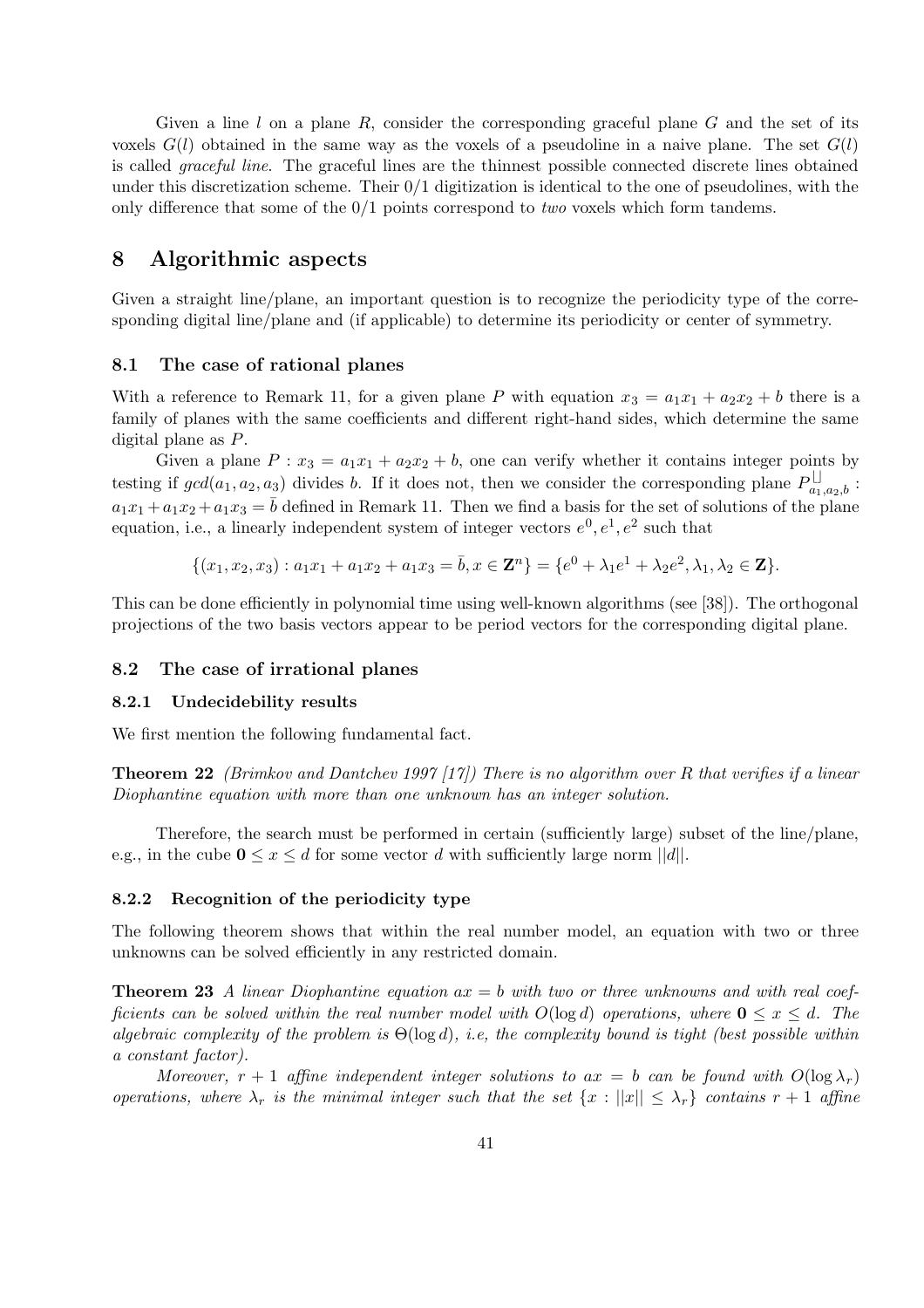independent integer solutions. The algebraic complexity of the problem is  $\Theta(\log \lambda_r)$ , i.e, the complexity bound is tight.

The above theorem is a corollary of more general results about systems of linear equations and inequalities of arbitrary dimension [17, 18].

# 9 Further work

#### 9.1 Studying other properties

In these notes we did not consider possible 2D generalizations of some other interesting concepts and results related to digital straightness (see [36], Section 2). This remains as a further task.

### 9.2 Other digitization schemes

Another possible direction of research is to look for other reasonable digitizations of 2D rays and planes. An alternative way to digitize a 2D ray R is the following. Let R satisfy Condition  $(5)$  from Section 3.1. Then to any voxel v from  $discr(R)$  corresponds exactly one pixel p from the discrete coordinate plane  $Ox_1x_2$ . If R intersects a lower 2-facet of v (including the case when the intersection point is a vertex of v), we label p by 1, otherwise by 0. Thus we obtain a  $0/1$  digitization of R.

It would be interesting to study the relation between the above digitization and the rowwise/columnwise digitization detailed in the present work. We expect that the properties of the two are essentially equivalent, and analogous statements hold in the framework of both digitization schemes.

#### 9.3 Extension to higher dimensions

The presented theory can be extended to higher dimensions. A starting point can be the well-known fact that in  $\mathbb{R}^n$ , a hyperplane with real coefficients either contains no integer points, or it contains a kdimensional lattice of integer points, where  $0 \leq k \leq n-1$ . Digitizations of hyper-planes containing no one or a single integer point can be considered as generalizations of Sturmian sequences.  $nD$  Sturmian arrays, power function and other notions can be defined similarly to the 3D case. Digitizations of hyper-planes containing an  $(n - 1)$ -dimensional integer lattice are rational hyperplanes. Various properties, analogous to those valid in 3D, can be proved in a similar fashion.

### 9.4 Graph representation, Fibonacci graphs

Consider a  $(k \times k)$ -prefix  $r_k$  of a digital 2D ray r, for some  $k \geq 0$ .  $r_k$  can be regarded as an incidence matrix of a graph  $G_k(r)$  of order k. In the general case, the matrix  $r_k$  is non-symmetric, therefore the graph  $G_k(r)$  is directed. If the equation  $x_3 = a_1x_1 + a_2x_2 + b$  is with  $a_1 = a_2$ , then  $r_k$  is symmetric and  $G_k(r)$  is an undirected graph. Clearly, a graph  $G_k(r)$  is a subgraph of a graph  $G_l(r)$ , for  $l > k$ .

Graph representation of digital 2D rays may be useful for certain purposes. For instance, some properties of the digital planes can be studied by employing the rich arsenal of the graph theory. In particular, there is an evidence that the graphs corresponding to rational planes possess certain symmetry, while those corresponding to irrational arrays are not symmetric but possess certain regularity. One can expect that graphs representing digital arrays with certain optimal properties (e.g., Fibonacci arrays), may possess optimal properties that may be useful, e.g., in communications or other applications.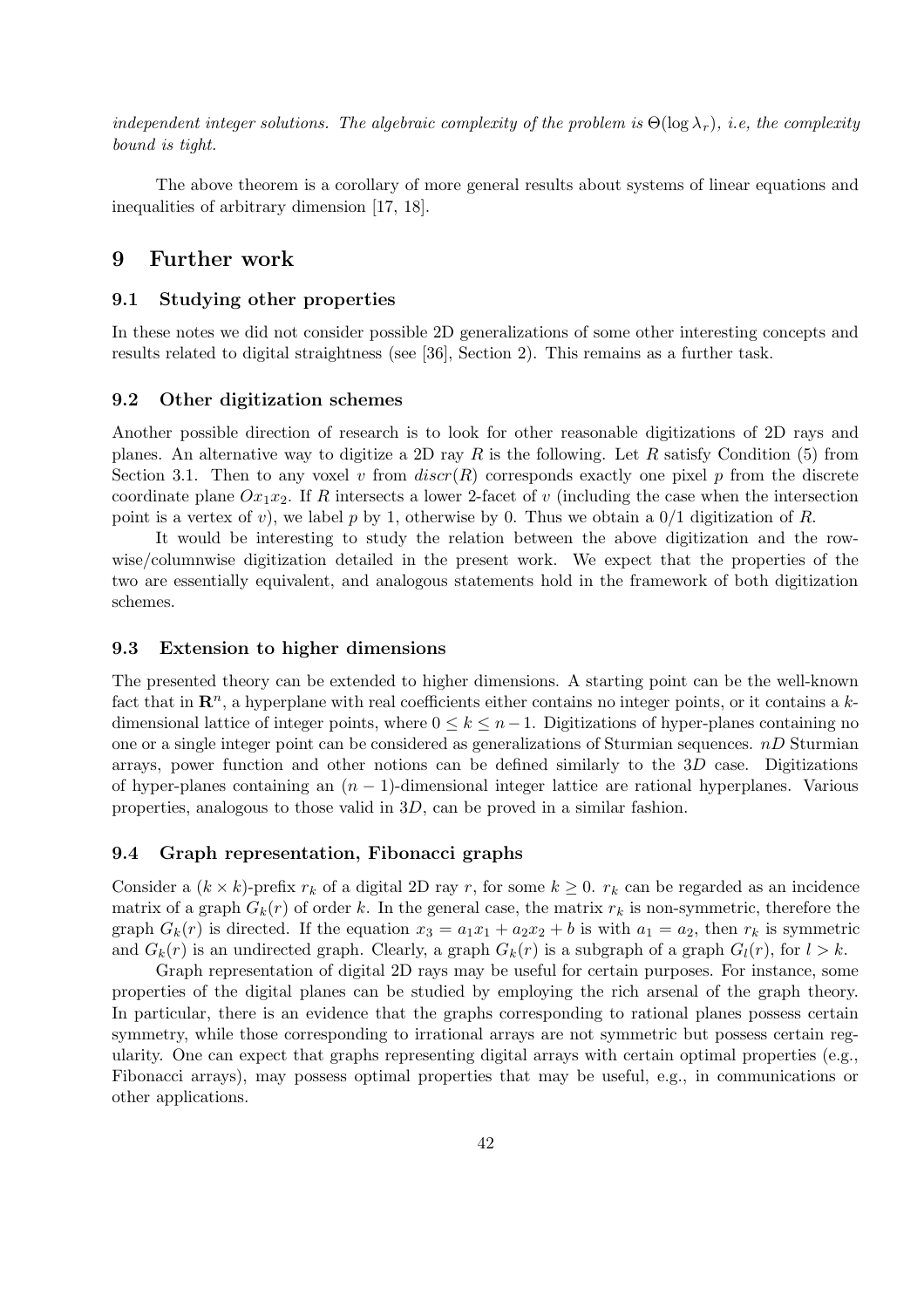### 9.5 Nivat's conjecture

We believe that some of the ideas and results of this work, combined with those of Epifanio, Koskas, and Mignosi [25], may lead to a complete proof of Nivat's conjecture for the case of arbitrary digital arrays (not necessarily digitizations of 2D rays).

#### 9.6 Penrose tilings and quasicrystals

It has been observed that the irrational digital lines and rays possess certain properties that are germain to ones of the Penrose tilings of the plane. (See, e.g., [28, 6]. On the other hand, Penrose tilings have been found relevant to the structure of the quasicrystals. It would be worth to explore such kind of interesting relations when irrational digital planes/2D rays are involved.

# Acknowledgments

I would like to thank Azriel Rosenfeld and Reinhard Klette for encouraging this research. I am grateful to Eric Andres, Alberto Apostolico and Stefan Dantchev for some helpful discussions. I thank Reneta Barneva for proof-reading the manuscript, for some useful remarks, and for helping me prepare the illustrative figures.

# References

- [1] Amir, A., G. Benson, Alphabet-independent two-dimensional pattern matching, Proc. 24th ACM Symp. Theory of Comp. (1992) 59–68
- [2] Amir, A., G. Benson, Two-dimensional periodicity and its applications, Proc. 3rd ACM-SIAM Symp. on Discrete Algorithms (1992) 440-452
- [3] Amir, A., G. Benson, Two-dimensional periodicity and its applications, Proc. 3rd ACM-SIAM Symp. on Discrete Algorithms (1992) 440-452
- [4] Andres, E., R. Acharya, C. Sibata, The Discrete Analytical Hyperplane, Graphical Models and Image Processing, 59(5) 302–309
- [5] Apostolico, A., V.E. Brimkov, Fibonacci arrays and their two-dimensional repetitions, Theoretical Computer Science (Elsevier) 237 (2000) 263–273
- [6] Arnoux, P., V. Berth´e, H. Ei, S. Ito, Tilings, quasicrystals, discrete planes, generalized substitutions, and multidimensional continued fractions, Discrete Mathematics and Theoretical Computer Science Proceedings **AA** (DM-CCG) (2001) 059-078
- [7] Barneva, R.P., V.E. Brimkov, and Ph. Nehlig, Thin Discrete Triangular Meshes, Theoretical Computer Science (Elsevier) 246 (1-2) (2000) 73–105
- [8] Berthé, V., R. Tijdeman, Balance properties of multi-dimensional words, Theoretical Computer Science 273 (2002) 197–224
- [9] Berth´e, V., L. Vuillon, Tilings and rotations on the torus: a two-dimensional generalization of Sturmian words, Discrete Mathematics 223 (2000) 27–53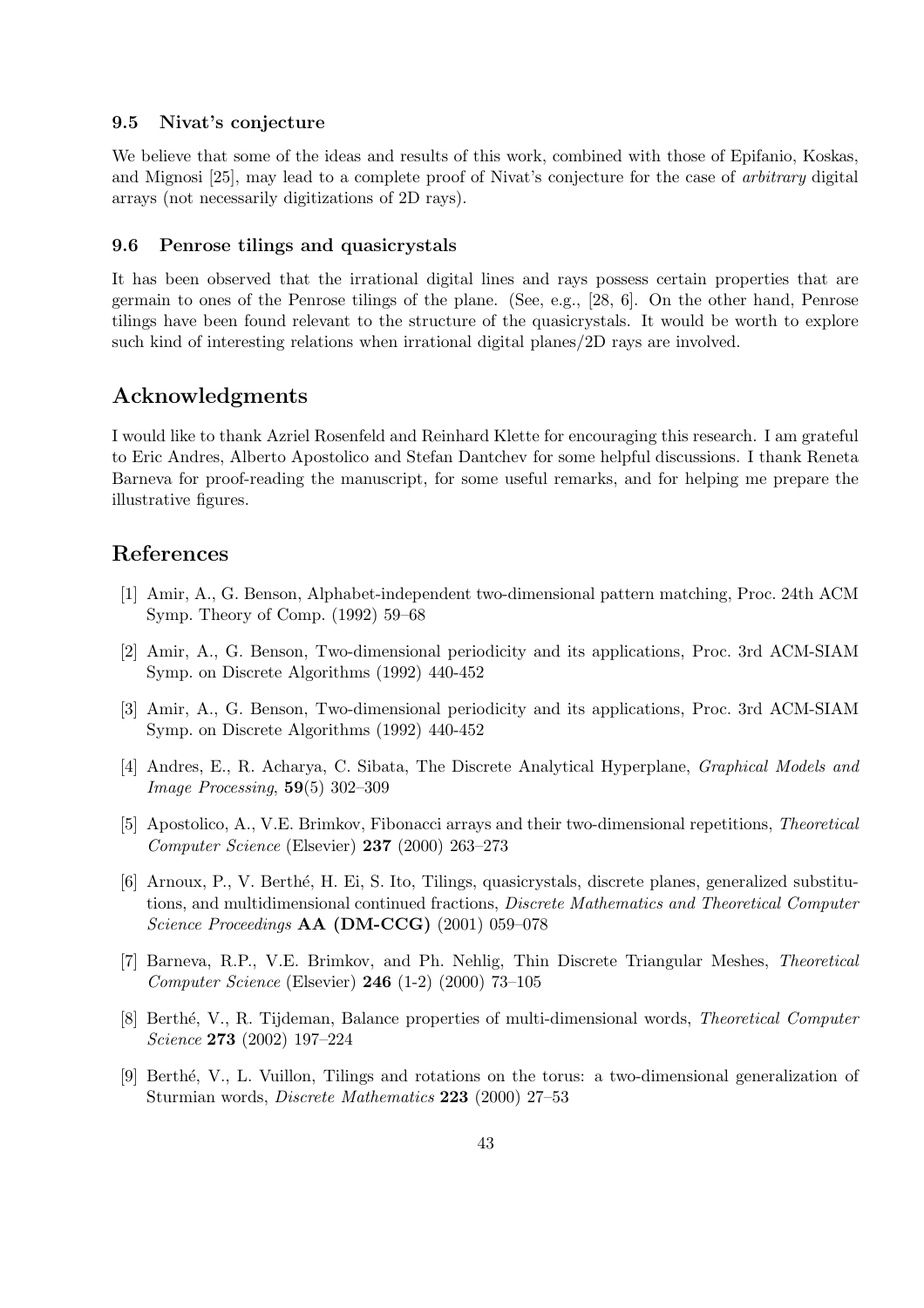- [10] Berthé, V., L. Vuillon, Suites doubles de basse complexité, J. Théor. Nombres Bordeaux 12 (2000) 179–208
- [11] Berth´e, V., L. Vuillon, Palindromes and two-dimensional Sturmian sequencs, J. Autom. Lang. Comb. 6 (2001) 121–138
- [12] Blum, L., F. Cucker, M. Shub, S. Smale, Complexity and real computation, Springer-Verlag, Berlin Heidelberg New York (1995)
- [13] Blum, L., M. Shub, S. Smale, On a theory of computation and complexity over the real numbers: NP-completeness, recursive functions and universal machines, *Bull. Amer. Math. Soc. (NS)*, 21 (1989) 1–46
- [14] Brimkov, V.E., Optimally Fast Parallel Testing 2D-Arrays for Existence of Repetitive Patterns, Proc. of the Seventh International Workshop on Combinatorial Image Analysis, Caen, France, July 2000, 23–38
- [15] Brimkov, V.E., R.P. Barneva, and Ph. Nehlig, Minimally Thin Discrete Triangulations, In: Volume Graphics, M. Chen, A. Kaufman, R. Yagel (Eds.), Springer Verlag (2000) Chapter 3, 51–70
- [16] Brimkov, V.E., and R.P. Barneva, Graceful Planes and Lines, Theoretical Computer Science (Elsevier) 231(1) 151–170
- [17] Brimkov, V.E., S.S. Dantchev, Real data integer solution problems within the Blum-Shub-Smale computational model, J. of Complexity 13 (1997) 279–300
- [18] Brimkov, V.E., S.S. Dantchev, On the complexity of integer programming in the Blum-Shub-Smale computational model, In: Proc. IFIP International Conference on Theoretical Computer Science "Exploring New Frontiers of Theoretical Informatics," Sendai, Japan (2000), J. van Leeuwen, O. Watanabe, M. Magiya, P.D. Mosses, T. Ito (Eds.), LNCS 1872, Springer, 286–300
- [19] Brons, R., Linguistic methods for description of a straight line on a grid, Computer Graphics Image Processing 2 (1974) 48-62
- [20] Bruckstein, A.M., Self-similarity properties of digitized straight lines, Contemp. Math. 119 (1991) 1–20
- [21] Cassaigne, J., Two-dimensional sequences of complexity  $mn + 1$ , J. Authomatic Languege Combinatorics 4 (1999) 153–170
- [22] Choffrut, Ch., J. Karhumäki, Combinatorics on words, Turku Centre for Computer Science, TUCS TR No 77, Dec. 1996
- [23] Coven, E., G. Hedlund, Sequences with minimal block growth, Math. Systems Theory 7 (1973) 138–153
- [24] Coven, E., G. Hedlund, Sequences with minimal block growth II, Math. Systems Theory 8 (1973) 376–382
- [25] Epifanio, Ch., M. Koskas, F. Mignosi, On a conjecture on bidimensional words, http://dipinfo.math.unipa.it/mignosi/periodicity.html